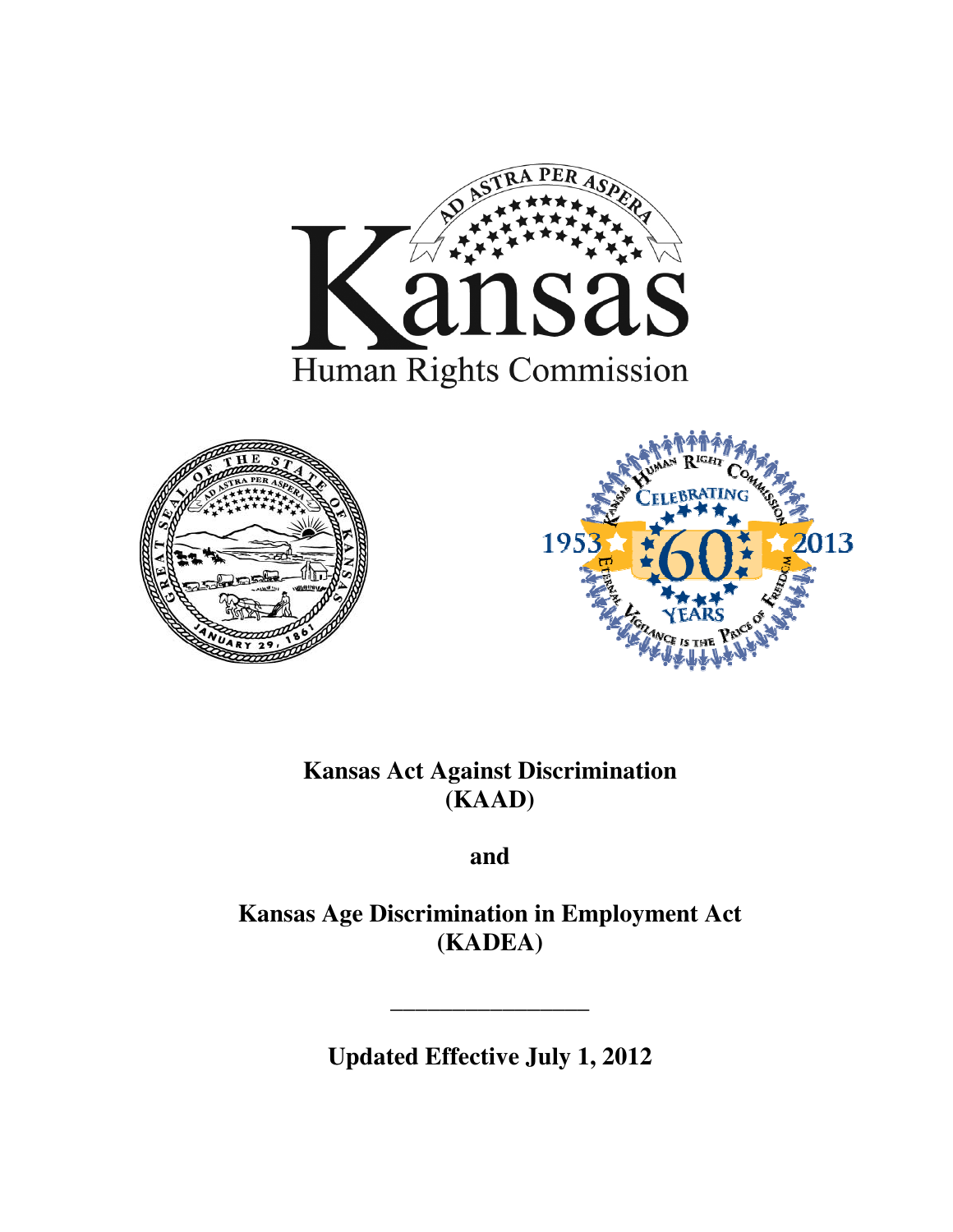# **Kansas Human Rights Commission**

## **Updated Effective July 1, 2012**

#### **Disclaimer**

These statutes were compiled by the staff of the Kansas Human Rights Commission. The text was taken from the Kansas Statutes Annotated and Session Laws and represents the agency's best effort to accurately reflect the laws listed herein. The official Kansas Statutes and Session Laws are, however, the best source for statutes. This booklet is merely prepared as a convenience to the public. The Kansas Secretary of State's office can be contacted at (785) 296-4564 or www.sos.ks.gov to purchase copies of the Kansas Statutes and Session Laws. Kansas Statutes are also available on-line through the Kansas Legislature's website at www.kslegislature.org.

Nothing contained herein should be construed as legal advice by the Kansas Human Rights Commission. If you are not an attorney, you should secure competent counsel to interpret the statutes and advise you.

| <b>Table of Contents</b> |                                                                                                                         |                         |  |
|--------------------------|-------------------------------------------------------------------------------------------------------------------------|-------------------------|--|
| Statute No.              | <b>Topic</b>                                                                                                            | Page                    |  |
|                          | KANSAS HUMAN RIGHTS COMMISSION CONTACT INFORMATION                                                                      | 3                       |  |
|                          | <b>STATUTORY HISTORY</b>                                                                                                | 4                       |  |
|                          | <b>KANSAS ACT AGAINST DISCRIMINATION</b>                                                                                | $\overline{\mathbf{z}}$ |  |
| 44-1001                  | Title of act; declaration of state policy and purpose                                                                   | 7                       |  |
| 44-1002                  | <b>Definitions</b>                                                                                                      | $\overline{7}$          |  |
| 44-1002a                 | Repealed                                                                                                                | $\overline{9}$          |  |
| 44-1003                  | Human rights commission; membership; organization compensation and<br>expenses staff                                    | $\overline{9}$          |  |
| 44-1003a                 | Repealed                                                                                                                | 10                      |  |
| 44-1004                  | Powers and duties of commission                                                                                         | 10                      |  |
| 44-1005                  | Complaints; investigation; proceedings; remedial orders; dismissal of certain<br>complaints, when, procedure and effect | 11                      |  |
| 44-1006                  | Construction of act                                                                                                     | 13                      |  |
| 44-1007                  | Invalidity of part                                                                                                      | 14                      |  |
| 44-1008                  | Repealed                                                                                                                | 14                      |  |
| 44-1009                  | Unlawful employment practices; unlawful discriminatory practices                                                        | 14                      |  |
| 44-1010                  | Petition for reconsideration of orders of commission                                                                    | 16                      |  |
| 44-1011                  | Enforcement of commission orders; judicial review; procedure                                                            | 16                      |  |
| 44-1012                  | Posting of law and information                                                                                          | $\overline{17}$         |  |
| 44-1013                  | Unlawful acts; penalties                                                                                                | 17                      |  |
| 44-1014                  | Repealed                                                                                                                | 17                      |  |
|                          | <b>SUPPLEMENTAL ACTS</b>                                                                                                | 18                      |  |
| 44-1015                  | Discrimination in housing; definitions                                                                                  | 18                      |  |
| 44-1015a                 | Repealed                                                                                                                | 18                      |  |
| 44-1016                  | Same; unlawful acts in connection with sale or rental of real property                                                  | 18                      |  |
| 44-1017                  | Same; unlawful acts as to real estate loans                                                                             | 20                      |  |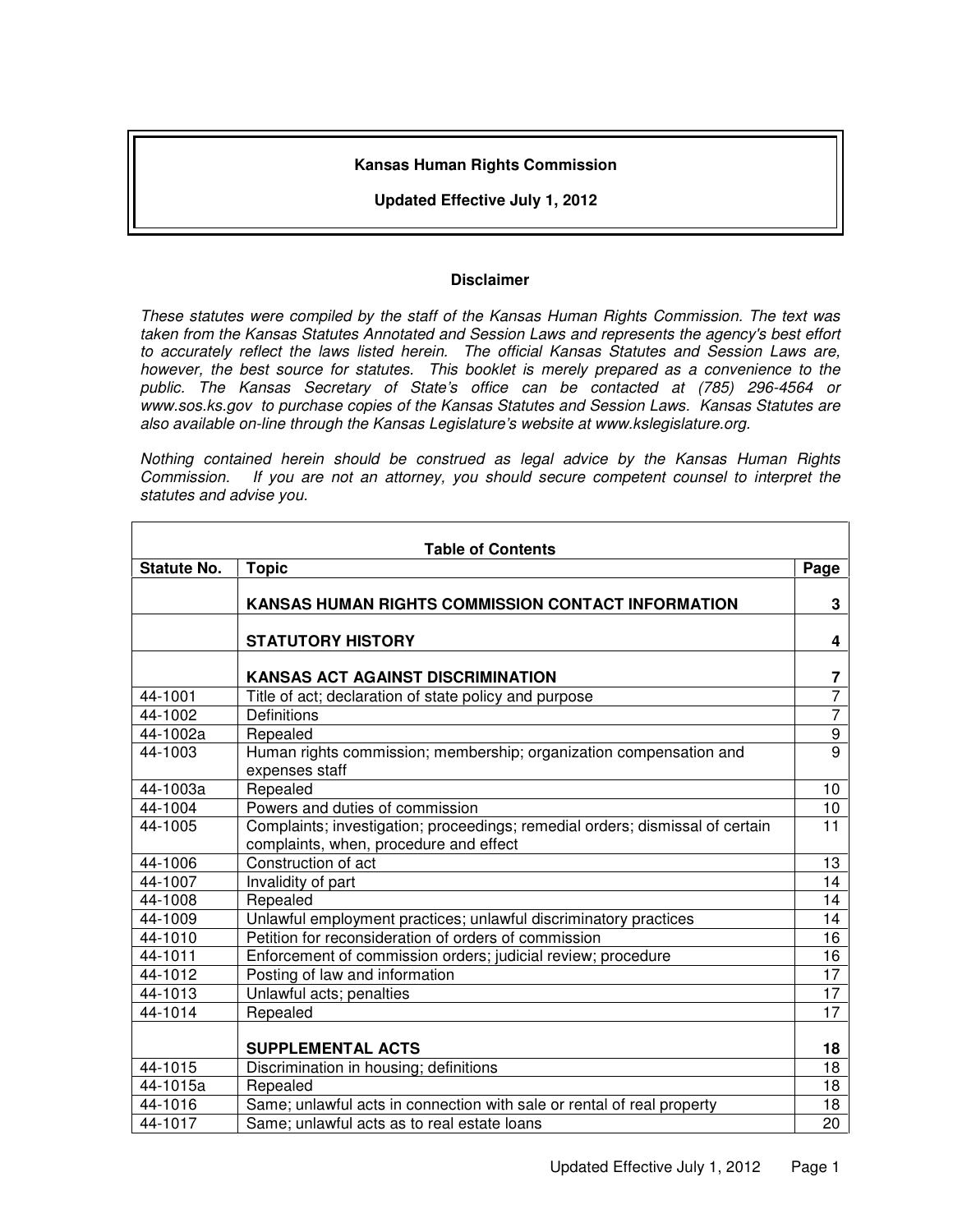| <b>Table of Contents</b> |                                                                                                                                                                                                        |          |  |  |
|--------------------------|--------------------------------------------------------------------------------------------------------------------------------------------------------------------------------------------------------|----------|--|--|
| <b>Statute No.</b>       | <b>Topic</b>                                                                                                                                                                                           | Page     |  |  |
| 44-1017a                 | Same; homeowners association; removal of certain restrictive covenants;<br>penalties                                                                                                                   | 20       |  |  |
| 44-1018                  | Same; application of act                                                                                                                                                                               | 20       |  |  |
| 44-1019                  | Same; complaints; referral to local authority, when; investigation;<br>administrative proceedings; election to file action in court; administrative<br>remedial orders                                 | 21       |  |  |
| 44-1020                  | Same; subpoenas; witness fees and mileage; interim judicial relief; criminal<br>enforcement of subpoenas                                                                                               | 24       |  |  |
| 44-1021                  | Same; judicial review of commission action; civil enforcement of act                                                                                                                                   | 24       |  |  |
| 44-1022                  | Same; civil action by attorney general, when                                                                                                                                                           | 25       |  |  |
| 44-1023                  | Same; assignment of case; expedition                                                                                                                                                                   | 25       |  |  |
| 44-1024                  | Same; effect of city ordinances governing housing practices                                                                                                                                            | 26       |  |  |
| 44-1025                  | Same; cooperation of commission with local agencies; agreements                                                                                                                                        | 26       |  |  |
| 44-1026                  | Same; unlawful acts; enforcement of section                                                                                                                                                            | 26       |  |  |
| 44-1027                  | Same; unlawful acts; penalties                                                                                                                                                                         | 26       |  |  |
| 44-1028                  | Same; severability                                                                                                                                                                                     | 26       |  |  |
| 44-1029                  | Same; act supplemental                                                                                                                                                                                 | 27       |  |  |
| 44-1030                  | State and local government contracts; mandatory provisions                                                                                                                                             | 27       |  |  |
| 44-1030a                 | Repealed                                                                                                                                                                                               | 27       |  |  |
| 44-1031                  | Same; personnel to be used in performing contracts; reports; nonapplication<br>to certain contractors                                                                                                  | 27       |  |  |
| 44-1032                  | Responsibility for and review of compliance with act; subpoenas; access to<br>premises; oaths and depositions; failure to obey court order, effect; immunity<br>of witnesses from prosecution; perjury | 27       |  |  |
| 44-1033                  | Initiation and processing complaints; use of information                                                                                                                                               | 28       |  |  |
| 44-1034                  | Rules and regulations                                                                                                                                                                                  | 28       |  |  |
| 44-1035                  | Information on racial identification maintained solely on payroll tapes; retrieval<br>restricted                                                                                                       | 28       |  |  |
| 44-1036                  | Severability                                                                                                                                                                                           | 28       |  |  |
| 44-1037                  | Liberal construction                                                                                                                                                                                   | 28       |  |  |
| 44-1038                  | Provisions of 44-1031 to 44-1037 supplemental to act against discrimination                                                                                                                            | 28       |  |  |
| 44-1039                  | Unlawful act; perjury                                                                                                                                                                                  | 28       |  |  |
| 44-1040                  | Repealed                                                                                                                                                                                               | 29       |  |  |
| 44-1041                  | Unlawful acts; penalty                                                                                                                                                                                 | 29       |  |  |
| 44-1042                  | Award of compensatory damages; reduction                                                                                                                                                               | 29       |  |  |
| 44-1043                  | Provisions of 44-1039 to 44-1042 supplemental to act against discrimination                                                                                                                            | 29       |  |  |
| 44-1044                  | Probable cause determinations under 44-1005 or 44-1019; exempt from<br>judicial review and civil enforcement of agency actions act                                                                     | 29       |  |  |
| 44-1101 to<br>44-1109    | Repealed                                                                                                                                                                                               | 29       |  |  |
|                          | <b>KANSAS AGE DISCRIMINATION IN EMPLOYMENT ACT</b>                                                                                                                                                     | 30       |  |  |
| 44-1111                  | Kansas age discrimination in employment act                                                                                                                                                            | 30       |  |  |
| 44-1112                  | <b>Definitions</b>                                                                                                                                                                                     | 30       |  |  |
| 44-1113                  | Unlawful employment practices based on age                                                                                                                                                             | 30       |  |  |
| 44-1114                  | Posting of act                                                                                                                                                                                         | 32       |  |  |
| 44-1115                  | Complaint procedure; hearings; orders; rehearing; court review; dismissal of                                                                                                                           | 32       |  |  |
|                          | certain complaints, when, procedure and effect                                                                                                                                                         |          |  |  |
| 44-1116                  | Contractors; requirements                                                                                                                                                                              | 32       |  |  |
| 44-1117                  | Unlawful acts; penalties                                                                                                                                                                               | 32       |  |  |
| 44-1118<br>44-1119       | Construction of act; applicability of act, exclusions<br>Severability of provisions                                                                                                                    | 32<br>33 |  |  |
|                          |                                                                                                                                                                                                        |          |  |  |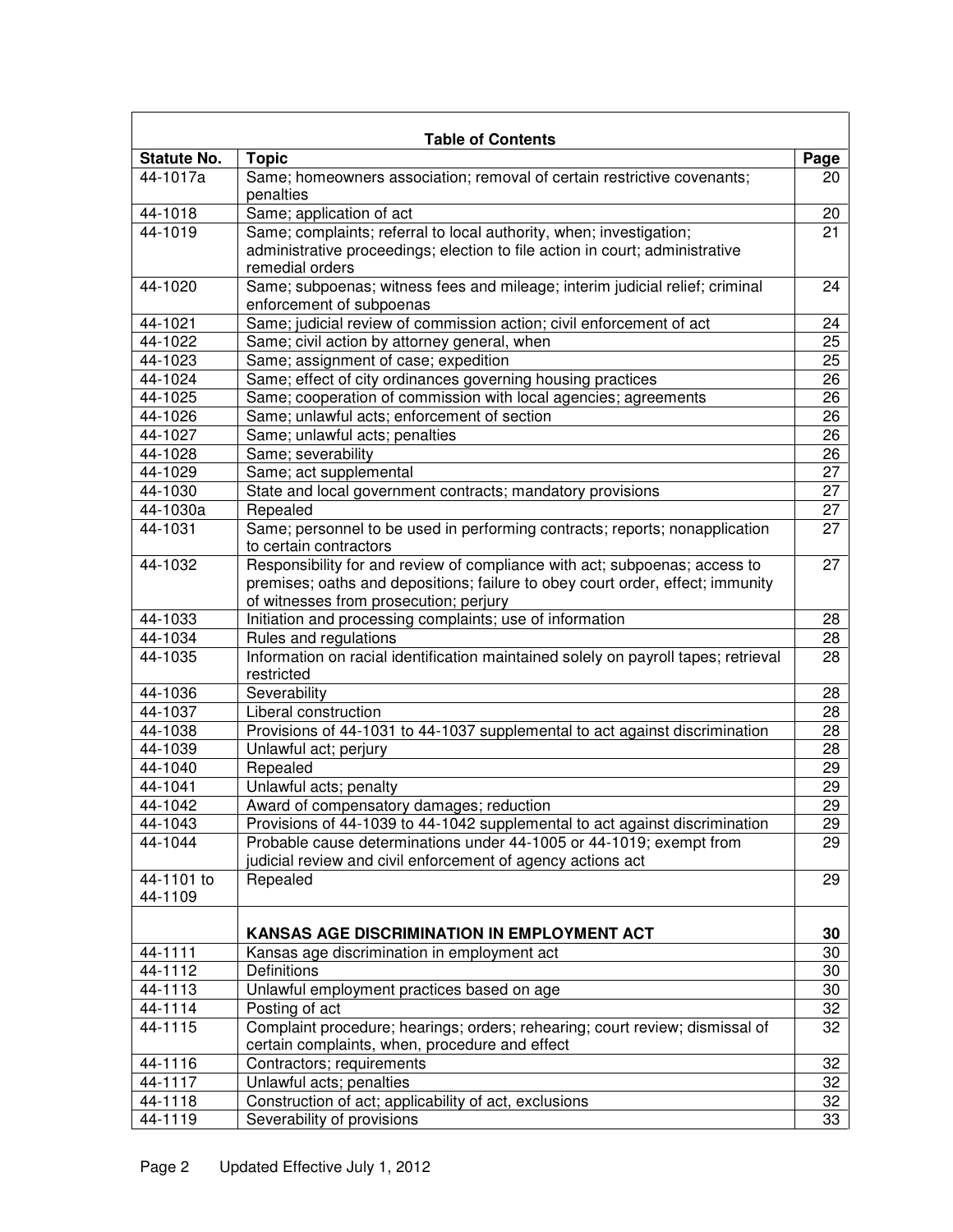| <b>Table of Contents</b> |                                                             |      |  |  |
|--------------------------|-------------------------------------------------------------|------|--|--|
| <b>Statute No.</b>       | <b>Topic</b>                                                | Page |  |  |
| 44-1120                  | Applicability, constructions and effective date of 1988 act | 33   |  |  |
| 44-1121                  | Rules and regulations                                       | 33   |  |  |

#### **KANSAS HUMAN RIGHTS COMMISSION CONTACT INFORMATION**

# **Main Office in Topeka**

900 S.W. Jackson, Suite 568-S Topeka, Kansas 66612 Voice (785) 296-3206 Fax (785) 296-0589 TTY (785) 296-0245 Toll-Free 1-888-793-6874 E-mail khrc@ink.org Website www.khrc.net

#### **Wichita Office**

130 S. Market, Suite 7050 Wichita, Kansas 67202 Voice (316) 337-6270 Fax (316) 337-7376

#### **Dodge City Office**

100 Military Plaza, Suite 220 Dodge City, Kansas 67801 Voice (620) 225-4804 Fax (620) 225-4986

# **Independence Office**

200 Arco Place, Suite 311 Independence, Kansas 67301 Voice (620) 331-7083 Fax (620) 331-7135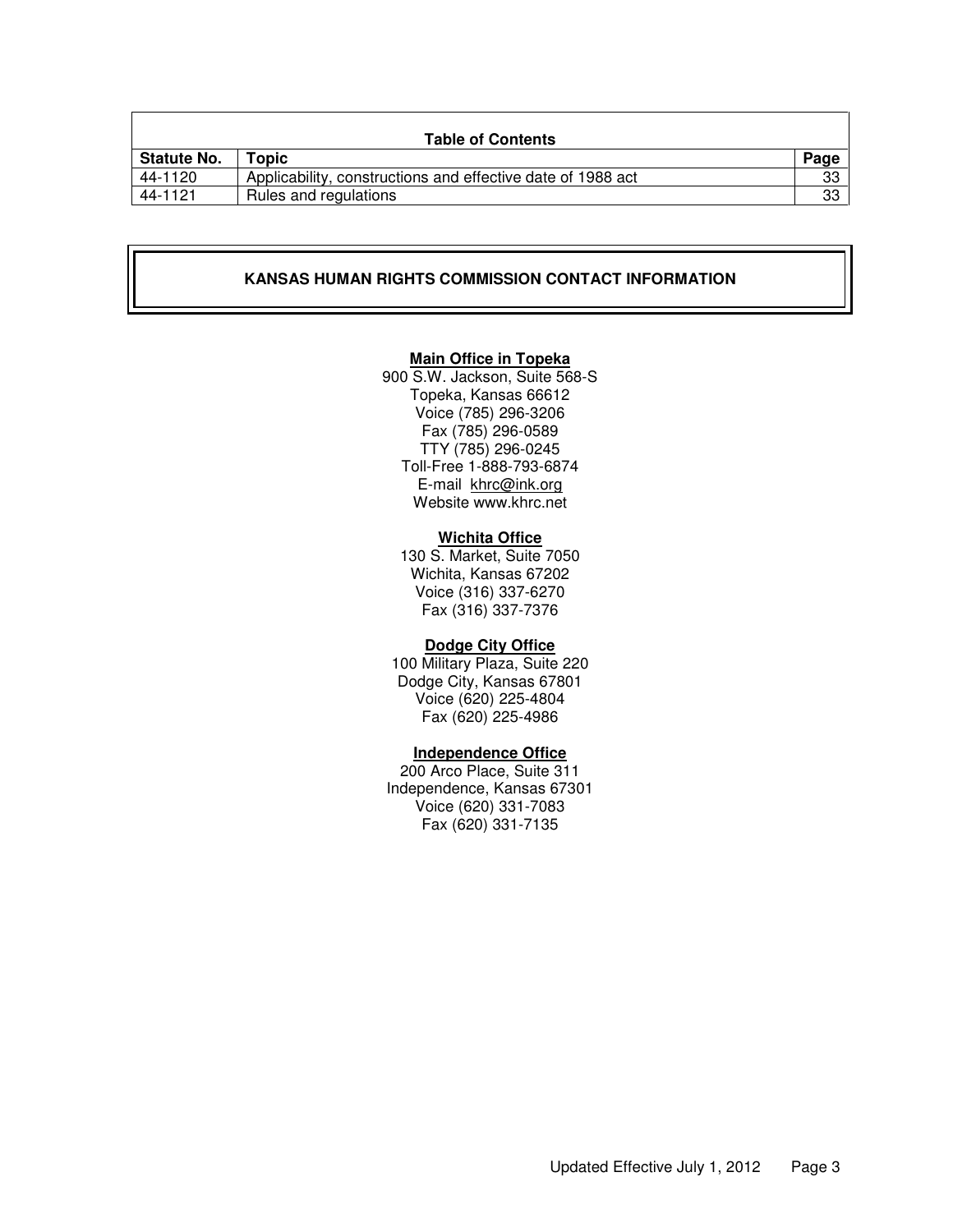# **STATUTORY HISTORY**

The Kansas Act Against Discrimination was passed in 1953 making Kansas the twelfth state in the United States to have a law against discrimination. The act was limited to employment practices and had no enforcement provisions. The act was amended in 1961 to become an enforceable law prohibiting discriminatory employment practices because of race, religion, color, national origin or ancestry.

The act was amended in 1963 to prohibit discrimination by hotels, motels, cabin camps and restaurants. In 1965 the legislature broadened the act's coverage of employment practices and places of public accommodations. In 1967 the Commission was given the power to investigate complaints of discrimination and the power of subpoena.

Housing discrimination was prohibited by the act of the 1970 Kansas Legislature, which also increased the size of the Commission to its present seven members and gave it power to conduct investigations without the filing of a formal complaint.

The 1972 Kansas Legislature further amended the act in three ways. The Commission was given authority to investigate complaints of sex discrimination, have a contract compliance program, and to use hearing examiners for public hearings.

In 1974 the Legislature prohibited discrimination in employment and public accommodations because of physical handicap but limited remedies for such discrimination. The law has been changed since that time to include persons with physical and mental disabilities.

In 1975 amendments eliminated some sex biased pronouns, required employment of a full-time hearing examiner, required that complaints be served on the respondent within seven days of filing and made a number of other changes.

The 1977 Legislature amended only the contract compliance sections (K.S.A. 44-1030 and K.S.A. 44- 1031), removing most of the burden of paperwork from contractors, contracting agencies and the Commission, and setting a lower limit of \$5,000.00 cumulatively in a fiscal year on contracts to be included in the coverage of the law.

In 1978 the legislature amended K.S.A. 44-1003 to permit the use of a pro tem hearing examiner, and to subject the Commission to possible abolishment under the provisions of the Sunset Law. K.S.A. 44-1035 was amended to allow the State equal employment opportunity office access to racial identification maintained on State payroll tapes.

In 1983 age discrimination in employment (applicable only to those persons within the 40-70 age bracket) was enacted in the Kansas Age Discrimination in Employment Act (K.S.A. 44-1111, et seq.) The Kansas Age Discrimination in Employment Act was again amended in 1988 to include those persons within ages 18 and over. Later, in 2008, the definition of age was changed to 40 or more years.

In 1984 compensation for pain, suffering, and humiliation (with a maximum award of \$2,000.00) was amended to the Act.

In 1986, K.S.A. 44-1011 was amended to place appeals and enforcement of final public hearing orders of the Kansas Commission on Civil Rights under the Act for Judicial Review and Civil Enforcement of Agency Actions (K.S.A. 77-601 et seq.). However, K.S.A. 1988 Supp. 77-618(b) indicates that review of disputed issues of fact shall be confined to the agency record for judicial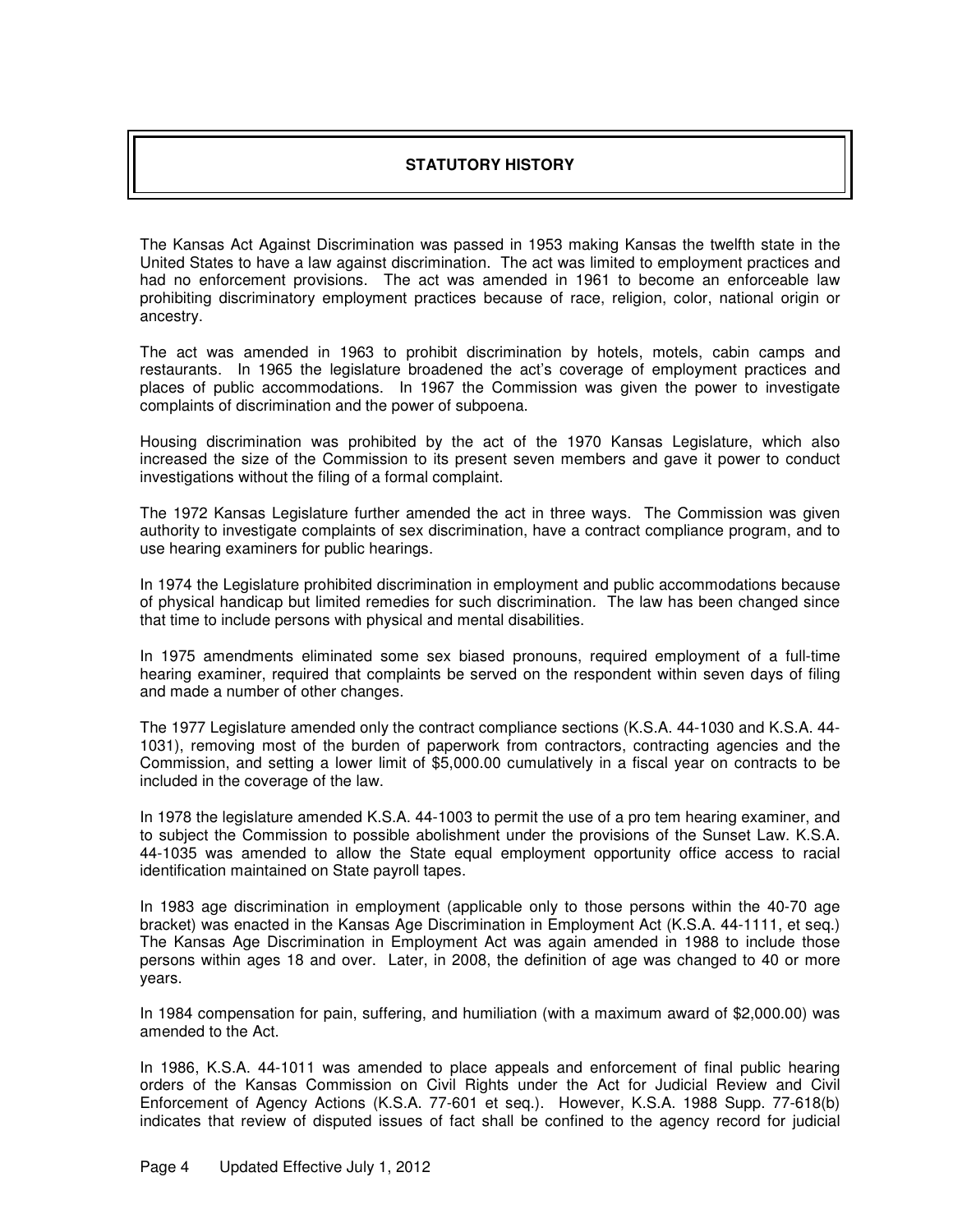review, as supplemented by possible additional evidence, and that review of KCCR orders will be in accordance with K.S.A. 44-1011 and K.S.A. 44-1021. In 1985, K.S.A. 44-1044 was added to provide that Commission findings of "no probable cause" were exempt for the act for Judicial Review and Civil Enforcement of Agency Actions.

In 1988 and 1989 the Legislature amended K.S.A. 44-1005, 44-1011, 44-1019, and 44-1115 so that Commission public hearings are conducted in accordance with the Kansas Administrative Procedure Act (K.S.A. 77-501 et seq.). These amendments also established, in K.S.A. 44-1005, that such hearings are governed by the rules of evidence.

In 1989 K.S.A. 44-1121 was added to give the Commission the authority to adopt suitable rules and regulations to carry out the provisions of the Kansas Age Discrimination in Employment Act.

In 1991, the act was amended so as to prohibit discrimination in employment, public accommodations and housing on the basis of disability, and to also prohibit housing discrimination on the basis of familial status. In 1991 the act was further amended to change the name of the Kansas Commission on Civil Rights to the Kansas Human Rights Commission.

In 1992 K.S.A. 44-1003 was amended to remove the Commission from the provisions of the so-called "Sunset Law", so that the Commission was no longer subject to abolition under that law.

In 1992 several amendments to the housing discrimination provisions of the act were made which expanded the remedies and options available in housing discrimination situations.

In 1995 K.S.A. 44-1003 were amended by two separate legislative bills, resulting in both a section K.S.A. 44-1003 and 44-1003a appearing in the statute book. The changes removed the statutory requirement that the Commission employ at least one full-time hearing examiner, authorized the Commission to employ or contract for the services of hearing examiners or pro tem hearing examiners to preside over public hearings, and amended the provisions of the statue regarding the terms, appointment and confirmation of the Commissioners. The changes also established a requirement that no more than four of the Commissioners may be from the same political party. Also in 1995, K.S.A. 44-1005 and K.S.A. 44-1115 were amended to provide that a complaint may be dismissed under certain circumstances after pending before the Commission for at least 300 days without a finding or disposition by the Commission, with that dismissal constituting exhaustion of the administrative remedies sufficient to allow a complainant to thereafter file the matter in court.

In 1996 K.S.A. 44-1003 was amended to reconcile the inconsistencies between K.S.A. 44-1003 and K.S.A. 44-1003a. The language in K.S.A. 44-1003a providing that no more than four members of the Commission shall be from the same political party, that a Commissioner may not act until confirmed by the Senate, and the Commissioners' terms end on January 15, was incorporated into K.S.A. 44- 1003. K.S.A. 44-1003a was repealed.

Beginning in 1999, the Kansas Act Against Discrimination prohibited discrimination on the basis of genetic screening or testing, which also allowed the KHRC to investigate such complaints.

The 2001 Legislature amended K.S.A. 44-1015 subsection (i)(4) to be in accordance with the provisions of K.S.A. 75-4215, which regulates payments to the state treasurer when a civil penalty is awarded in a case of housing discrimination. This amendment is effective as of July 1, 2001.

K.S.A. 44-1005 was amended effective July 1, 2004 to require that on and after July 1, 2007, the Commission shall utilize hearing officers form the Office of Administrative Hearings within the Department of Administration to conduct its public hearings. The amendment eliminated the Commission's options of employing a hearing examiner or having its own public hearings presided over by contract pro tem hearing officers. The Commission retains the option under the statute of conducting public hearings presided over by a panel of Commissioners. K.S.A. 44-1005 was further amended to remove references to dismissal of cases filed before July 1, 1996 pending before the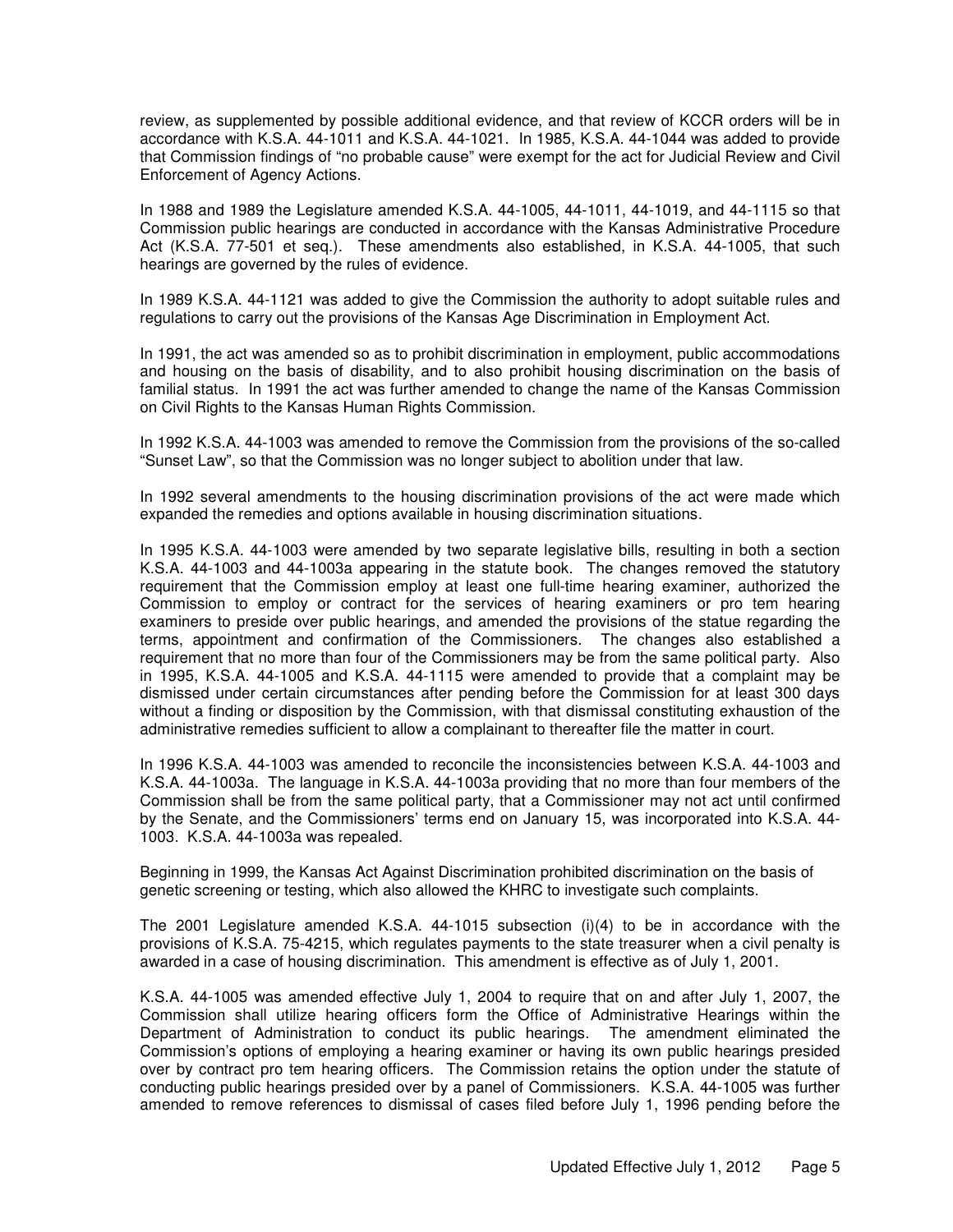Commission for over 300 days without a determination. No such cases were in existence, and thus the provisions were considered archaic and no longer needed.

Substitute for Senate Bill 77 of the 2005 Legislative Session enacted K.S.A. 22-4606 et seq. effective July 1, 2005, which prohibited law enforcement officers or agencies from relying, as the sole factor, on race, ethnicity, national origin, gender or religious dress in selecting which individuals to subject to routine traffic stops, or in deciding upon the scope and substance of law enforcement activity following the initial routine traffic stop. The law mandated that the Commission shall receive, review, and investigate, if necessary, complaints of racial and other profiling. Subsequently, SB 93 of the 2011 Legislative Session transferred the filing and investigation, if necessary, of profiling complaints from the Kansas Human Rights Commission to the Office of the Attorney General. The law became effective upon its publication in the Kansas Register on May 26, 2011.

House Bill 2582 of the 2006 Legislative Session amended the Kansas Act Against Discrimination to prohibit discrimination in homeowners associations' restrictive covenants based on race, religion, color, sex, disability, familial status, national origin, and ancestry. If the homeowners association fails to delete prohibited language, the Commission may bring action against the homeowners association for injunctive relief. These provisions are detailed in K.S.A. 44-1017a.

House Bill 2771 of the 2008 Legislative Session amended the definition of age in the Kansas Age Discrimination in Employment Act from 18 and over to 40 and over.

The 2012 Legislature adopted House Bill 2335 to amend the "disability" provisions in the Kansas Act Against Discrimination (KAAD) and bring them into alignment with the federal Americans with Disabilities Act Amendments Act of 2008. It expands the definition of "regarded as having such an impairment" and clarifies that reasonable accommodation or a reasonable modification of policies, practices, or procedures need not be provided to a person regarded as having a physical or mental impairment. Further, the bill defines "major life activities" and states that the KAAD definition of "disability" should be construed in favor of broad coverage of individuals to the extent permitted by the KAAD.

Additionally, the bill provides that an impairment that substantially limits one major life activity need not limit other major life activities in order to be considered a disability, and that an impairment that is episodic or in remission is a disability if it substantially limits a major life activity when active. Finally, it provides that the determination of whether an impairment substantially limits a major life activity be made without regard to the ameliorative effects of mitigating measures such as medication, equipment, or technology. Ordinary eyeglasses and contact lenses, however, will be considered.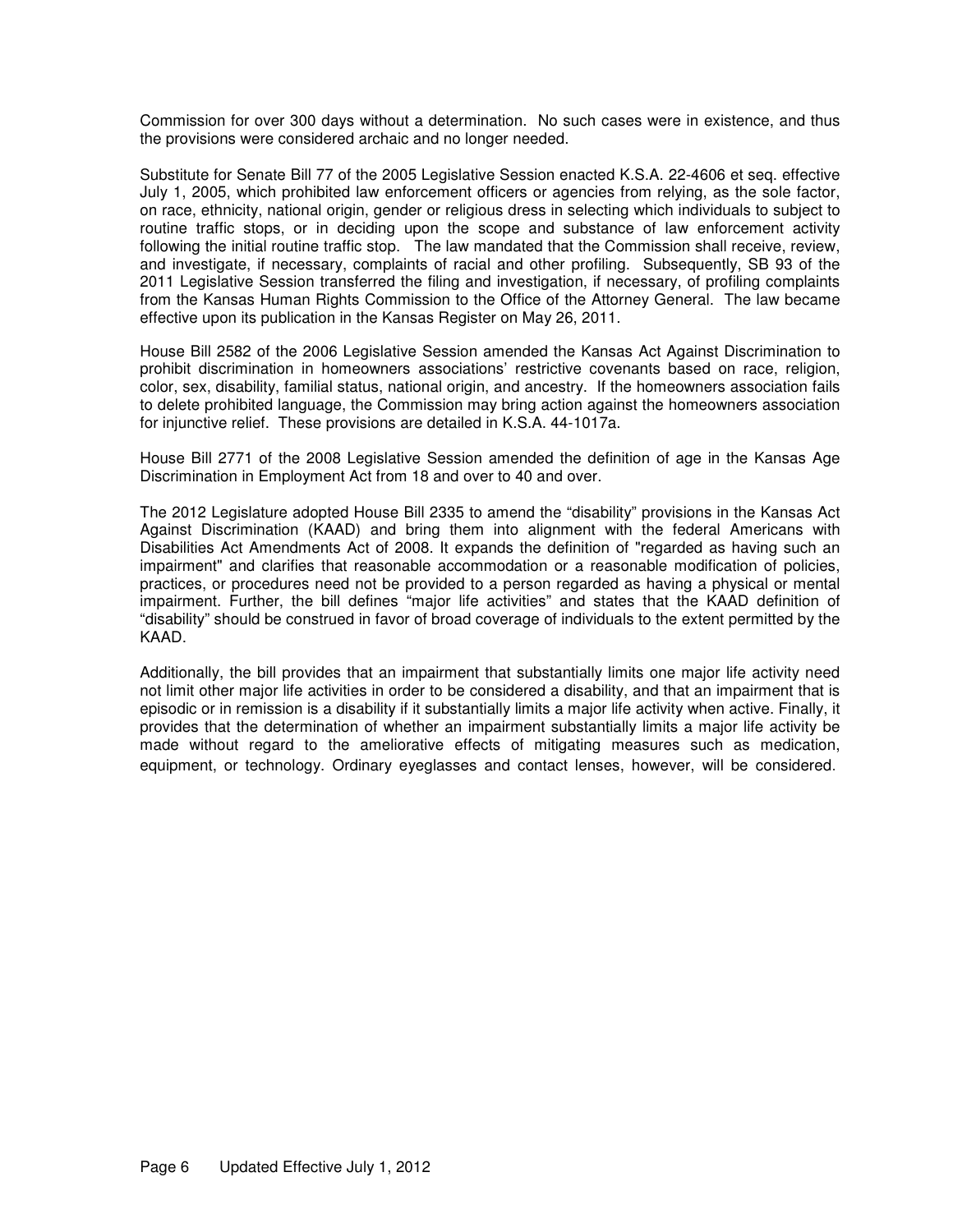# **KANSAS ACT AGAINST DISCRIMINATION**

**44-1001. Title of act; declaration of state policy and purpose.** This act shall be known as the Kansas act against discrimination. It shall be deemed an exercise of the police power of the state for the protection of the public welfare, safety, health and peace of the people of this state. The practice or policy of discrimination against individuals in employment relations, in relation to free and public accommodations, in housing by reason of race, religion, color, sex, disability, national origin or ancestry or in housing by reason of familial status is a matter of concern to the state, since such discrimination threatens not only the rights and privileges of the inhabitants of the state of Kansas but menaces the institutions and foundations of a free democratic state. It is hereby declared to be the policy of the state of Kansas to eliminate and prevent discrimination in all employment relations, to eliminate and prevent discrimination, segregation, or separation in all places of public accommodations covered by this act, and to eliminate and prevent discrimination, segregation or separation in housing.

It is also declared to be the policy of this state to assure equal opportunities and encouragement to every citizen regardless of race, religion, color, sex, disability, national origin or ancestry, in securing and holding, without discrimination, employment in any field of work or labor for which a person is properly qualified, to assure equal opportunities to all persons within this state to full and equal public accommodations, and to assure equal opportunities in housing without distinction on account of race, religion, color, sex, disability, familial status, national origin or ancestry. It is further declared that the opportunity to secure and to hold employment, the opportunity for full and equal public accommodations as covered by this act and the opportunity for full and equal housing are civil rights of every citizen.

 To protect these rights, it is hereby declared to be the purpose of this act to establish and to provide a state commission having power to eliminate and prevent segregation and discrimination, or separation in employment, in all places of public accommodations covered by this act, in housing because of race, religion, color, sex, disability, national origin or ancestry and in housing because of familial status, either by employers, labor organizations, employment agencies, realtors, financial institutions or other persons as hereinafter provided.

**History:** L. 1953, ch. 249, § 1; L. 1961, ch. 248, § 1; L. 1963, ch. 279, § 1; L. 1965, ch. 323, § 1; L. 1972, ch. 194, § 1; L. 1974, ch. 209, § 1; L. 1991, ch. 147, § 1; July 1.

#### **44-1002. Definitions.** When used in this act:

- (a) "Person" includes one or more individuals, partnerships, associations, organizations, corporations, legal representatives, trustees, trustees in bankruptcy or receivers.
- (b) "Employer" includes any person in this state employing four or more persons and any person acting directly or indirectly for an employer, labor organizations, nonsectarian corporations, organizations engaged in social service work and the state of Kansas and all political and municipal subdivisions thereof, but shall not include a nonprofit fraternal or social association or corporation.
- (c) "Employee" does not include any individual employed by such individual's parents, spouse or child or in the domestic service of any person.
- (d) "Labor organization" includes any organization which exists for the purpose, in whole or in part, of collective bargaining, of dealing with employers concerning grievances, terms or conditions of employment or of other mutual aid or protection in relation to employment.
- (e) "Employment agency" includes any person or governmental agency undertaking, with or without compensation, to procure opportunities to work or to procure, recruit, refer or place employees.
- (f) "Commission" means the Kansas human rights commission created by this act.
- (g) "Unlawful employment practice" includes only those unlawful practices and acts specified in K.S.A. 44-1009 and amendments thereto and includes segregate or separate.
- (h) "Public accommodations" means any person who caters or offers goods, services, facilities and accommodations to the public. Public accommodations include, but are not limited to, any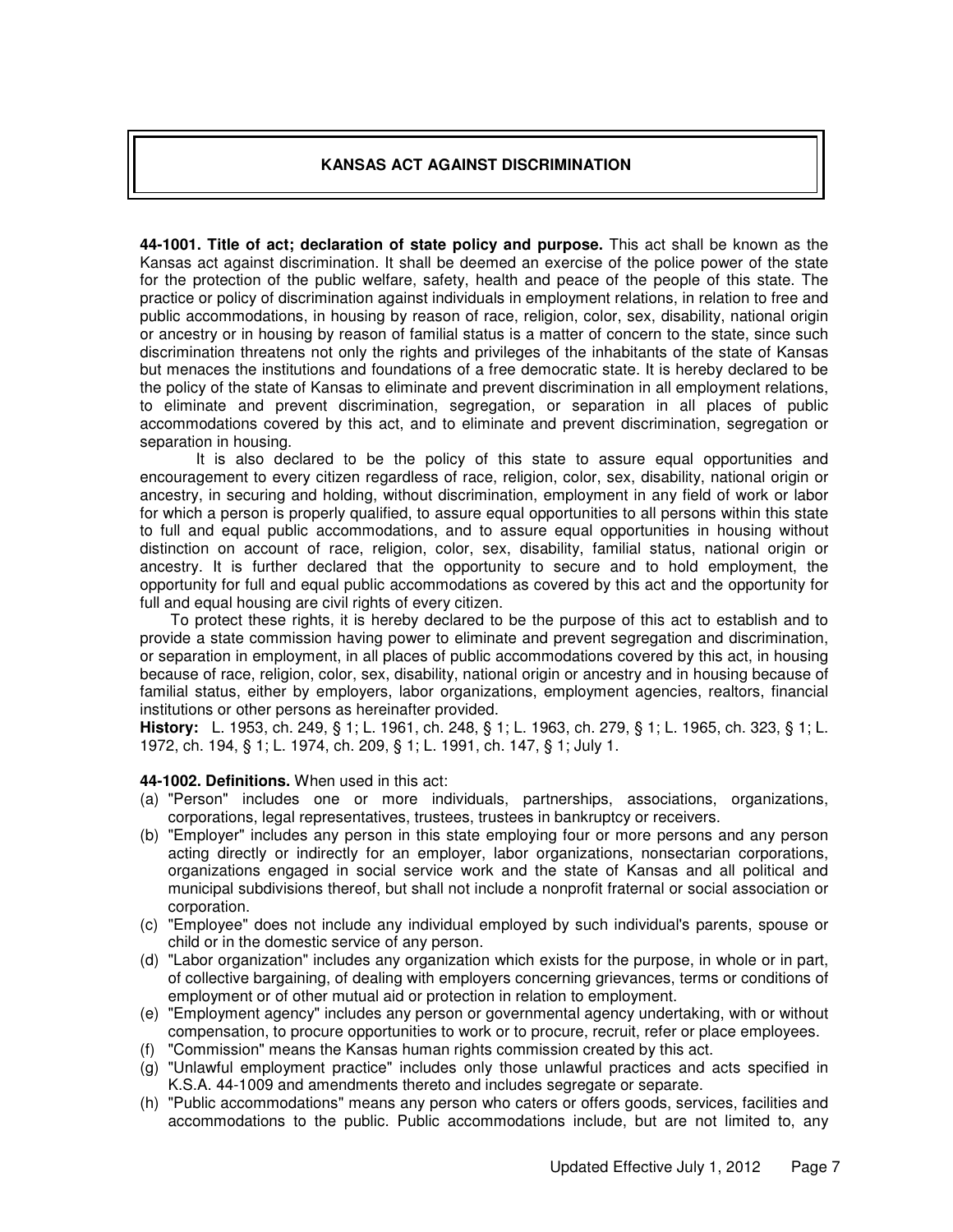lodging establishment or food service establishment, as defined by K.S.A 36-501 and amendments thereto; any bar, tavern, barbershop, beauty parlor, theater, skating rink, bowling alley, billiard parlor, amusement park, recreation park, swimming pool, lake, gymnasium, mortuary or cemetery which is open to the public; or any public transportation facility. Public accommodations do not include a religious or nonprofit fraternal or social association or corporation.

- (i) "Unlawful discriminatory practice" means:
	- (1) Any discrimination against persons, by reason of their race, religion, color, sex, disability, national origin or ancestry:
		- (A) In any place of public accommodations; or
		- (B) in the full and equal use and enjoyment of the services, facilities, privileges and advantages of any institution, department or agency of the state of Kansas or any political subdivision or municipality thereof; and
	- (2) any discrimination against persons in regard to membership in a nonprofit recreational or social association or corporation by reason of race, religion, sex, color, disability, national origin or ancestry if such association or corporation has 100 or more members and:
		- (A) Provides regular meal service; and
		- (B) receives payment for dues, fees, use of space, use of facility, services, meals or beverages, directly or indirectly, from or on behalf of nonmembers. This term shall not apply to a religious or private fraternal and benevolent association or corporation.
- (j) "Disability" means, with respect to an individual:
	- (1) A physical or mental impairment that substantially limits one or more of the major life activities of such individual;
	- (2) a record of such an impairment; or
	- (3) being regarded as having such an impairment.

Disability does not include current, illegal use of a controlled substance as defined in section 102 of the federal controlled substance act (21 U.S.C. 802), in housing discrimination. In employment and public accommodation discrimination, "disability" does not include an individual who is currently engaging in the illegal use of drugs where possession or distribution of such drugs is unlawful under the controlled substance act (21 U.S.C. 812), when the covered entity acts on the basis of such use.

- (k) (1) "Reasonable accommodation" means:
	- (A) Making existing facilities used by employees readily accessible to and usable by individuals with disabilities; and
	- (B) job restructuring; part-time or modified work schedules; reassignment to a vacant position; acquisition or modification of equipment or devices; appropriate adjustment or modifications of examinations, training materials or policies; provision of qualified readers or interpreters; and other similar accommodations for individuals with disabilities.
	- (2) A reasonable accommodation or a reasonable modification to policies, practices, or procedures need not be provided to an individual who meets the definition of disability in K.S.A. 44-1002(j)(3), and amendments thereto.
- (l) "Regarded as having such an impairment" means the absence of a physical or mental impairment but regarding or treating an individual as though such an impairment exists. An individual meets the requirements of "being regarded as having such an impairment" if the individual establishes that such individual has been subjected to an action prohibited under this act because of an actual or perceived physical or mental impairment whether or not the impairment limits or is perceived to limit a major life activity. Subsection (j)(3) shall not apply to impairments that are transitory or minor. A transitory impairment is an impairment with an actual or expected duration of six months or less.
- (m) "Major life activities" means:
	- (1) Major life activities include, but are not limited to, caring for oneself, performing manual tasks, seeing, hearing, eating, sleeping, walking, standing, lifting, bending, speaking, breathing, learning, reading, concentrating, thinking, communicating, and working.
	- (2) It also includes the operating of a major bodily function, including but not limited to, functions of the immune system, normal cell growth, digestive, bowel, bladder, neurological, brain, respiratory, circulatory, endocrine, and reproductive functions.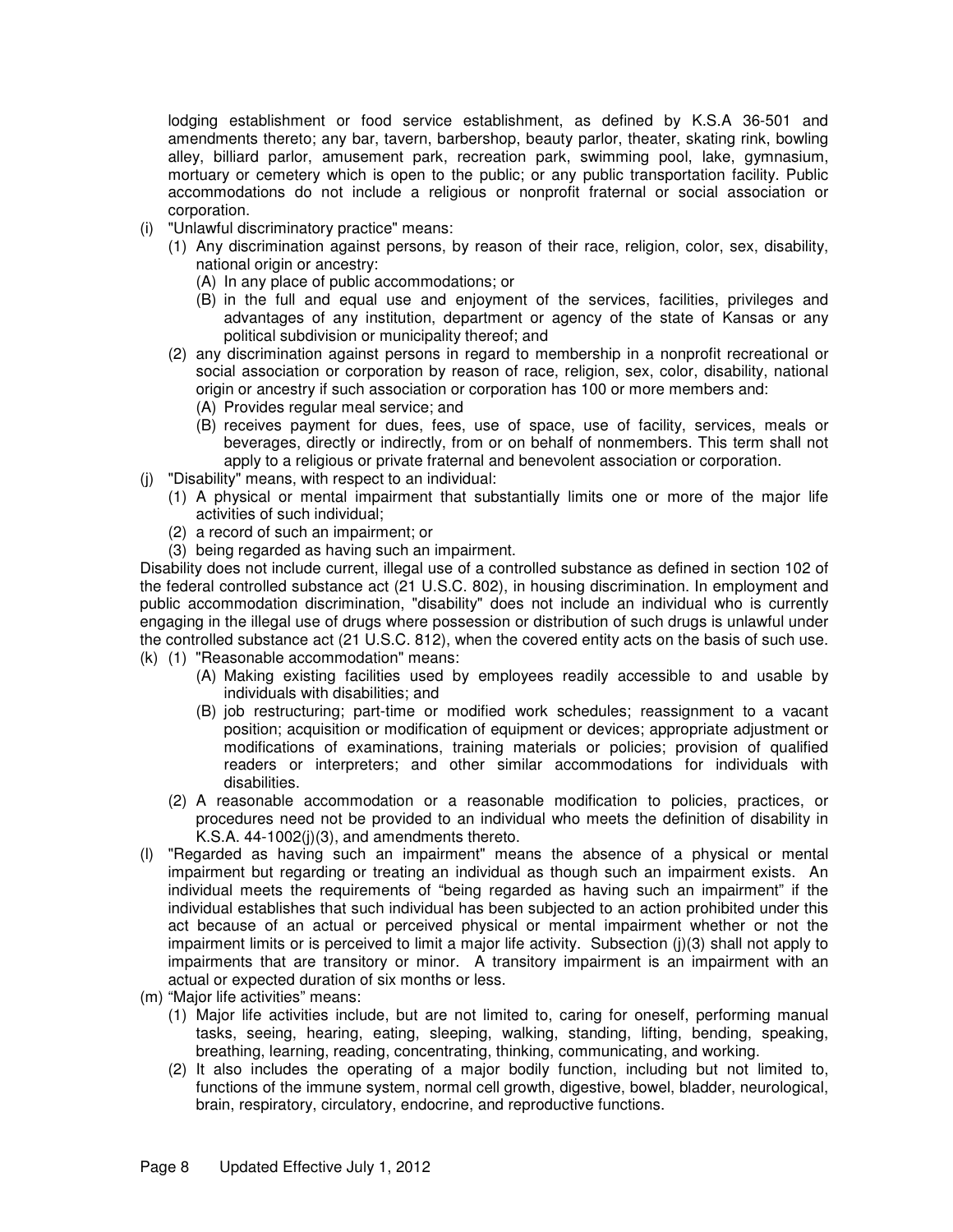(n) "Genetic screening or testing" means a laboratory test of a person's genes or chromosomes for abnormalities, defects or deficiencies, including carrier status, that are linked to physical or mental disorders or impairments, or that indicate a susceptibility to illness, disease or other disorders, whether physical or mental, which test is a direct test for abnormalities, defects or deficiencies, and not an indirect manifestation of genetic disorders.

**History:** L. 1953, ch. 249, § 2; L. 1961, ch. 248, § 2; L. 1963, ch. 279, § 2; L. 1965, ch. 323, § 2; L. 1970, ch. 192, § 1; L. 1972, ch. 194, § 2; L. 1974, ch. 209, § 2; L. 1975, ch. 264, § 1; L. 1991, ch. 147, § 2; L. 1992, ch. 91, § 1; L. 1999, ch. 32, § 1; L. 2012, ch. 48, § 1; July 1.

**44-1002a. History:** L. 1953, ch. 249, § 2; L. 1961, ch. 248, § 2; L. 1963, ch. 279, § 2; L. 1965, ch. 323, § 2; L. 1970, ch. 192, § 1; L. 1972, ch. 194, § 2; L. 1974, ch. 209, § 2; L. 1975, ch. 264, § 1; L. 1991, ch. 148, § 2; Repealed, L. 1992, ch. 91, § 4; April 23.

## **44-1003. Human rights commission; membership; organization compensation and expenses staff.**

- (a) There is hereby created the Kansas human rights commission. The commission shall consist of seven members, two of whom shall be representative of industry, two of whom shall be representative of labor, one of whom shall be a person authorized to practice law in this state, one of whom shall be a representative of the real estate industry, and one of whom shall be appointed at large, to be known as commissioners. No more than four members of the commission shall be from the same political party. Members of the commission shall be appointed by the governor, subject to confirmation by the senate as provided in K.S.A. 75- 4315b and amendments thereto. Except as provided by K.S.A. 46-2601 and amendments thereto, no person appointed to the commission shall exercise any power, duty or function as a member of the commission until confirmed by the senate. One member shall be designated by the governor as chairperson and shall preside at all meetings of the commission and perform all the duties and functions of chairperson.
- (b) The commission may designate one member to act as chairperson during the absence or incapacity of the chairperson, and, when so acting, the member designated shall have and perform all the duties and functions of the chairperson of the commission.
- (c) Except as provided by subsection (d), the term of office of each member of the commission shall be four years and until a successor is confirmed. Any member chosen to fill a vacancy occurring other than by expiration of term shall be appointed for the unexpired term of the member's predecessor.
- (d) The terms of members who are serving on the commission on the effective date of this act shall expire on January 15, of the year on which such member's term would have expired under the provisions of this section prior to amendment by this act. Thereafter, members shall be appointed for terms of four years and until their successors are appointed and confirmed.
- (e) A majority of the current members of the commission shall constitute a quorum for the purpose of conducting the business of the commission, except as otherwise provided in this section. Vacancies on the commission shall not impair the right of the remaining members to exercise all the powers of the commission.
- (f) Members of the Kansas human rights commission attending meetings of the commission, or attending a subcommittee meeting thereof authorized by the commission, shall be paid compensation, subsistence allowances, mileage and other expenses as provided in K.S.A. 75- 3223 and amendments thereto.
- (g) The commission shall employ a full-time executive director who shall be in the unclassified service under the Kansas civil service act and who shall receive an annual salary fixed by the commission, with the approval of the governor. The commission shall employ such professional staff and full or part-time legal, stenographic and clerical assistants as necessary to carry out the provisions of this act and shall fix the amount of their compensation. The commission also may employ or may contract for the services of qualified hearing examiners to conduct hearings. In addition, the commission may employ or may contract for the services of qualified hearing examiners pro tem when necessitated by the incapacity or disqualification of the other hearing examiners. All hearing examiners shall be admitted to practice law before the supreme court of Kansas. The appointment and compensation of legal counsel, except those members of the legal staff serving as hearing examiners, shall be approved by the attorney general.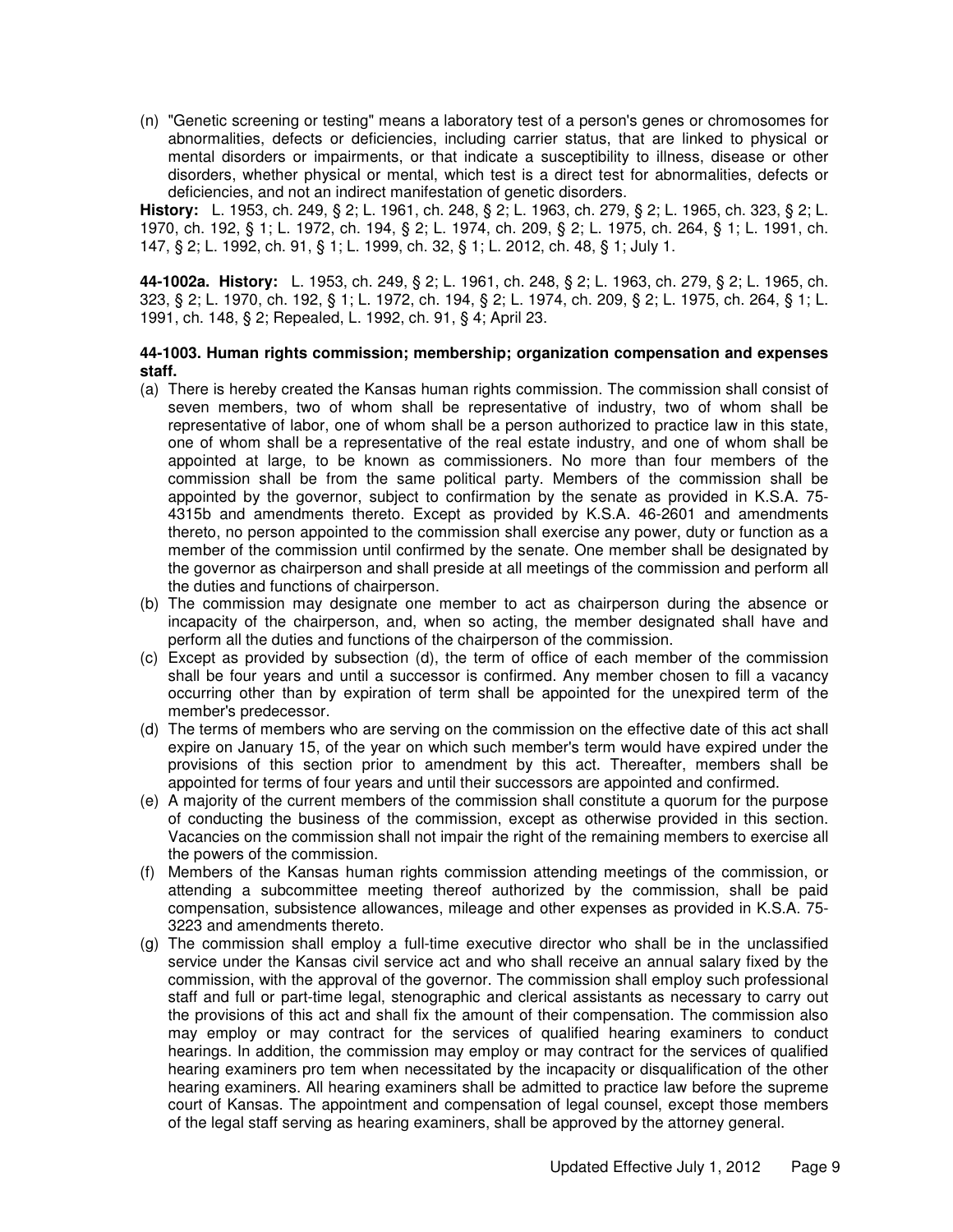(h) On July 1, 1991, the commission on civil rights shall become the Kansas human rights commission. The Kansas human rights commission shall be a continuation of the commission on civil rights and members and employees of the commission on civil rights shall continue as members and employees of the Kansas human rights commission. All rules and regulations and orders of the commission on civil rights shall be deemed rules and regulations and orders of the Kansas human rights commission. All properties, moneys, appropriations, rights and authorities vested in the commission on civil rights shall be vested in the Kansas human rights commission. Whenever the commission on civil rights, or words of like effect, is referred to or designated by any statute, contract or other document, such reference or designation shall be deemed to apply to the Kansas human rights commission.

**History:** L. 1953, ch. 249, § 3; L. 1961, ch. 248, § 3; L. 1965, ch. 323, § 3; L. 1967, ch. 284, § 1; L. 1970, ch. 192, § 8; L. 1972, ch. 194, § 3; L. 1974, ch. 348, § 18; L. 1975, ch. 264, § 2; L. 1978, ch. 198, § 1; L. 1978, ch. 308, § 49; L. 1982, ch. 347, § 20; L. 1991, ch. 148, § 3; L. 1992, ch. 116, § 28; L. 1995, ch. 247, § 1; L. 1996, ch. 250, § 1; July 1.

**44-1003a. History:** L. 1953, ch. 249, § 3; L. 1961, ch. 248, § 3; L. 1965, ch. 323, § 3; L. 1967, ch. 284, § 1; L. 1970, ch. 192, § 8; L. 1972, ch. 194, § 3; L. 1974, ch. 348, § 18; L. 1975, ch. 264, § 2; L. 1978, ch. 198, § 1; L. 1978, ch. 308, § 49; L. 1982, ch. 347, § 20; L. 1991, ch. 148, § 3; L. 1992, ch. 116, § 28; L. 1995, ch. 241, § 6; Repealed, L. 1996, ch. 250, § 2; July 1.

**44-1004. Powers and duties of commission.** The commission shall have the following functions, powers and duties:

- (1) To establish and maintain its principal office in the city of Topeka, and such other offices elsewhere within the state as it may deem necessary.
- (2) To meet and function at any place within the state.
- (3) To adopt, promulgate, amend and rescind suitable rules and regulations to carry out the provisions of this act, and the policies and practices of the commission in connection therewith.
- (4) To receive, initiate, investigate and pass upon complaints alleging discrimination in employment, public accommodations and housing because of race, religion, color, sex, disability, national origin or ancestry and complaints alleging discrimination in housing because of familial status.
- (5) To subpoena witnesses, compel their appearance and require the production for examination of records, documents and other evidence or possible sources of evidence and to examine, record and copy such materials and take and record the testimony or statements of such persons. The commission may issue subpoenas to compel access to or the production of such materials, or the appearance of such persons, and may issue interrogatories to a respondent to the same extent and subject to the same limitations as would apply if the subpoena or interrogatories were issued or served in aid of a civil action in the district court. The commission shall have access at all reasonable times to premises and may compel such access by application to a court of competent jurisdiction provided that the commission first complies with the provisions of article 15 of the Kansas bill of rights and the fourth amendment to the United States constitution relating to unreasonable searches and seizures. The commission may administer oaths and take depositions to the same extent and subject to the same limitations as would apply if the deposition was taken in aid of a civil action in the district court. In case of the refusal of any person to comply with any subpoena, interrogatory or search warrant issued hereunder, or to testify to any matter regarding which such person may be lawfully questioned, the district court of any county may, upon application of the commission, order such person to comply with such subpoena or interrogatory and to testify. Failure to obey the court's order may be punished by the court as contempt. No person shall be prosecuted or subjected to any penalty or forfeiture for or on account of any transaction, matter or thing concerning which such person testifies or produces evidence, except that such person so testifying shall not be exempt from prosecution and punishment for perjury committed in so testifying. The immunity herein provided shall extend only to natural persons.
- (6) To act in concert with other parties in interest in order to eliminate and prevent discrimination and segregation, prohibited by this act, by including any term in a conciliation agreement as could be included in a final order under this act.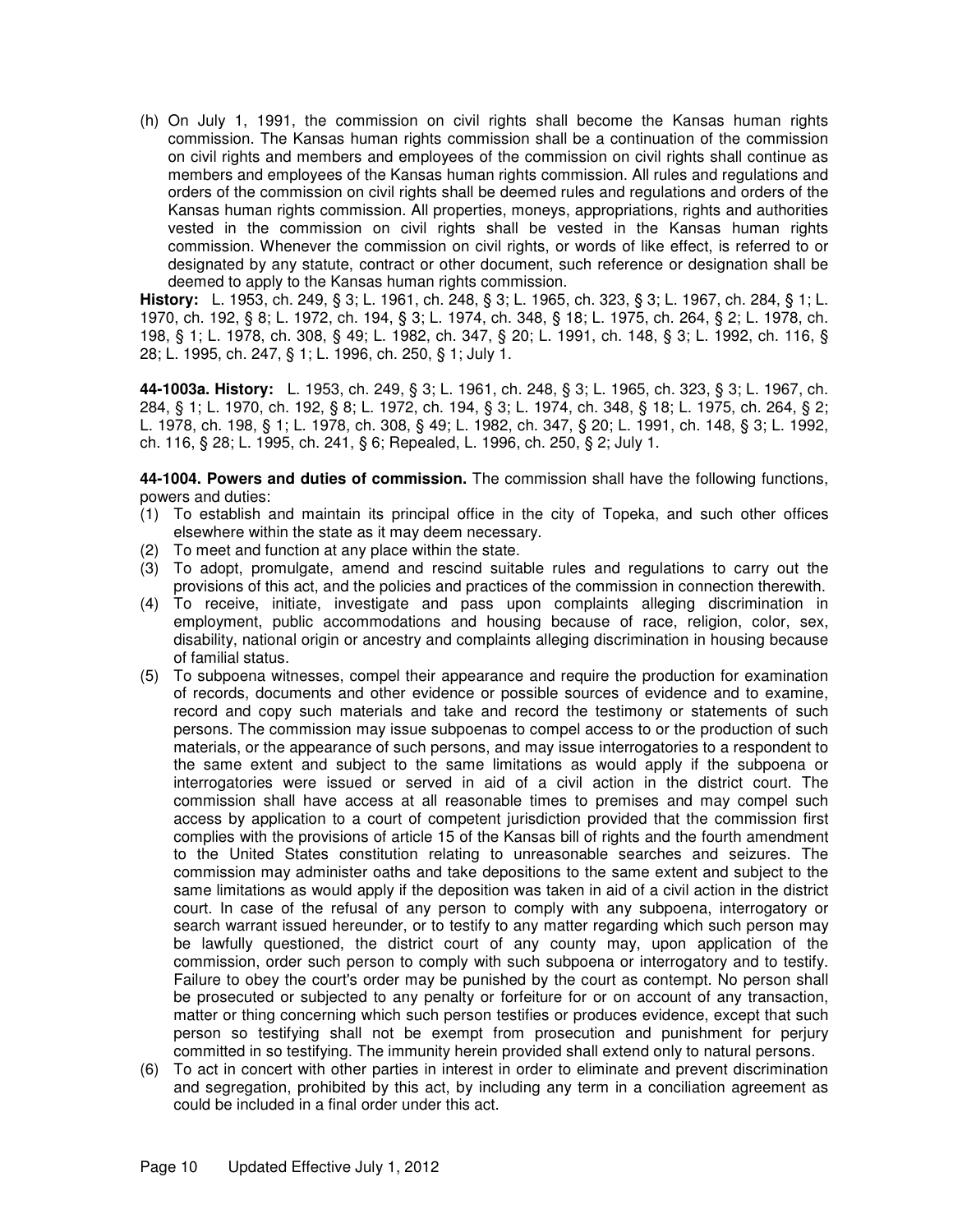- (7) To apply to the district court of the county where the respondent resides or transacts business for enforcement of any conciliation agreement by seeking specific performance of such agreement.
- (8) To issue such final orders after a public hearing as may remedy any existing situation found to violate this act and prevent its recurrence.
- (9) To endeavor to eliminate prejudice among the various ethnic groups and people with disabilities in this state and to further good will among such groups. The commission in cooperation with the state department of education shall prepare a comprehensive educational program designed for the students of the public schools of this state and for all other residents thereof, calculated to emphasize the origin of prejudice against such groups, its harmful effects and its incompatibility with American principles of equality and fair play.
- (10) To create such advisory agencies and conciliation councils, local, regional or statewide, as in its judgment will aid in effectuating the purposes of this act; to study the problem of discrimination in all or specific fields or instances of discrimination because of race, religion, color, sex, disability, national origin or ancestry; to foster, through community effort or otherwise, good will, cooperation and conciliation among the groups and elements of the population of this state; and to make recommendations to the commission for the development of policies and procedures, and for programs of formal and informal education, which the commission may recommend to the appropriate state agency. Such advisory agencies and conciliation councils shall be composed of representative citizens serving without pay. The commission may itself make the studies and perform the acts authorized by this paragraph. It may, by voluntary conferences with parties in interest, endeavor by conciliation and persuasion to eliminate discrimination in all the stated fields and to foster good will and cooperation among all elements of the population of the state.
- (11) To accept contributions from any person to assist in the effectuation of this section and to seek and enlist the cooperation of private, charitable, religious, labor, civic and benevolent organizations for the purposes of this section.
- (12) To issue such publications and such results of investigation and research as in its judgment will tend to promote good will and minimize or eliminate discrimination because of race, religion, color, sex, disability, national origin or ancestry.
- (13) To render each year to the governor and to the state legislature a full written report of all of its activities and of its recommendations.
- (14) To adopt an official seal.
- (15) To receive and accept federal funds to effectuate the purposes of the act and to enter into agreements with any federal agency for such purpose.

**History:** L. 1953, ch. 249, § 4; L. 1961, ch. 248, § 4; L. 1963, ch. 279, § 3; L. 1965, ch. 323, § 4; L. 1967, ch. 285, § 1; L. 1970, ch. 192, § 2; L. 1972, ch. 194, § 4; L. 1974, ch. 209, § 3; L. 1975, ch. 264, § 3; L. 1991, ch. 147, § 3; July 1.

## **44-1005. Complaints; investigation; proceedings; remedial orders; dismissal of certain complaints, when, procedure and effect**

- (a) Any person claiming to be aggrieved by an alleged unlawful employment practice or by an alleged unlawful discriminatory practice, and who can articulate a prima facie case pursuant to a recognized legal theory of discrimination, may, personally or by an attorney-at-law, make, sign and file with the commission a verified complaint in writing, articulating the prima facie case, which shall also state the name and address of the person, employer, labor organization or employment agency alleged to have committed the unlawful employment practice complained of or the name and address of the person alleged to have committed the unlawful discriminatory practice complained of, and which shall set forth the particulars thereof and contain such other information as may be required by the commission.
- (b) The commission upon its own initiative or the attorney general may, in like manner, make, sign and file such complaint. Whenever the attorney general has sufficient reason to believe that any person as herein defined is engaged in a practice of discrimination, segregation or separation in violation of this act, the attorney general may make, sign and file a complaint. Any employer whose employees or some of whom, refuse or threaten to refuse to cooperate with the provisions of this act, may file with the commission a verified complaint asking for assistance by conciliation or other remedial action.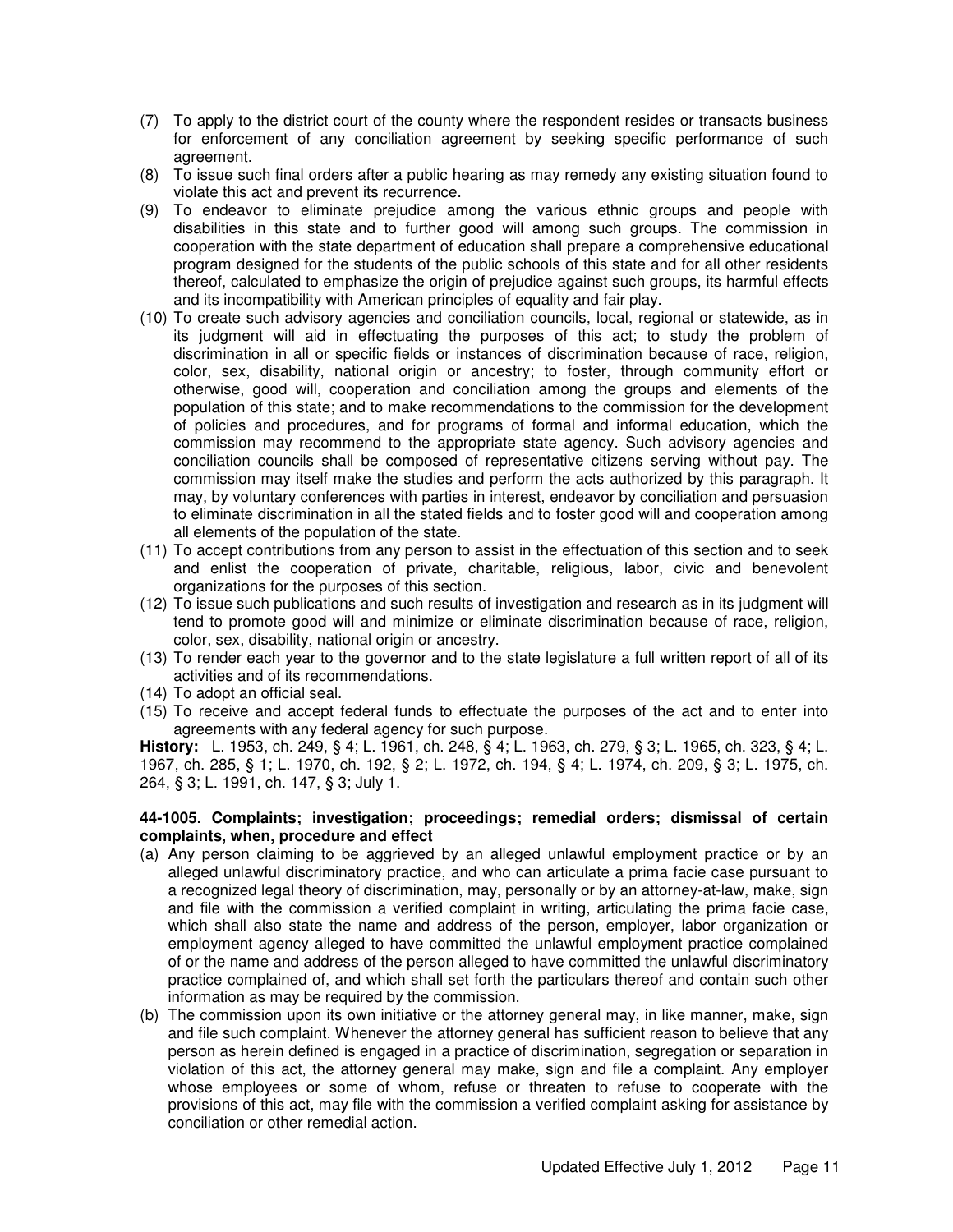- (c) Whenever any problem of discrimination because of race, religion, color, sex, disability, national origin or ancestry arises, or whenever the commission has, in its own judgment, reason to believe that any person has engaged in an unlawful employment practice or an unlawful discriminatory practice in violation of this act, or has engaged in a pattern or practice of discrimination, the commission may conduct an investigation without filing a complaint and shall have the same powers during such investigation as provided for the investigation of complaints. The person to be investigated shall be advised of the nature and scope of such investigation prior to its commencement. The purpose of the investigation shall be to resolve any such problems promptly. In the event such problems cannot be resolved within a reasonable time, the commission may issue a complaint whenever the investigation has revealed a violation of the Kansas act against discrimination has occurred. The information gathered in the course of the first investigation may be used in processing the complaint.
- (d) After the filing of any complaint by an aggrieved individual, by the commission, or by the attorney general, the commission shall, within seven days after the filing of the complaint, serve a copy on each of the parties alleged to have violated this act, and shall designate one of the commissioners to make, with the assistance of the commission's staff, prompt investigation of the alleged act of discrimination. If the commissioner shall determine after such investigation that no probable cause exists for crediting the allegations of the complaint, such commissioner, within 10 business days from such determination, shall cause to be issued and served upon the complainant and respondent written notice of such determination.
- (e) If such commissioner after such investigation, shall determine that probable cause exists for crediting the allegations for the complaint, the commissioner or such other commissioner as the commission may designate, shall immediately endeavor to eliminate the unlawful employment practice or the unlawful discriminatory practice complained of by conference and conciliation. The complainant, respondent and commission shall have 45 days from the date respondent is notified in writing of a finding of probable cause to enter into a conciliation agreement signed by all parties in interest. The parties may amend a conciliation agreement at any time prior to the date of entering into such agreement. Upon agreement by the parties the time for entering into such agreement may be extended. The members of the commission and its staff shall not disclose what has transpired in the course of such endeavors.
- (f) In case of failure to eliminate such practices by conference and conciliation, or in advance thereof, if in the judgment of the commissioner or the commission circumstances so warrant, the commissioner or the commission shall commence a hearing in accordance with the provisions of the Kansas administrative procedure act naming as parties the complainant and the person, employer, labor organization, employment agency, realtor or financial institution named in such complaint, hereinafter referred to as respondent. A copy of the complaint shall be served on the respondent. At least four commissioners or a presiding officer from the office of administrative hearings shall be designated as the presiding officer. The place of such hearing shall be in the county where respondent is doing business and the acts complained of occurred.
- (g) The complainant or respondent may apply to the presiding officer for the issuance of a subpoena for the attendance of any person or the production or examination of any books, records or documents pertinent to the proceeding at the hearing. Upon such application the presiding officer shall issue such subpoena.
- (h) The case in support of the complaint shall be presented before the presiding officer by one of the commission's attorneys or agents, or by private counsel, if any, of the complainant, and the commissioner who shall have previously made the investigation shall not participate in the hearing except as a witness. Any endeavors at conciliation shall not be received in evidence.
- (i) Any complaint filed pursuant to this act must be so filed within six months after the alleged act of discrimination, unless the act complained of constitutes a continuing pattern or practice of discrimination in which event it will be from the last act of discrimination. Complaints filed with the commission may be dismissed by the commission on its own initiative, and shall be dismissed by the commission upon the written request of the complainant, if the commission has not issued a finding of probable cause or no probable cause or taken other administrative action dismissing the complaint within 300 days of the filing of the complaint. The commission shall mail written notice to all parties of dismissal of a complaint within five days of dismissal. Any such dismissal of a complaint in accordance with this section shall constitute final action by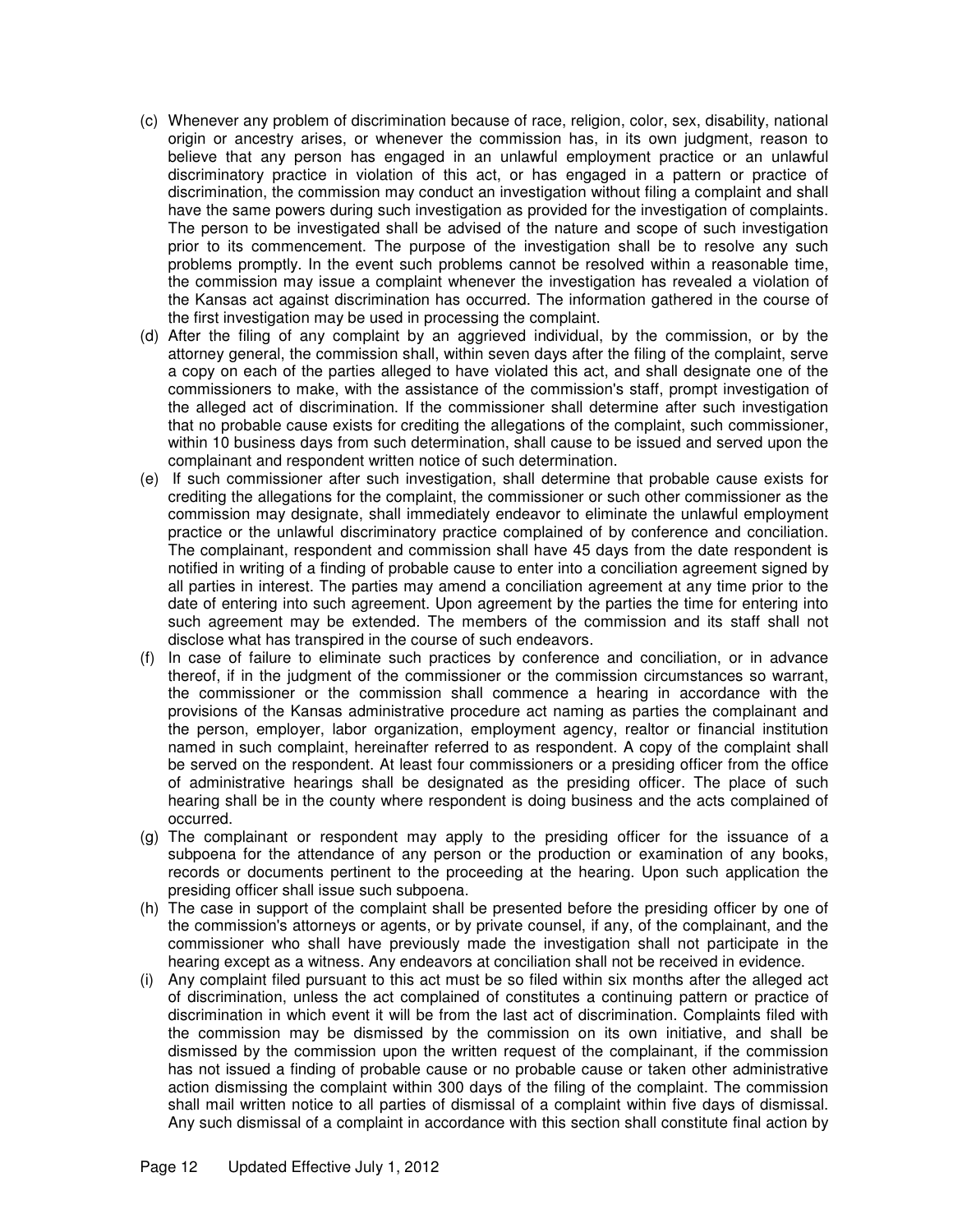the commission which shall be deemed to exhaust all administrative remedies under the Kansas act against discrimination for the purpose of allowing subsequent filing of the matter in court by the complainant, without the requirement of filing a petition for reconsideration pursuant to K.S.A. 44-1010 and amendments thereto. Dismissal of a complaint in accordance with this section shall not be subject to appeal or judicial review by any court under the provisions of K.S.A. 44-1011 and amendments thereto. The provisions of this section shall not apply to complaints alleging discriminatory housing practices filed with the commission pursuant to K.S.A. 44-1015 et seq. and amendments thereto.

- (j) The respondent may file a written verified answer to the complaint and appear at such hearing in person or otherwise, with or without counsel, and submit testimony. The complainant shall appear at such hearing in person, with or without counsel, and submit testimony. The presiding officer or the complainant shall have the power reasonably and fairly to amend any complaint, and the respondent shall have like power to amend such respondent's answer. The presiding officer shall be bound by the rules of evidence prevailing in courts of law or equity, and only relevant evidence of reasonable probative value shall be received.
- (k) If the presiding officer finds a respondent has engaged in or is engaging in any unlawful employment practice or unlawful discriminatory practice as defined in this act, the presiding officer shall render an order requiring such respondent to cease and desist from such unlawful employment practice or such unlawful discriminatory practice and to take such affirmative action, including but not limited to the hiring, reinstatement, or upgrading of employees, with or without back pay, and the admission or restoration to membership in any respondent labor organizations; the admission to and full and equal enjoyment of the goods, services, facilities, and accommodations offered by any respondent place of public accommodation denied in violation of this act, as, in the judgment of the presiding officer, will effectuate the purposes of this act, and including a requirement for report of the manner of compliance. Such order may also include an award of damages for pain, suffering and humiliation which are incidental to the act of discrimination, except that an award for such pain, suffering and humiliation shall in no event exceed the sum of \$2,000.
- (l) Any state, county or municipal agency may pay a complainant back pay if it has entered into a conciliation agreement for such purposes with the commission, and may pay such back pay if it is ordered to do so by the commission.
- (m) If the presiding officer finds that a respondent has not engaged in any such unlawful employment practice, or any such unlawful discriminatory practice, the presiding officer shall render an order dismissing the complaint as to such respondent.
- (n) The commission shall review an initial order rendered under subsection (k) or (m). In addition to the parties, a copy of any final order shall be served on the attorney general and such other public officers as the commission may deem proper.
- (o) The commission shall, except as otherwise provided, establish rules of practice to govern, expedite and effectuate the foregoing procedure and its own actions thereunder. The rules of practice shall be available, upon written request, within 30 days after the date of adoption.

**History:** L. 1953, ch. 249, § 5; L. 1961, ch. 248, § 6; L. 1963, ch. 279, § 4; L. 1965, ch. 323, § 5; L. 1967, ch. 285, § 2; L. 1970, ch. 192, § 3; L. 1972, ch. 194, § 5; L. 1974, ch. 209, § 4; L. 1975, ch. 264, § 4; L. 1984, ch. 186, § 1; L. 1988, ch. 356 § 149; L. 1989, ch. 283, § 9; L. 1991, ch. 147, § 4; L. 1995, ch. 247, § 2; L. 2004, ch. 145, § 15; July 1, 2007.

## **44-1006. Construction of act.**

- (a) The provisions of this act shall be construed liberally for the accomplishment of the purposes thereof. Nothing contained in this act shall be deemed to repeal any of the provisions of any other law of this state relating to discrimination because of race, religion, color, sex, disability, national origin or ancestry, unless the same is specifically repealed by this act.
- (b) Nothing in this act shall be construed to mean that an employer shall be forced to hire unqualified or incompetent personnel, or discharge qualified or competent personnel.
- (c) The definition of "disability" in K.S.A.44-1002(j), and amendments thereto, shall be construed in accordance with the following:
	- (1) The definition of disability in this act shall be construed in favor of broad coverage of individuals under this act, to the maximum extent permitted by the terms of this act;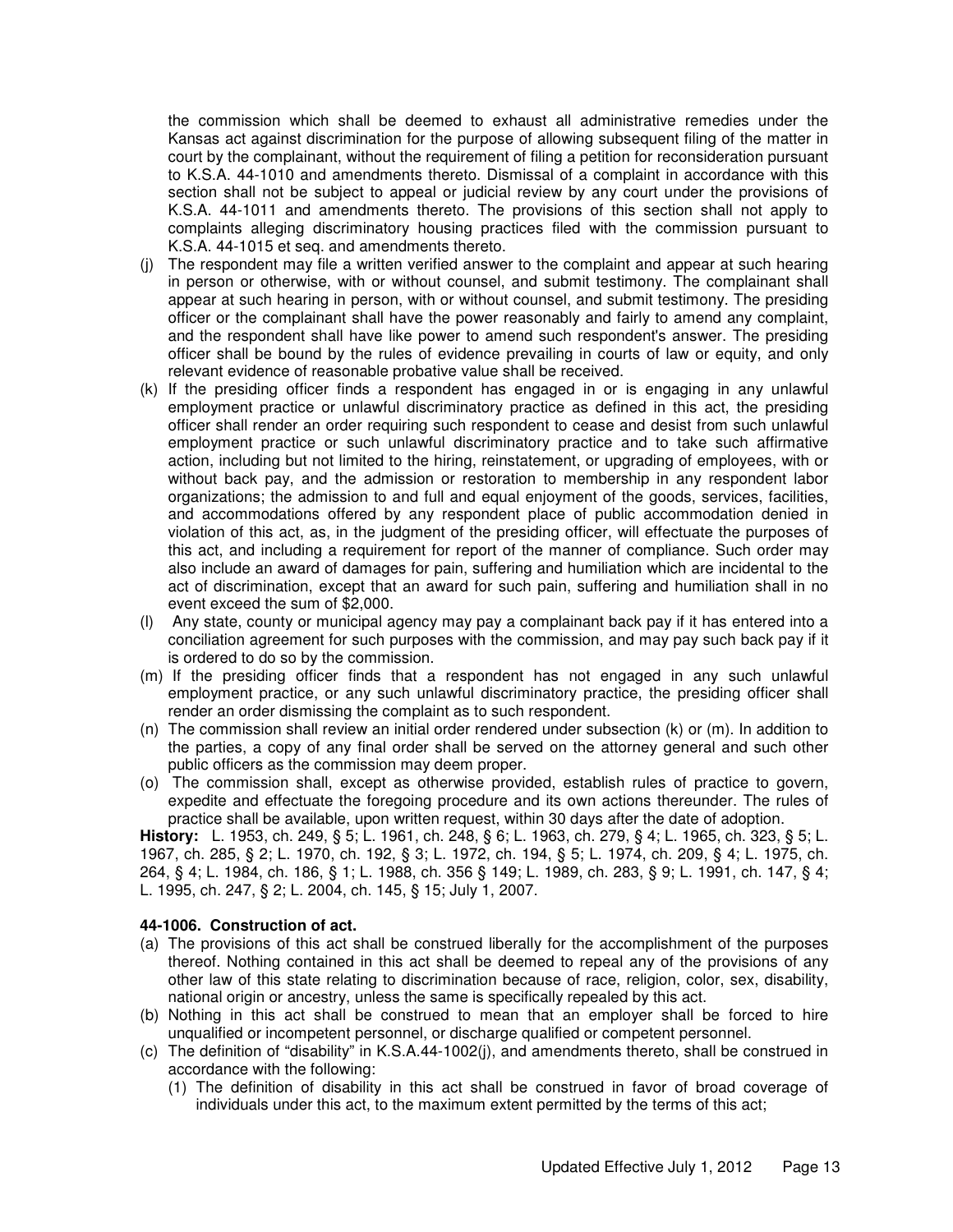- (2) an impairment that substantially limits one major life activity need not limit other major life activities in order to be considered a disability;
- (3) an impairment that is episodic or in remission is a disability if it would substantially limit a major life activity when active; and
- (4) (A) The determination of whether an impairment substantially limits a major life activity shall be made without regard to the ameliorative effects of mitigating measures such as the following:
	- (i) Medication, medical supplies, equipment, or appliances, low-vision devices (which do not include ordinary eye glasses or contact lenses), prosthetics including limbs and devices, hearing aids and cochlear implants or other implantable hearing devices, mobility devices, or oxygen therapy equipment and supplies;
	- (ii) use of assistive technology;
	- (iii) reasonable accommodations or auxiliary aides or services; or
	- (iv) learned behavioral or adaptive neurological modifications.
	- (B) The ameliorative effects of the mitigating measures of ordinary eyeglasses or contact lenses shall be considered in determining whether an impairment substantially limits a major life activity.
	- (C) As used in this subparagraph:
		- (i) "Ordinary eyeglasses or contact lenses" means lenses that are intended to fully correct visual acuity or eliminate refractive error; and
		- (ii) "low-vision devices" means devices that magnify, enhance, or otherwise augment a visual image.

**History:** L. 1953, ch. 249, § 6; L. 1963, ch. 279, § 5; L. 1970, ch. 192, § 4; L. 1972, ch. 194, § 6; L. 1974, ch. 209, § 5; L. 1991, ch. 147, § 5; L, 2012, ch. 48, § 2; July 1.

**44-1007. Invalidity of part.** If any clause, sentence, paragraph or part of this act or the application thereof to any person or circumstances shall for any reason be adjudged by a court of competent jurisdiction to be invalid such judgment shall not affect, impair or invalidate the remainder of this act and the application thereof to other persons or circumstances but shall be confined in its operation to the clause, sentence, paragraph or part thereof directly involved in the controversy in which such judgment shall have been rendered and the persons or circumstances involved. It is hereby declared to be the legislative intent that this act would have been adopted had such provisions not been included.

**History:** L. 1953, ch. 249, § 7; June 30.

**44-1008. History:** L. 1953, ch. 249, § 8; Repealed, L. 1961, ch. 248, § 12; June 30.

# **44-1009. Unlawful employment practices; unlawful discriminatory practices.**

- (a) It shall be an unlawful employment practice:
	- (1) For an employer, because of the race, religion, color, sex, disability, national origin or ancestry of any person to refuse to hire or employ such person to bar or discharge such person from employment or to otherwise discriminate against such person in compensation or in terms, conditions or privileges of employment; to limit, segregate, separate, classify or make any distinction in regards to employees; or to follow any employment procedure or practice which, in fact, results in discrimination, segregation or separation without a valid business necessity.
	- (2) For a labor organization, because of the race, religion, color, sex, disability, national origin or ancestry of any person, to exclude or to expel from its membership such person or to discriminate in any way against any of its members or against any employer or any person employed by an employer.
	- (3) For any employer, employment agency or labor organization to print or circulate or cause to be printed or circulated any statement, advertisement or publication, or to use any form of application for employment or membership or to make any inquiry in connection with prospective employment or membership, which expresses, directly or indirectly, any limitation, specification or discrimination as to race, religion, color, sex, disability, national origin or ancestry, or any intent to make any such limitation, specification or discrimination, unless based on a bona fide occupational qualification.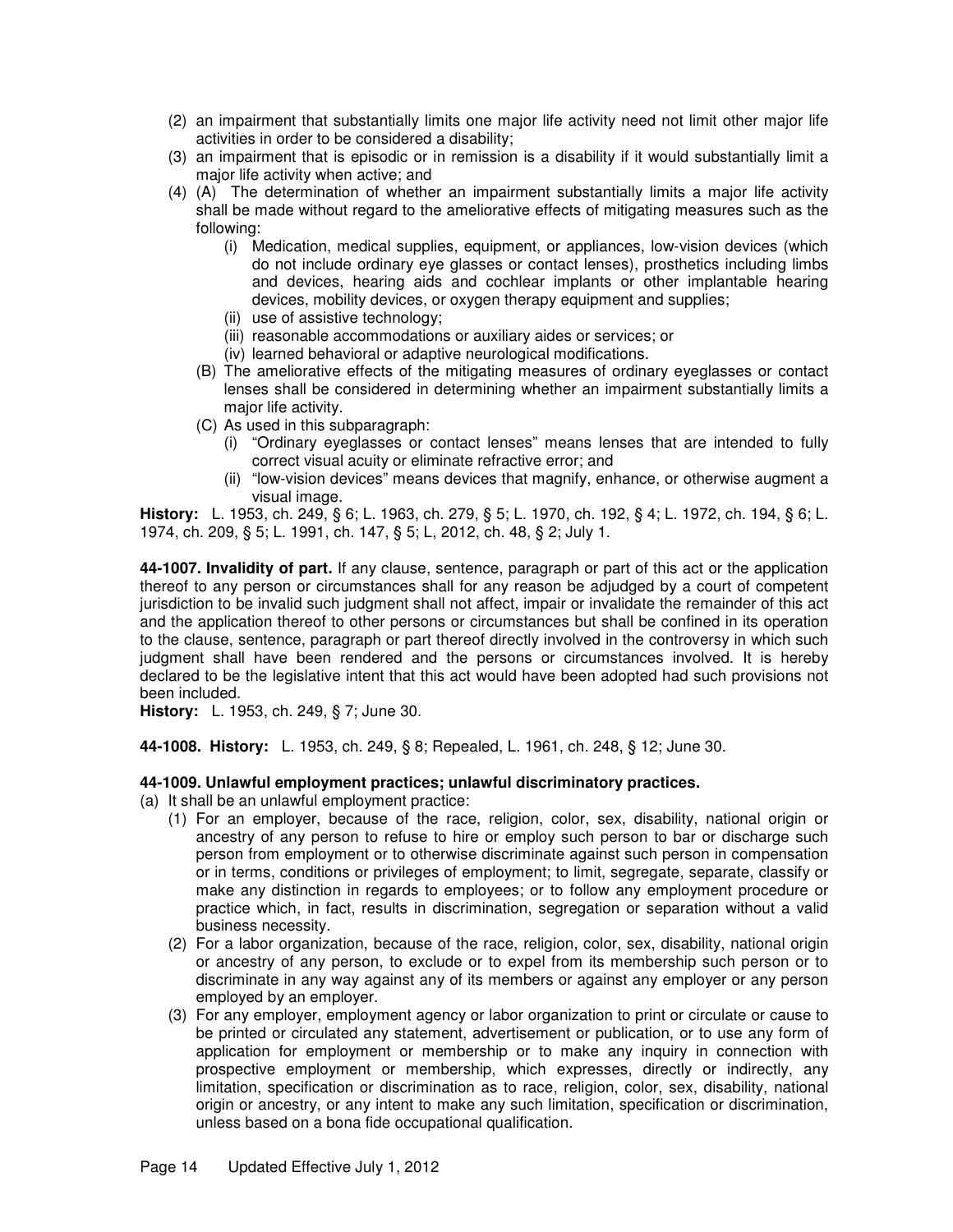- (4) For any employer, employment agency or labor organization to discharge, expel or otherwise discriminate against any person because such person has opposed any practices or acts forbidden under this act or because such person has filed a complaint, testified or assisted in any proceeding under this act.
- (5) For an employment agency to refuse to list and properly classify for employment or to refuse to refer any person for employment or otherwise discriminate against any person because of such person's race, religion, color, sex, disability, national origin or ancestry; or to comply with a request from an employer for a referral of applicants for employment if the request expresses, either directly or indirectly, any limitation, specification or discrimination as to race, religion, color, sex, disability, national origin or ancestry.
- (6) For an employer, labor organization, employment agency, or school which provides, coordinates or controls apprenticeship, on-the-job, or other training or retraining program, to maintain a practice of discrimination, segregation or separation because of race, religion, color, sex, disability, national origin or ancestry, in admission, hiring, assignments, upgrading, transfers, promotion, layoff, dismissal, apprenticeship or other training or retraining program, or in any other terms, conditions or privileges of employment, membership, apprenticeship or training; or to follow any policy or procedure which, in fact, results in such practices without a valid business motive.
- (7) For any person, whether an employer or an employee or not, to aid, abet, incite, compel or coerce the doing of any of the acts forbidden under this act, or attempt to do so.
- (8) For an employer, labor organization, employment agency or joint labor-management committee to:
	- (A) Limit, segregate or classify a job applicant or employee in a way that adversely affects the opportunities or status of such applicant or employee because of the disability of such applicant or employee;
	- (B) participate in a contractual or other arrangement or relationship, including a relationship with an employment or referral agency, labor union, an organization providing fringe benefits to an employee or an organization providing training and apprenticeship programs that has the effect of subjecting a qualified applicant or employee with a disability to the discrimination prohibited by this act;
	- (C) utilize standards criteria, or methods of administration that have the effect of discrimination on the basis of disability or that perpetuate the discrimination of others who are subject to common administrative control;
	- (D) exclude or otherwise deny equal jobs or benefits to a qualified individual because of the known disability of an individual with whom the qualified individual is known to have a relationship or association;
	- (E) not make reasonable accommodations to the known physical or mental limitations of an otherwise qualified individual with a disability who is an applicant or employee, unless such employer, labor organization, employment agency or joint labor-management committee can demonstrate that the accommodation would impose an undue hardship on the operation of the business thereof;
	- (F) deny employment opportunities to a job applicant or employee who is an otherwise qualified individual with a disability, if such denial is based on the need to make reasonable accommodation to the physical or mental impairments of the employee or applicant;
	- (G) use qualification standards, employment tests or other selection criteria that screen out or tend to screen out an individual with a disability or a class of individuals with disabilities unless the standard, test or other selection criteria, as used, is shown to be job-related for the position in question and is consistent with business necessity; or
	- (H) fail to select and administer tests concerning employment in the most effective manner to ensure that, when such test is administered to a job applicant or employee who has a disability that impairs sensory, manual or speaking skills, the test results accurately reflect the skills, aptitude or whatever other factor of such applicant or employee that such test purports to measure, rather than reflecting the impaired sensory, manual or speaking skills of such employee or applicant (except where such skills are the factors that the test purports to measure).
- (9) For any employer to: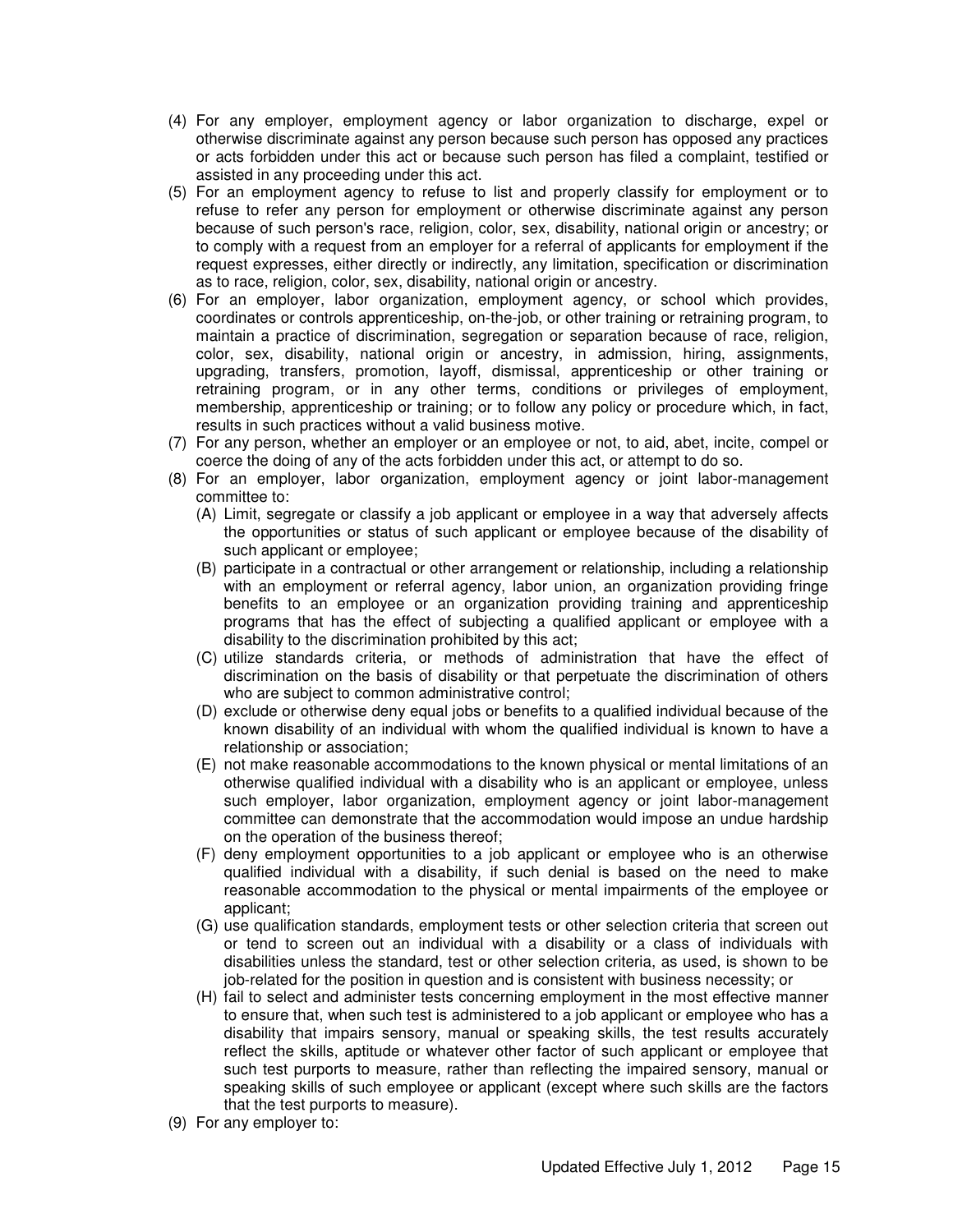- (A) Seek to obtain, to obtain or to use genetic screening or testing information of an employee or a prospective employee to distinguish between or discriminate against or restrict any right or benefit otherwise due or available to an employee or a prospective employee; or
- (B) subject, directly or indirectly, any employee or prospective employee to any genetic screening or test.
- (b) It shall not be an unlawful employment practice to fill vacancies in such way as to eliminate or reduce imbalance with respect to race, religion, color, sex, disability, national origin or ancestry.
- (c) It shall be an unlawful discriminatory practice:
	- (1) For any person, as defined herein being the owner, operator, lessee, manager, agent or employee of any place of public accommodation to refuse, deny or make a distinction, directly or indirectly, in offering its goods, services, facilities, and accommodations to any person as covered by this act because of race, religion, color, sex, disability, national origin or ancestry, except where a distinction because of sex is necessary because of the intrinsic nature of such accommodation.
	- (2) For any person, whether or not specifically enjoined from discriminating under any provisions of this act, to aid, abet, incite, compel or coerce the doing of any of the acts forbidden under this act, or to attempt to do so.
	- (3) For any person, to refuse, deny, make a distinction, directly or indirectly, or discriminate in any way against persons because of the race, religion, color, sex, disability, national origin or ancestry of such persons in the full and equal use and enjoyment of the services, facilities, privileges and advantages of any institution, department or agency of the state of Kansas or any political subdivision or municipality thereof.

**History:** L. 1961, ch. 248, § 5; L. 1965, ch. 323, § 6; L. 1970, ch. 192, § 5; L. 1972, ch. 194, § 7; L. 1974, ch. 209, § 6; L. 1991, ch. 147, § 6; L. 1999, ch. 32, § 2; July 1.

**44-1010. Petition for reconsideration of orders of commission.** Any party being dissatisfied with any order or decision of the commission may petition for reconsideration in accordance with the provisions of K.S.A. 77-529 and amendments thereto. No cause of action arising out of any order or decision of the commission shall accrue in any court to any party unless such party shall petition for reconsideration as herein provided. No party shall, in any court, urge or rely upon any ground not set forth in the petition for reconsideration.

**History:** L. 1961, ch. 248, § 7; L. 1988, ch. 356, § 150; July 1, 1989.

# **44-1011. Enforcement of commission orders; judicial review; procedure.**

- (a) The commission, attorney general or county or district attorney, at the request of the commission, may secure enforcement of any final order of the commission in accordance with the act for judicial review and civil enforcement of agency actions. The evidence presented to the commission, together with its findings and the order issued thereon, shall be certified by the commission to the district court as its return. No order of the commission shall be superseded or stayed during the proceeding on review unless the district court shall so direct.
- (b) Any action of the commission pursuant to the Kansas act against discrimination is subject to review in accordance with the act for judicial review and civil enforcement of agency actions except:
	- (1) As provided by K.S.A. 44-1044 and amendments thereto;
	- (2) the attorney general or county or district attorney, in addition to those persons specified by K.S.A. 77-611 and amendments thereto, shall have standing to bring an action for review; and
	- (3) on review, the court shall hear the action by trial de novo with or without a jury in accordance with the provisions of K.S.A. 60-238 and amendments thereto, and the court, in its discretion, may permit any party or the commission to submit additional evidence on any issue. The review shall be heard and determined by the court as expeditiously as possible. After hearing, the court may affirm the adjudication. If the adjudication by the commission is not affirmed, the court may set aside or modify it, in whole or in part, or may remand the proceedings to the commission for further disposition in accordance with the order of the court.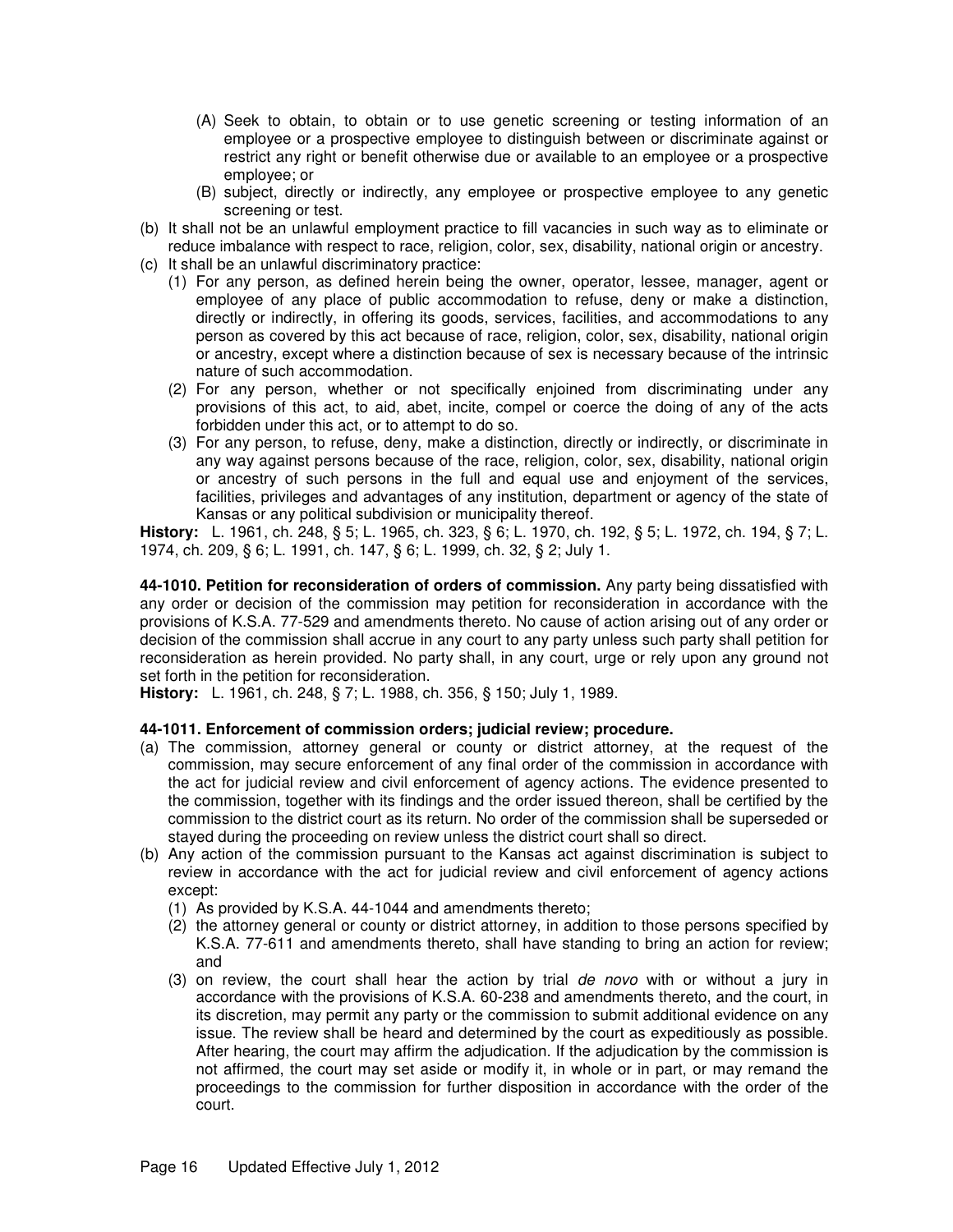The commission's copy of the testimony shall be available at all reasonable times to all parties for examination without cost, and for the purpose of judicial review of the order. The review shall be heard on the record without requirement of printing. The commission shall be deemed a party to the review of any order by the court.

**History:** L. 1961, ch. 248, § 8; L. 1963, ch. 279, § 6; L. 1965, ch. 323, § 7; L. 1967, ch. 285, § 3; L. 1970, ch. 192, § 6; L. 1979, ch. 161, § 3; L. 1986, ch. 318, § 64; July 1.

**44-1012. Posting of law and information.** Every person, as defined herein, employer, employment agency and labor union subject to this act, shall keep posted in a conspicuous place or places on his premises a notice or notices to be prepared or approved by the commission, which shall set forth excerpts of this act and such other relevant information which the commission shall deem necessary to explain the act.

**History:** L. 1961, ch. 248, § 9; L. 1963, ch. 279, § 7; L. 1965, ch. 323, § 8; June 30.

**44-1013. Unlawful acts; penalties.** Any person, as defined herein, employer, labor organization or employment agency, who or which shall willfully resist, prevent, impede or interfere with the commission or any of its members or representatives in the performance of duty under this act, or shall willfully violate an order of the commission, shall be guilty of a misdemeanor and upon conviction shall be punished by imprisonment for not more than one (1) year, or by a fine of not more than five hundred dollars (\$500), or by both such fine and imprisonment; but procedure for the review of the order shall not be deemed to be such willful conduct.

**History:** L. 1961, ch. 248, § 10; L. 1965, ch. 323, § 9; L. 1970, ch. 192, § 7; July 1.

**44-1014. History:** L. 1961, ch. 248, § 11; Repealed, L. 1972, ch. 194, § 23; July 1.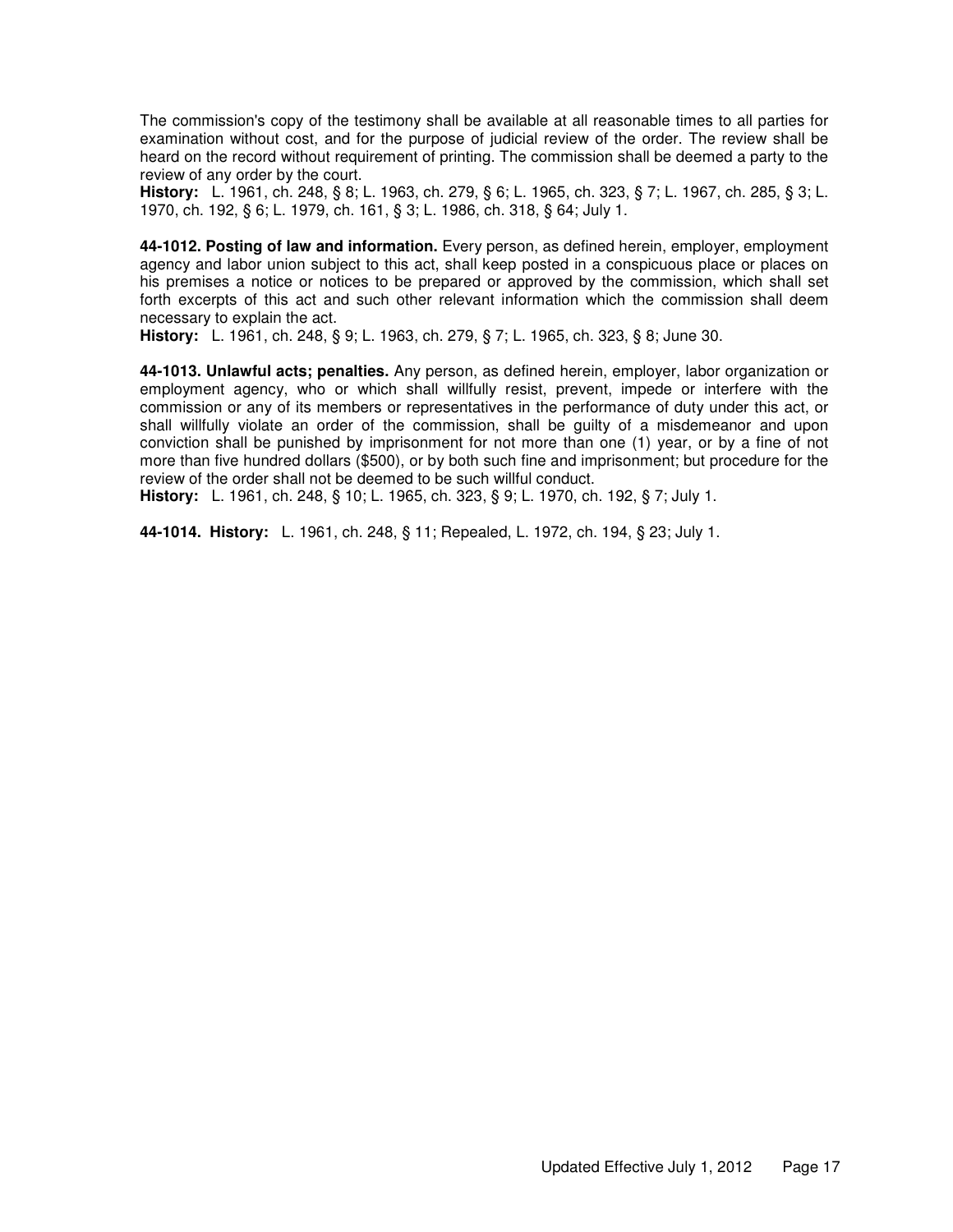# **SUPPLEMENTAL ACTS**

**44-1015. Discrimination in housing; definitions.** As used in this act, unless the context otherwise requires:

- (a) "Commission" means the Kansas human rights commission.
- (b) "Real property" means and includes:
	- (1) All vacant or unimproved land; and
	- (2) any building or structure which is occupied or designed or intended for occupancy, or any building or structure having a portion thereof which is occupied or designed or intended for occupancy.
- (c) "Family" includes a single individual.
- (d) "Person" means an individual, corporation, partnership, association, labor organization, legal representative, mutual company, joint-stock company, trust, unincorporated organization, trustee, trustee in bankruptcy, receiver and fiduciary.
- (e) "To rent" means to lease, to sublease, to let and otherwise to grant for a consideration the right to occupy premises not owned by the occupant.
- (f) "Discriminatory housing practice" means any act that is unlawful under K.S.A. 44-1016, 44-1017 or 44-1026, and amendments thereto.
- (g) "Person aggrieved" means any person who claims to have been injured by a discriminatory housing practice or believes that such person will be injured by a discriminatory housing practice that is about to occur.
- (h) "Disability" has the meaning provided by K.S.A. 44-1002 and amendments thereto.
- (i) "Familial status" means having one or more individuals less than 18 years of age domiciled with:
	- (1) A parent or another person having legal custody of such individual or individuals; or
	- (2) the designee of such parent or other person having such custody, with the written permission of such parent or other person.

**History:** L. 1970, ch. 193, § 1; L. 1991, ch. 147, § 7; L. 1992, ch. 91, § 2; April 23.

**44-1015a. History:** L. 1970, ch. 193, § 1; L. 1991, ch. 148, § 4; Repealed, L. 1992, ch. 91, § 4; April 23.

**44-1016. Same; unlawful acts in connection with sale or rental of real property.** Subject to the provisions of K.S.A. 44-1018 and amendments thereto, it shall be unlawful for any person:

- (a) To refuse to sell or rent after the making of a bona fide offer, to fail to transmit a bona fide offer or refuse to negotiate in good faith for the sale or rental of, or otherwise make unavailable or deny, real property to any person because of race, religion, color, sex, disability, familial status, national origin or ancestry.
- (b) To discriminate against any person in the terms, conditions or privileges of sale or rental of real property, or in the provision of services or facilities in connection therewith, because of race, religion, color, sex, disability, familial status, national origin or ancestry.
- (c) To make, print, publish, disseminate or use, or cause to be made, printed, published, disseminated or used, any notice, statement, advertisement or application, with respect to the sale or rental of real property that indicates any preference, limitation, specification or discrimination based on race, religion, color, sex, disability, familial status, national origin or ancestry, or an intention to make any such preference, limitation, specification or discrimination.
- (d) To represent to any person because of race, religion, color, sex, disability, familial status, national origin or ancestry that any real property is not available for inspection, sale or rental when such real property is in fact so available.
- (e) For profit, to induce or attempt to induce any person to sell or rent any real property by representation regarding the entry or prospective entry into the neighborhood of a person or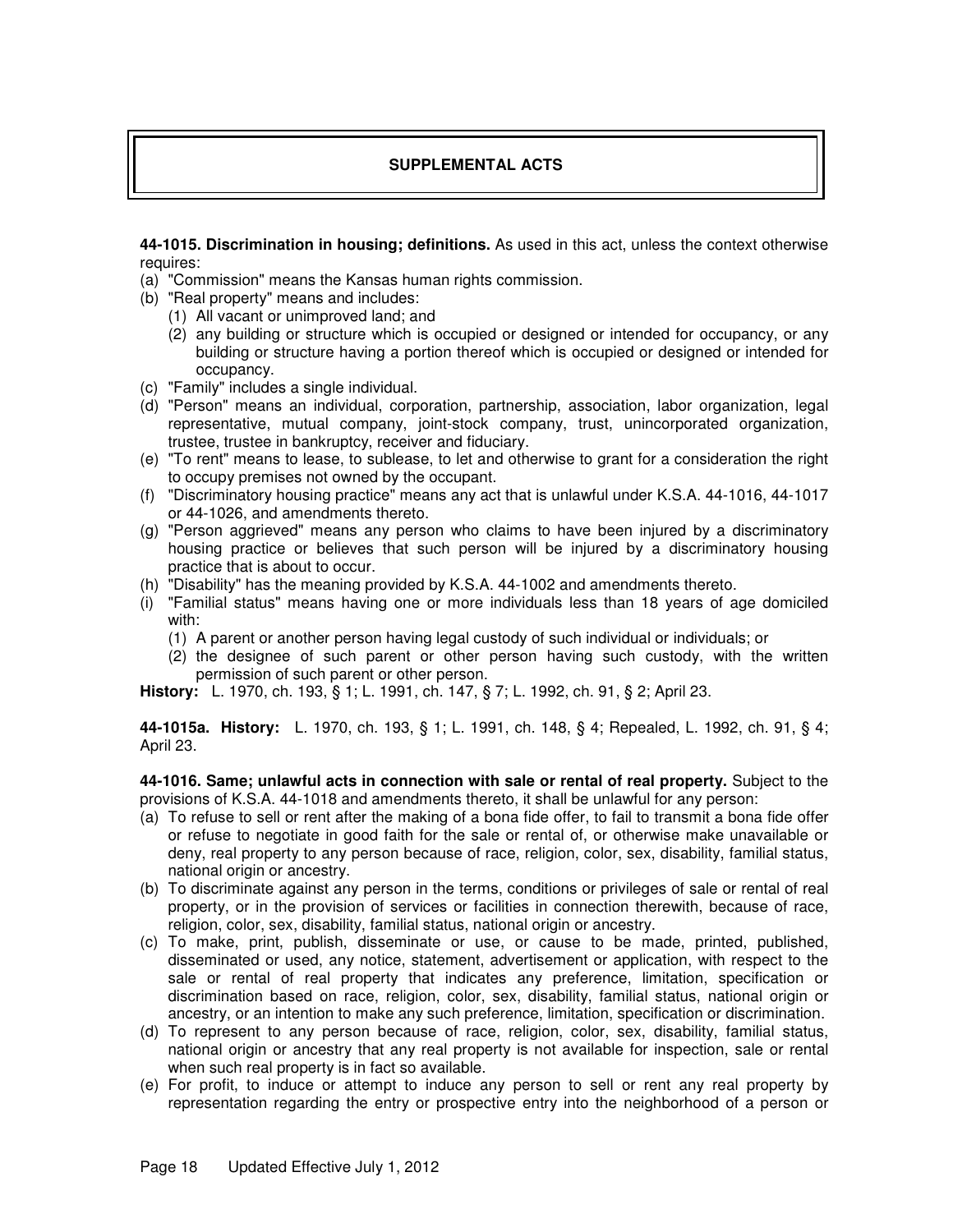persons of a particular race, religion, color, sex, disability, familial status, national origin or ancestry.

- (f) To deny any person access to or membership or participation in any multiple-listing service, real estate brokers' organization or other service, organization or facility relating to the business of selling or renting real property, or to discriminate against such person in the terms or conditions of such access, membership or participation, because of race, religion, color, sex, disability, familial status, national origin or ancestry.
- (g) To discriminate against any person in such person's use or occupancy of real property because of the race, religion, color, sex, disability, familial status, national origin or ancestry of the people with whom such person associates.
- (h)
- (1) To discriminate in the sale or rental, or to otherwise make unavailable or deny, residential real property to any buyer or renter because of a disability of:
	- (A) That buyer or renter;
	- (B) a person residing in or intending to reside in such real property after it is sold, rented or made available; or
	- (C) any person associated with that buyer or renter.
- (2) To discriminate against any person in the terms, conditions or privileges of sale or rental of residential real property or in the provision of services or facilities in connection with such real property because of a disability of:
	- (A) That person;
	- (B) a person residing in or intending to reside in that real property after it is so sold, rented or made available; or
	- (C) any person associated with that person.
- (3) For purposes of this subsection (h), discrimination includes:
	- (A) A refusal to permit, at the expense of the person with a disability, reasonable modifications of existing premises occupied or to be occupied by such person if such modifications may be necessary to afford such person full enjoyment of the premises;
	- (B) a refusal to make reasonable accommodations in rules, policies, practices or services, when such accommodations may be necessary to afford such person equal opportunity to use and enjoy residential real property; or
	- (C) in connection with the design and construction of covered multifamily residential real property for first occupancy on and after January 1, 1992, a failure to design and construct such residential real property in such a manner that:
		- (i) The public use and common use portions of such residential real property are readily accessible to and usable by persons with disabilities;
		- (ii) all the doors designed to allow passage into and within all premises within such residential real property are sufficiently wide to allow passage by persons with disabilities who are in wheelchairs; and
		- (iii) all premises within such residential real property contain the following features of adaptive design: An accessible route into and through the residential real property; light switches, electrical outlets, thermostats and other environmental controls in accessible locations; reinforcements in bathroom walls to allow later installation of grab bars; and usable kitchens and bathrooms such that an individual in a wheelchair can maneuver about the space.
- (4) Compliance with the appropriate requirements of the American national standard for buildings and facilities providing accessibility and usability for physically handicapped people, commonly cited as "ANSI A 117.1," suffices to satisfy the requirements of subsection (h)(3)(C)(iii).
- (5) As used in this subsection (h), "covered multifamily residential real property" means:
	- (A) Buildings consisting of four or more units if such buildings have one or more elevators; and
		- (B) ground floor units in other buildings consisting of four or more units.
- (6) Nothing in this act shall be construed to invalidate or limit any state law or ordinance that requires residential real property to be designed and constructed in a manner that affords persons with disabilities greater access than is required by this act.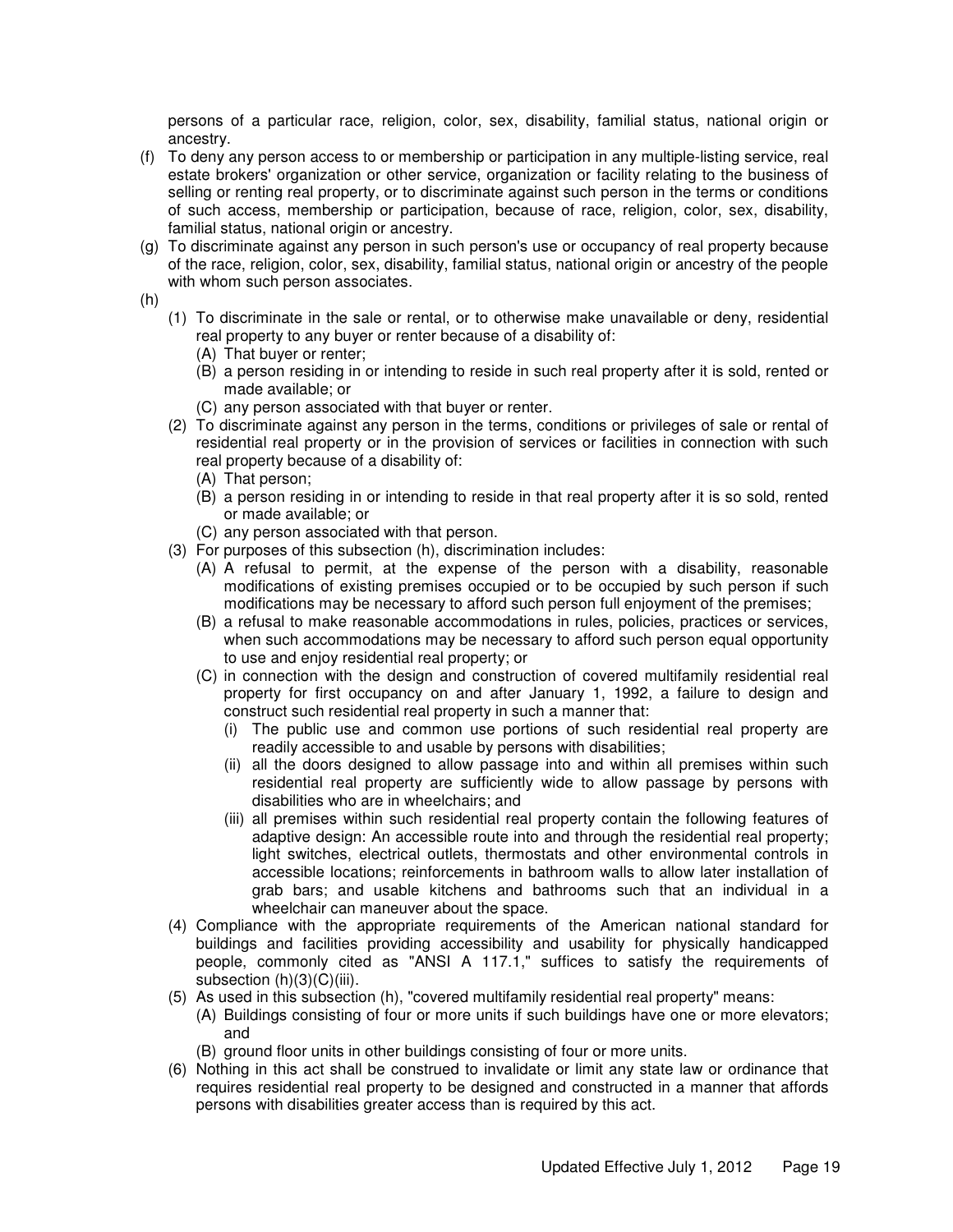(7) Nothing in this subsection (h) requires that residential real property be made available to an individual whose tenancy would constitute a direct threat to the health or safety of other individuals or whose tenancy would result in substantial physical damage to the property of others.

**History:** L. 1970, ch. 193, § 2; L. 1972, ch. 194, § 8; L. 1991, ch. 147, § 8; L. 1992, ch. 142, § 1; July 1.

## **44-1017. Same; unlawful acts as to real estate loans.**

- (a) It shall be unlawful for any person or other entity whose business includes engaging in real estate related transactions to discriminate against any person in making available such a transaction, or in the terms or conditions of such a transaction, because of the race, religion, color, sex, disability, familial status, national origin or ancestry of such person or of any person associated with such person in connection with any real estate related transaction.
- (b) As used in this section, "real estate related transaction" means any of the following:
	- (1) The making or purchasing of loans or providing other financial assistance:
		- (A) For purchasing, constructing, improving, repairing or maintaining a dwelling; or (B) secured by real property.
	- (2) The selling, brokering or appraising of real property.
- (c) Nothing in this section prohibits a person engaged in the business of furnishing appraisals of real property to take into consideration factors other than race, religion, color, sex, disability, familial status, national origin or ancestry.

**History:** L. 1970, ch. 193, § 3; L. 1972, ch. 194, § 9; L. 1991, ch. 147, § 9; Jan. 1, 1992.

## **44-1017a. Same; homeowners association; removal of certain restrictive covenants; penalties.**

- (a) No declaration or other governing document of an association shall include a restrictive covenant in violation of K.S.A. 44-1016 and 44-1017 and amendments thereto.
- (b) Within 60 days of the effective date of this act, the board of directors of an association shall amend any declaration or other governing document that includes a restrictive covenant in violation of K.S.A. 44-1016 and 44-1017, and amendments thereto, by removing such restrictive covenant. Such amendment shall not require the approval of the members of the association. No other change shall be required to be made to the declaration or other governing document of the association pursuant to this section. Within 10 days of the adoption of the amendment, the amended declaration or other governing document shall be recorded in the same manner as the original declaration or other governing document. No fee shall be charged for such recording.
- (c) If the commission, a city or county in which the association is located provides written notice to an association requesting that the association delete a restrictive covenant in violation of K.S.A. 44-1016 and 44-1017, and amendments thereto, the association shall delete the restrictive covenant within 30 days of receiving the notice. If the association fails to delete the restrictive covenant in violation of K.S.A. 44-1016 and 44-1017, and amendments thereto, the commission, a city or county in which the association is located, or any person adversely affected by such restrictive covenant may bring an action against the homeowners association for injunctive relief to enforce the provisions of subsections (a) and (b) of this section. The court may award attorney's fees to the prevailing party.
- (d) For the purposes of this section:
	- (1) "Association" means a non-profit homeowners association as defined in K.S.A. 60-3611 and amendments thereto.
	- (2) "Commission" means the Kansas human rights commission as defined in K.S.A. 44-1002 and amendments thereto.
- (e) This section shall be supplemental to and a part of the Kansas act against discrimination.

**History:** L. 2006, ch. 144, § 1; July 1.

# **44-1018. Same; application of act.**

(a) Nothing in this act shall prohibit a religious organization, association or society, or any nonprofit institution or organization operated, supervised or controlled by or in conjunction with a religious organization, association or society, from limiting the sale, rental or occupancy of real property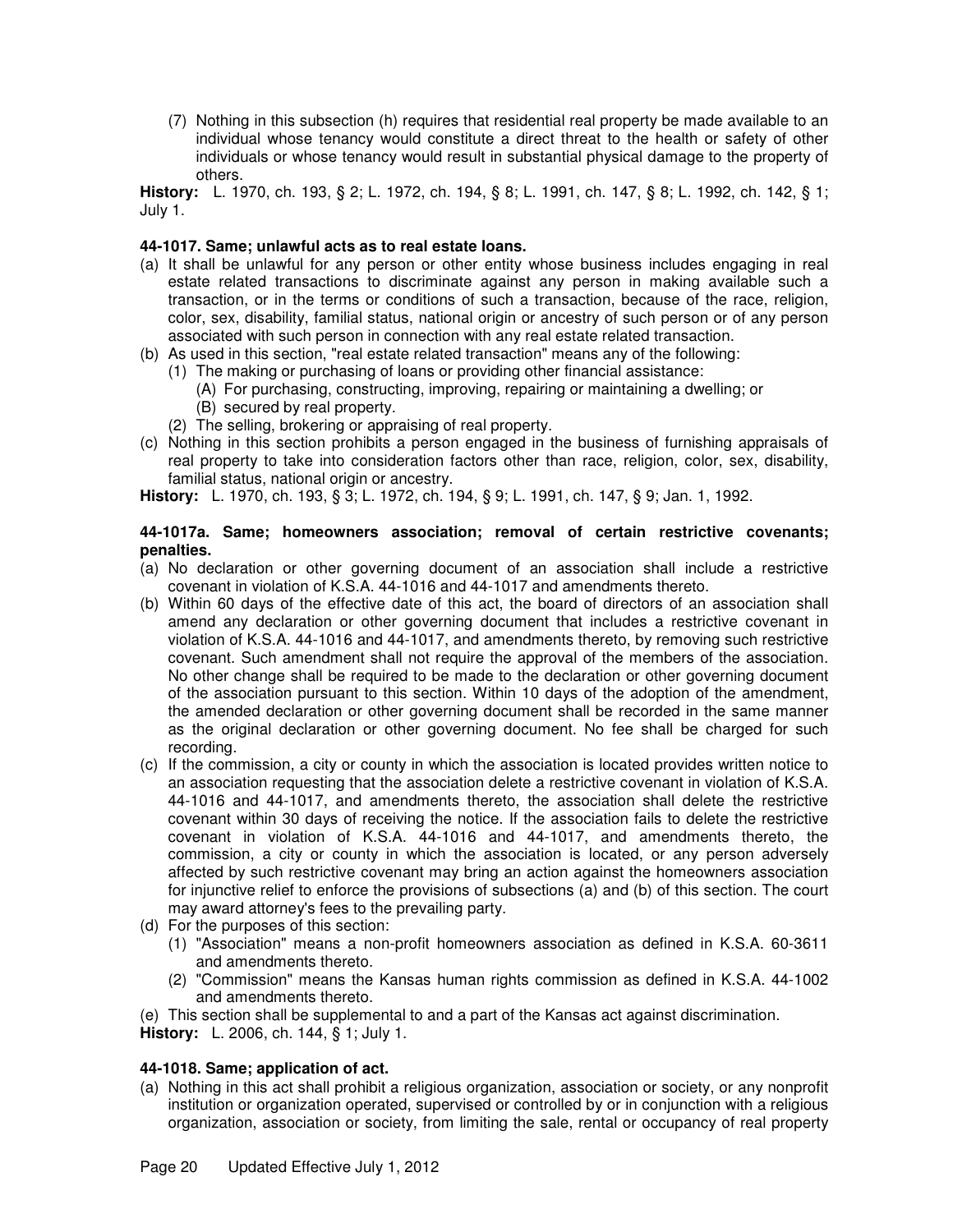which it owns or operates for other than a commercial purpose to persons of the same religion, or from giving preference to such persons, unless membership in such religion is restricted on account of race, color, national origin or ancestry. Nor shall anything in this act prohibit a nonprofit private club in fact not open to the public, which as an incident to its primary purpose or purposes provides lodgings which it owns or operates for other than a commercial purpose, from limiting the rental or occupancy of such lodgings to its members or from giving preference to its members.

- (b) Nothing in this act, other than the prohibitions against discriminatory advertising as provided in subsection (c) of K.S.A. 44-1016 and amendments thereto, shall apply to:
	- (1) The sale or rental of any single family house by an owner, provided the following conditions are met:
		- (A) The owner does not own or have any interest in more than three single family houses at any one time; and
		- (B) the house is sold or rented without the use of a real estate broker, agent or salesperson or the facilities of any person in the business of selling or renting dwellings. If the owner selling the house does not reside in it at the time of the sale or was not the most recent resident of the house prior to such sale, the exemption in this subsection applies to only one such sale in any 24-month period; or
	- (2) rooms or units in buildings containing living quarters occupied or intended to be occupied by no more than four families living independently of each other, if the owner actually maintains and occupies one of such living quarters as the owner's residence.

(c)

- (1) Nothing in this act limits the applicability of any reasonable local, state or federal restrictions regarding the maximum number of occupants permitted to occupy a dwelling. Nor does any provision in this act regarding familial status apply with respect to dwellings provided under any state or federal program specifically designed and operated to assist elderly persons, as defined in the state or federal program, or to housing for older persons.
- (2) As used in this subsection (c), "housing for older persons" means housing communities:
	- (A) Intended for, and at least 80% occupied by, at least one person 55 years of age or older per unit and providing significant facilities and services specifically designed to meet the physical or social needs of such persons; or
	- (B) intended for and occupied solely by persons 62 years of age or older.
- (d) Nothing in this act prohibits conduct against a person because such person has been convicted two or more times by any court of competent jurisdiction of the illegal manufacture or distribution of a controlled substance as defined in section 102 of the federal controlled substances act (21 U.S.C. 802).

**History:** L. 1970, ch. 193, § 4; L. 1991, ch. 147, § 10; L. 1992, ch. 142, § 2; July 1.

## **44-1019. Same; complaints; referral to local authority, when; investigation; administrative proceedings; election to file action in court; administrative remedial orders.**

- (a) The authority and responsibility for administering this act shall be in the commission. Any person aggrieved may file a verified complaint with the commission. Such complaints shall be in writing, shall state the facts upon which the allegations of a discriminatory housing practice are based and shall contain such other information and be in such form as the commission may require. Complaints must be filed within one year after the alleged discriminatory housing practice occurred, but may be reasonably and fairly amended at any time. The commission upon its own initiative or the attorney general may, in like manner, make, sign and file such complaint. A respondent may file a verified answer to the complaint against the respondent and with the leave of the commission, which shall be granted whenever it would be reasonable and fair to do so, may amend the answer filed by the respondent at any time.
- (b) Upon receipt of any such complaint the commission shall serve notice upon the aggrieved person acknowledging such filing and advising the aggrieved person of the time limits and choice of forums provided under this act; and the commission shall within 10 days thereof serve on the respondent a notice identifying the alleged discriminatory housing practice and advising such respondent of the procedural rights and obligations of respondents under this act, together with a copy of the original complaint. Service of the notice shall be made in the manner prescribed by the code of civil procedure.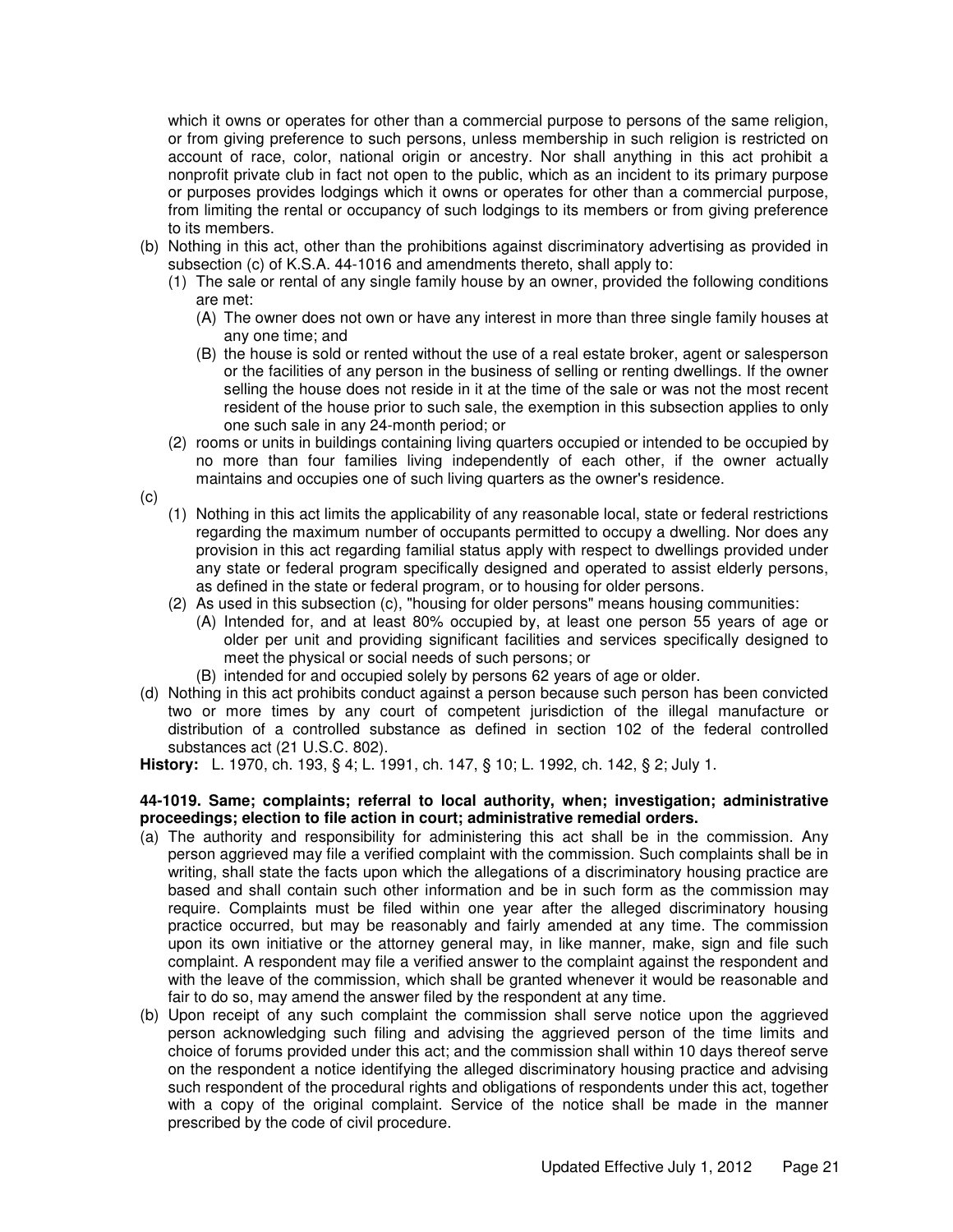- (c) Whenever a local fair housing ordinance provides rights and remedies for alleged discriminatory housing practices which are, in the judgment of the commission, substantially equivalent to the rights and remedies provided in this act, the commission shall refer to the appropriate local agency any complaint filed under this act which appears to constitute a violation of such local fair housing ordinance. The commission shall take no further action with respect to such complaint until 30 days have elapsed since the complaint was referred to the local agency, or the local agency has completed its investigation, or the local agency requests the commission to assume jurisdiction or to assist it, whichever occurs first. The local agency shall inform the commission in writing of the status of the referred complaint at the end of the referral period or when the local agency has completed its investigation, whichever occurs first. The commission may take further action on the complaint if in its judgment the protection of the rights of the parties or the interests of justice require such action.
- (d) A person who is not named as a respondent in a complaint, but who is identified as a respondent in the course of investigation, may be joined as an additional or substitute respondent upon written notice, under subsections (a) and (b), to such person, from the commission.
- (e)
	- (1) If a complaint is not referred to a local agency as provided in subsection (b), or after the commission assumes jurisdiction of a complaint following such referral, the commission shall promptly commence an investigation thereof, in the manner provided in K.S.A. 44- 1005, and amendments thereto, for investigating complaints of violations of the Kansas act against discrimination, and complete such investigation, including conciliation, within 100 days after the filing of the complaint or, when the commission takes further action under subsection (c), within 100 days after the commission assumes jurisdiction of a complaint, unless it is impracticable to do so.
	- (2) If the commission is unable to complete the investigation within 100 days, or when the commission takes further action under subsection (c), within 100 days after the commission assumes jurisdiction of a complaint, the commission shall inform the parties in writing of the reasons for not doing so.
	- (3) The commission shall make final administrative disposition within one year after the filing of the complaint or, when the commission takes further action under subsection (c), within one year after the commission assumes jurisdiction of a complaint, unless it is impracticable to do so.
	- (4) If the commission is unable to make final administrative disposition of the complaint within one year of the date of filing, or when the commission takes further action under subsection (c), within one year after the commission assumes jurisdiction of a complaint, the commission shall inform the parties in writing of the reasons for not doing so.
- (f)
- (1) If it is determined that probable cause exists for crediting the allegations of the complaint, the commission shall serve written notice of such determination on the person aggrieved. The commission shall proceed to try to eliminate or correct the alleged discriminatory housing practice by informal methods of conference, conciliation and persuasion which shall be held, insofar as possible, in the cities or other localities where the alleged discriminatory housing practices have occurred or are about to occur. The commission is hereby authorized to enter into formal conciliation agreement which shall include the person aggrieved and the respondent as signatories. Such agreements may include in the provisions thereof any term or condition which may be included in a final order of the commission. Each conciliation agreement shall be made public unless the person aggrieved and respondent otherwise agree and the commission determines that disclosure is not required to further the purposes of this act.
- (2) Any of the parties to a conciliation agreement may apply to the district court of the county where the alleged discriminatory housing practice occurred, or was about to occur, for specific performance of any such agreement.
- (g) If the commission is unable to eliminate or correct the alleged discriminatory housing practice by informal methods of conference, conciliation and persuasion, a hearing may be held before the commission in the manner provided in K.S.A. 44-1005, and amendments thereto, for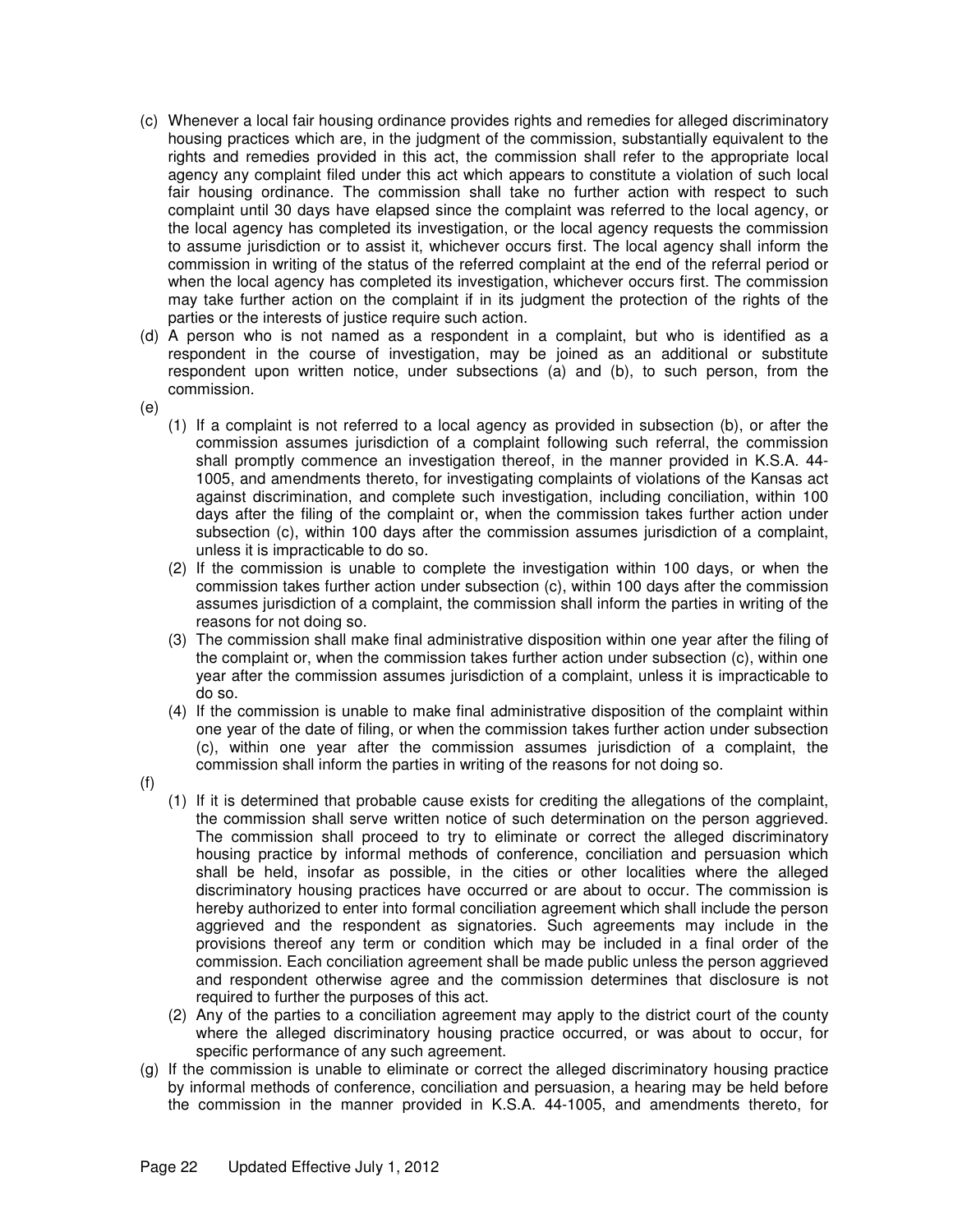holding hearings under the Kansas act against discrimination. In any such hearing, the burden of proof shall be on the complainant.

- (h) In lieu of a hearing under subsection (g), a complainant, a respondent or an aggrieved person on whose behalf the complaint was filed may elect to have the claims asserted in the complaint decided in a civil action as provided in subsection (d) of K.S.A. 44-1021, and amendments thereto. The election must be made not later than 20 days after the receipt by the electing person of service in the manner provided in K.S.A. 44-1005, and amendments thereto, or, in the case of an election by the commission, not later than 20 days after such service. The person making the election shall give notice to the commission and to all other complainants and respondents to whom the complaint relates. If a timely election is made under this subsection, the commission shall file, not later than 30 days after the election is made, a civil action as provided in subsection (d) of K.S.A. 44-1021, and amendments thereto.
- (i) If an election is not made under subsection (h) and the commission finds that a respondent has engaged in or is engaging in any discriminatory housing practice, the commission shall render an order requiring the respondent to cease and desist from such discriminatory housing practice, and such order may direct a respondent to take such affirmative action as the commission deems necessary to effectuate the intent and purposes of this act, including, but not limited to, the selling or renting of specified real property and the lending of money for the acquisition, construction, rehabilitation, repair or maintenance of real property. Such order may also include an award of actual damages, including damages caused by pain, suffering and humiliation. Such order may also, to vindicate the public interest, assess a civil penalty against the respondent:
	- (1) In an amount not exceeding \$10,000, if the respondent has not been adjudged to have committed any prior discriminatory housing practice;
	- (2) subject to the provisions of subsection (i)(4), in an amount not exceeding \$25,000, if the respondent has been adjudged to have committed one other discriminatory housing practice during the five-year period ending on the date of the filing of the complaint;
	- (3) subject to the provisions of subsection  $(i)(4)$ , in an amount not exceeding \$50,000, if the respondent has been adjudged to have committed two or more discriminatory housing practices during the seven-year period ending on the date of the filing of the complaint; and
	- (4) if the acts constituting the discriminatory housing practice that is the object of the complaint are committed by the same natural person who has been previously adjudged to have committed acts constituting a discriminatory housing practice in the amounts provided by subsections  $(i)(2)$  and  $(i)(3)$  without regard to the period of time within which any subsequent discriminatory housing practice occurred.

 Any such civil penalty shall be remitted to the state treasurer in accordance with the provisions of K.S.A. 75-4215, and amendments thereto. Upon receipt of each such remittance, the state treasurer shall deposit the entire amount in the state treasury to the credit of the state general fund.

- (j) Within 15 days after an order is served by the commission requiring or prohibiting action by a respondent, the respondent shall notify the commission in writing of the manner in which the respondent has complied with the order.
- (k) In the case of an order with respect to a discriminatory housing practice that occurred in the course of a business subject to a licensing or regulation by a state agency, the commission shall, not later than 30 days after the respondent has complied with the order, or, if such order is judicially reviewed under K.S.A. 44-1021, and amendments thereto, 30 days after such order is in substance affirmed upon such review:
	- (1) Send copies of the findings of fact, conclusions of law, and the order, to that state agency; and
	- (2) recommend to the state agency appropriate disciplinary action, including, where appropriate, the suspension or revocation of the license of the respondent.

**History:** L. 1970, ch. 193, § 5; L. 1972, ch. 194, § 10; L. 1984, ch. 186, § 2; L. 1988, ch. 356, § 151; L. 1991, ch. 147, § 11; L. 1992, ch. 142, § 3; L. 2001, ch. 5, § 146; July 1.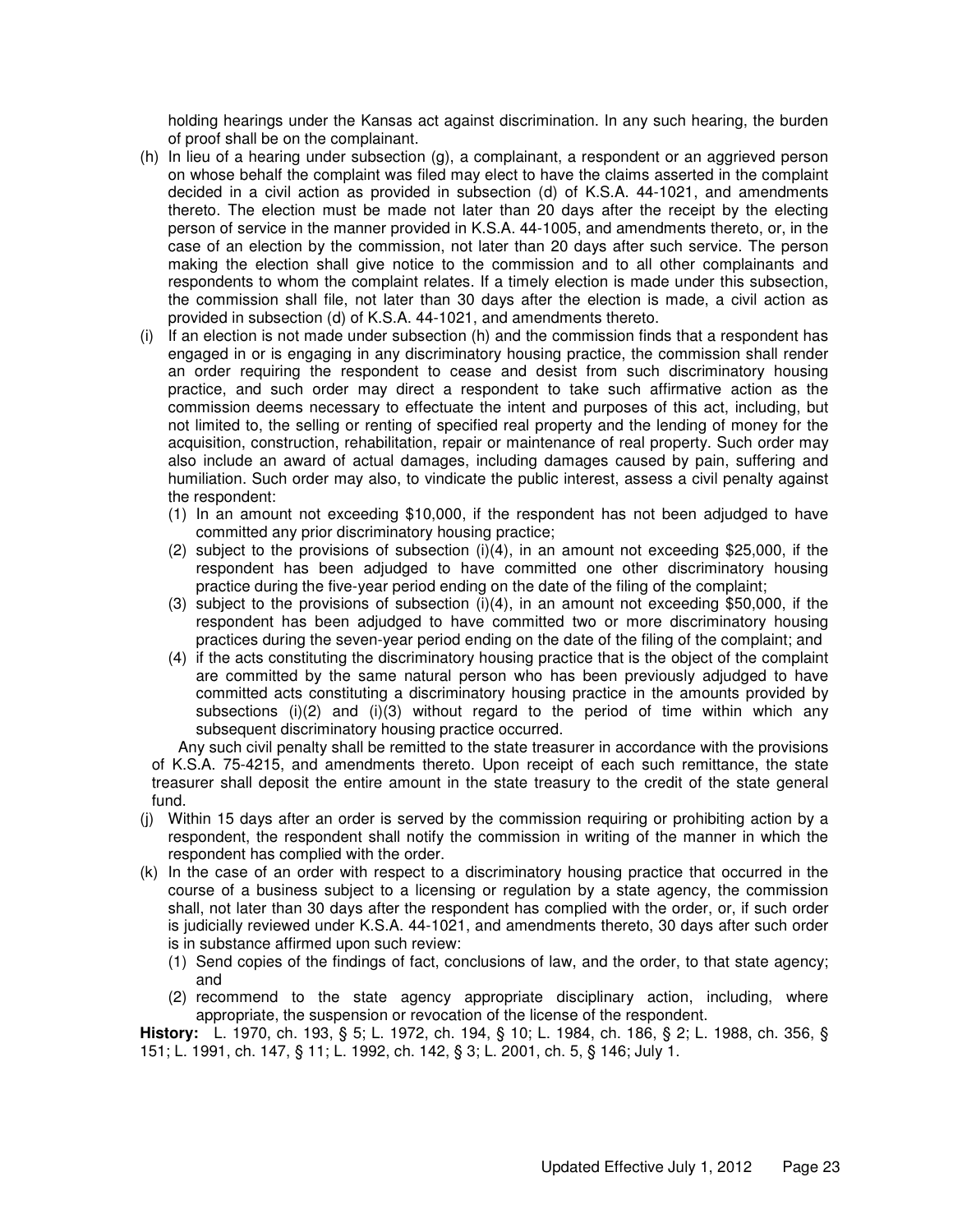# **44-1020. Same; subpoenas; witness fees and mileage; interim judicial relief; criminal enforcement of subpoenas.**

- (a) Upon written application to the commission, a respondent shall be entitled to the issuance of a reasonable number of subpoenas by and in the name of the commission to the same extent and subject to the same limitations as subpoenas issued by the commission. Subpoenas issued at the request of a respondent shall show on their face the name and address of such respondent and shall state that they were issued at respondent's request.
- (b) Witnesses summoned by subpoena of the commission shall be entitled to the same witness and mileage fees as are allowed witnesses in proceedings in district courts. Fees payable to a witness summoned by a subpoena issued at the request of a respondent shall be paid by the respondent.
- (c) If the commission concludes at any time following the filing of a complaint that prompt judicial action is necessary to carry out the purposes of this act, the commission may bring a civil action in the district court of the county in which the alleged discriminatory housing practice is alleged to have occurred, for appropriate temporary or preliminary relief pending final disposition of the complaint under this section. The commission shall promptly notify the attorney general of the filing of any action pursuant to this subsection. Any temporary restraining order or other order granting preliminary or temporary relief shall be issued in accordance with the rules of civil procedure. The commencement of a civil action under this subsection does not affect the initiation or continuation of administrative proceedings under this act.
- (d) Any person who willfully fails or neglects to attend and testify or to answer any lawful inquiry or to produce records, documents or other evidence, if in such person's power to do so in obedience to the subpoena or lawful order of the commission, shall, upon conviction, be fined not more than \$1,000 or imprisoned for not more than one year, or both such fine and imprisonment. Any person who, with intent thereby to mislead the commission, shall make or cause to be made any false entry or statement of fact in any report, account, record or other document, submitted to the commission pursuant to subpoena or other order of the commission, or who shall willfully neglect or fail to make or cause to be made full, true and correct entries in such reports, accounts, records or other documents, or who shall willfully mutilate, alter or by any other means falsify any documentary evidence, shall, upon conviction, be fined not more than \$1,000 or imprisoned for not more than one year, or both such fine and imprisonment.

**History:** L. 1970, ch. 193, § 6; L. 1972, ch. 194, § 11; L. 1991, ch. 147, § 12; Jan. 1, 1992.

# **44-1021**. **Same; judicial review of commission action; civil enforcement of act.**

- (a) Within 45 days after the entry of an order by the commission pursuant to K.S.A. 44-1019 and amendments thereto or within 30 days after the commission has received written notification of the manner in which a respondent has complied with the commission's order, the commission or a person aggrieved may bring a civil action in the district court of the county in which the alleged discriminatory housing practice is alleged to have occurred or in which the respondent resides or transacts business, but upon application by the person aggrieved and the commission, the attorney general or the appropriate district or county attorney may provide the attorney necessary to bring the action authorized herein. Such action may be brought to enforce the order of the commission, or to enforce any of the rights granted or protected by K.S.A. 44- 1016, 44-1017 and 44-1026, and amendments thereto, insofar as such rights relate to the subject of the complaint with respect to which the order was issued. All such actions shall be heard by the court in a trial de novo. Upon application of any party to such action, the commission shall make available to all parties the records and information gathered during any investigation or hearing conducted pursuant to the authority granted by this act, except that any records or information concerning the commission's efforts to eliminate or correct the alleged discriminatory housing practice by informal methods of conference, conciliation and persuasion shall not be admissible as evidence in such action. If the respondent shall request a copy of the transcript of the hearing, the respondent shall pay for the cost of its preparation.
- (b) If the court finds that a discriminatory housing practice has occurred, or is about to occur, the court may, in its discretion, grant as relief any permanent, temporary or mandatory injunction, temporary restraining order or other proper order, but any sale, encumbrance or rental consummated prior to the issuance of any court order issued under the authority of this act, and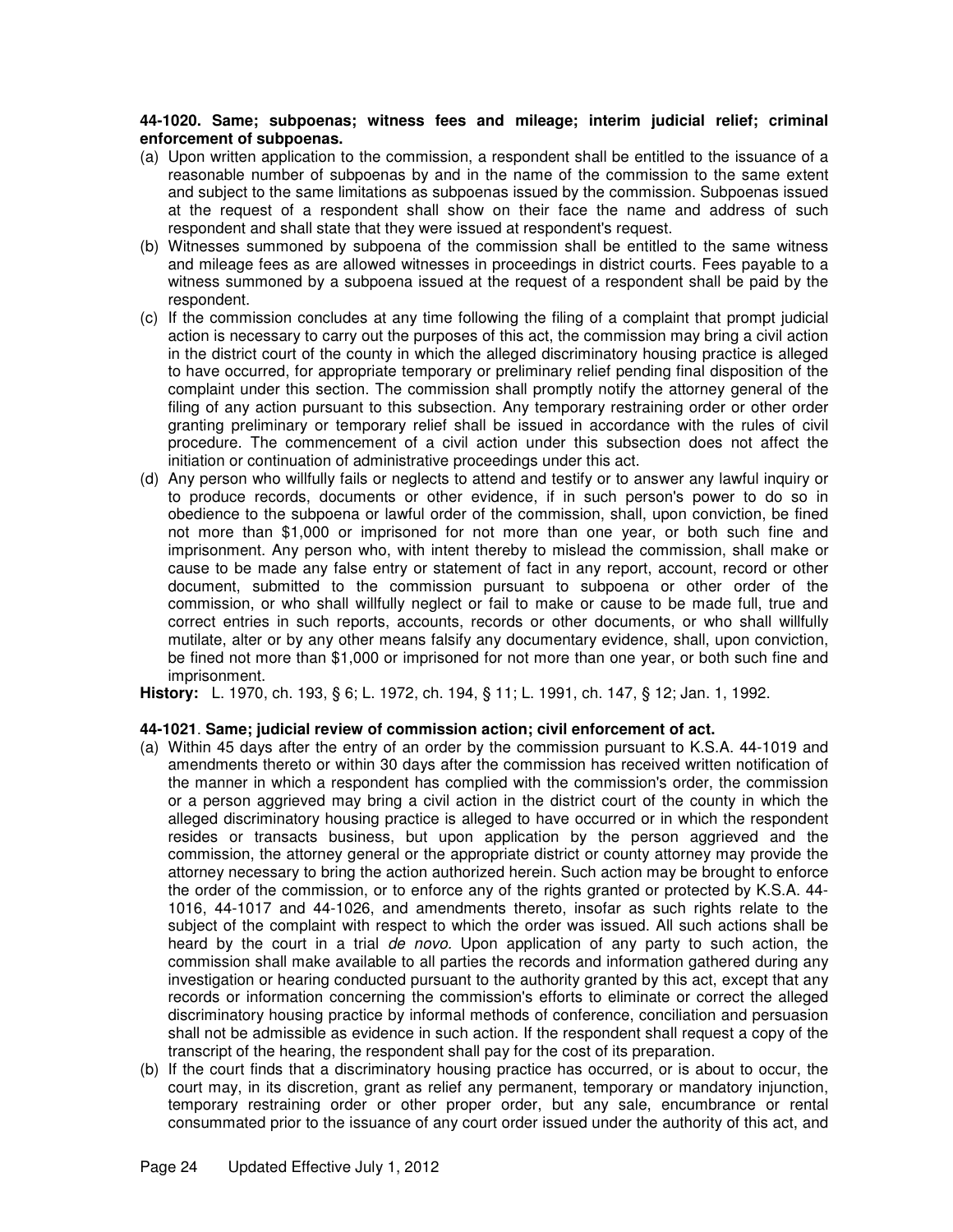involving a bona fide purchaser, encumbrancer or tenant without actual notice of the existence of the filing of a complaint or civil action under the provisions of this act, shall not be affected.

- (c) Whenever a complaint is filed, or a civil action commenced, under the provisions of this act, the commission may post notice thereof on any real property which is the subject of such complaint or action.
- (d)
	- (1) An aggrieved person may commence a civil action in a district court of the county in which the alleged discriminatory housing practice is alleged to have occurred or in which the respondent resides or transacts business not later than two years after the occurrence or the termination of an alleged discriminatory housing practice, whichever occurs last, to obtain appropriate relief with respect to such discriminatory housing practice. Except in the case of an action arising from a breach of a conciliation agreement, the computation of the two-year period shall not include any time during which an administrative proceeding under this act was pending with respect to a complaint under this act based on such discriminatory housing practice.
	- (2) If the United States department of housing and urban development, the commission or a local agency has obtained a conciliation agreement with the consent of an aggrieved person, no action may be filed under this subsection by such aggrieved person with respect to the alleged discriminatory housing practice which forms the basis for such complaint except for the purpose of enforcing the terms of such an agreement.
	- (3) An aggrieved person may not commence a civil action under this subsection with respect to an alleged discriminatory housing practice which forms the basis of a hearing under K.S.A. 44-1019 and amendments thereto.
	- (4) In a civil action under this subsection, if the court finds that a discriminatory housing practice has occurred or is about to occur, the court may award to the plaintiff actual and punitive damages and, subject to subsection (d)(5), may grant as relief, as the court deems appropriate, any permanent or temporary injunction, temporary restraining order or other order, including an order enjoining the defendant from engaging in such practice or ordering such affirmative action as may be appropriate. The court, in its discretion, may allow the prevailing party, other than the state of Kansas, reasonable attorney fees and costs. The state of Kansas shall be liable for such fees and costs to the same extent as a private person.
	- (5) Relief granted under this subsection shall not affect any contract, sale, encumbrance or lease consummated before the granting of such relief and involving a bona fide purchaser, encumbrancer or tenant, without actual notice of the filing of a complaint with the commission or civil action under this act.

**History:** L. 1970, ch. 193, § 7; L. 1972, ch. 194, § 12; L. 1991, ch. 147, § 13; L. 1992, ch. 142, § 4; July 1.

**44-1022. Same; civil action by attorney general, when.** Whenever the attorney general or any district or county attorney, within the appropriate county, has reasonable cause to believe that any person or group of persons is engaged in a pattern or practice of resistance to the full enjoyment of any of the rights granted by this act, or that any group of persons has been denied any of the rights granted by this act and such denial raises an issue of general public importance, the attorney general or district or county attorney may bring a civil action, within one year after the alleged discriminatory housing practice occurred, in the district court where an action may be commenced pursuant to K.S.A. 44-1021 and amendments thereto, requesting such preventive relief, including an application for a permanent or temporary injunction, restraining order or other order against the person or persons responsible for such pattern or practice or denial of rights, as the attorney general or district or county attorney deems necessary to insure the full enjoyment of the rights granted by this act.

**History:** L. 1970, ch. 193, § 8; L. 1991, ch. 147, § 14; Jan. 1, 1992.

**44-1023. Same; assignment of case; expedition.** Any court in which a proceeding is instituted under K.S.A. 44-1021 or 44-1022 shall assign the case for hearing at the earliest practicable date and cause the case to be in every way expedited. **History:** L. 1970, ch. 193, § 9; July 1.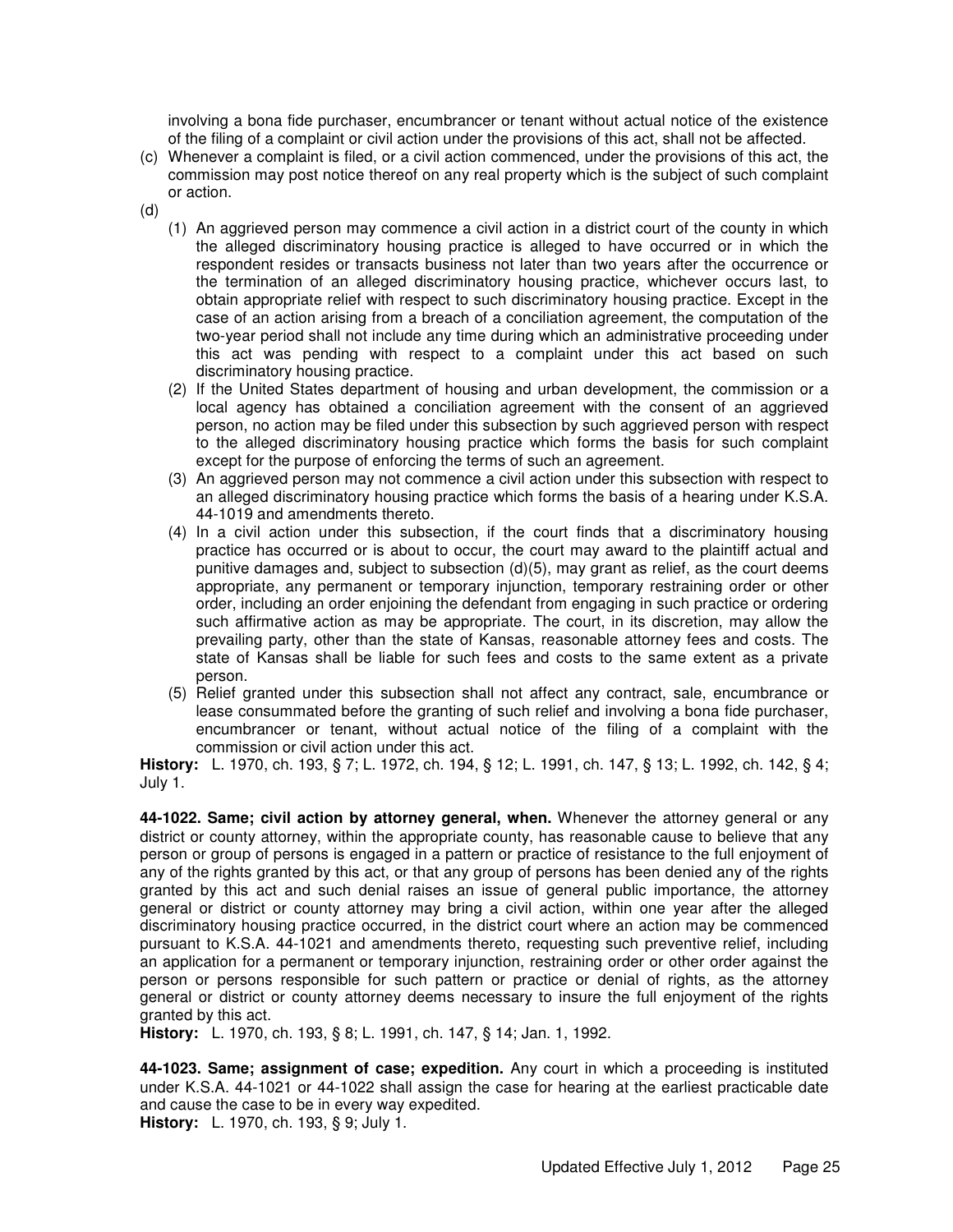**44-1024. Same; effect of city ordinances governing housing practices.** Nothing in this act shall be construed to invalidate or limit any ordinance of any city in this state that grants, guarantees or protects the same rights as are granted by this act; but any ordinance of a city that purports to require or permit any action that would be a discriminatory housing practice under this act shall, to that extent, be invalid.

**History:** L. 1970, ch. 193, § 10; July 1.

**44-1025. Same; cooperation of commission with local agencies; agreements.** The commission may cooperate with local agencies charged with the administration of local fair housing ordinances and, with the consent of such agencies, utilize the services of such agencies and their employees and, notwithstanding any other provision of law, may reimburse such agencies and their employees for services rendered to assist the commission in carrying out this act. In furtherance of such cooperative efforts, the commission may enter into written agreements with such local agencies. All such agreements and terminations thereof shall be made available to the public by the commission. **History:** L. 1970, ch. 193, § 11; July 1.

**44-1026. Same; unlawful acts; enforcement of section.** It shall be unlawful to coerce, intimidate, threaten or interfere with any person in the exercise or enjoyment of, or on account of such person's having exercised or enjoyed, or on account of such person's having aided or encouraged any other person in the exercise or enjoyment of, any right granted or protected by K.S.A. 44-1016 or 44- 1017, and amendments thereto.

**History:** L. 1970, ch. 193, § 12; L. 1991, ch. 147, § 15; Jan. 1, 1992.

# **44-1027. Same; unlawful act; penalties.**

- (a) No person, whether or not acting under color of law, shall by force or threat of force willfully injure, intimidate or interfere with, or attempt to injure, intimidate or interfere with:
	- (1) Any person because of such person's race, religion, color, sex, disability, familial status, national origin or ancestry and because such person is or has been selling, purchasing, renting, financing, occupying or contracting or negotiating for the sale, purchase, rental, financing or occupation of any real property, or applying for or participating in any service, organization or facility relating to the business of selling or renting real property;
	- (2) any person because such person is or has been, or in order to intimidate such person or any other person or any class of persons from:
		- (A) Participating, without discrimination on account of race, religion, color, sex, disability, familial status, national origin or ancestry, in any of the activities, services, organizations or facilities described in subsection (a)(1); or
		- (B) affording another person or class of persons opportunity or protection so to participate; or
	- (3) any citizen because such citizen is or has been, or in order to discourage such citizen or any other citizen from lawfully aiding or encouraging other persons to participate, without discrimination on account of race, religion, color, sex, disability, familial status, national origin or ancestry, in any of the activities, services, organizations or facilities described in subsection (a)(1), or participating lawfully in speech or peaceful assembly opposing any denial of the opportunity to so participate.
- (b) Violation of this section is punishable by a fine of not more than \$1,000 or imprisonment for not more than one year, or both such fine and imprisonment, except that:
	- (1) If bodily injury results, such violation shall be punishable by a fine of not more than \$10,000 or imprisonment for not more than 10 years, or both such fine and imprisonment; and
	- (2) if death results, such violation shall be punishable by imprisonment for any term of years or for life.

**History:** L. 1970, ch. 193, § 13; L. 1972, ch. 194, § 13; L. 1991, ch. 147, § 16; Jan. 1, 1992.

**44-1028. Same; severability.** If any provision of this act or the application thereof to any person or circumstances is held invalid, the remainder of the act and the application of the provision to other persons not similarly situated or to other circumstances shall not be affected thereby. **History:** L. 1970, ch. 193, § 14; July 1.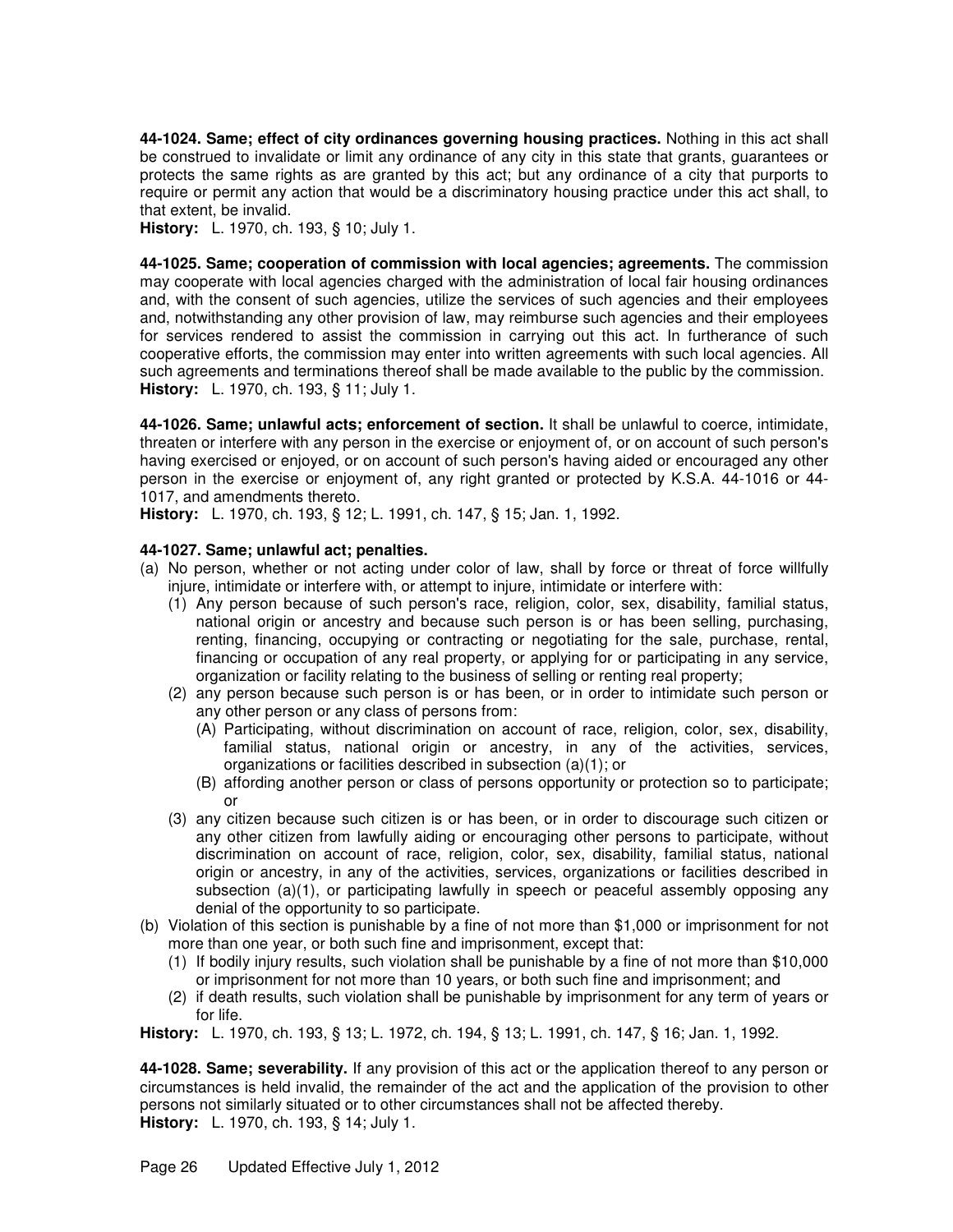**44-1029. Same; act supplemental.** This act shall be supplemental to and a part of the Kansas act against discrimination.

**History:** L. 1970, ch. 193, § 15; July 1.

## **44-1030**. **State and local government contracts; mandatory provisions.**

- (a) Except as provided by subsection (c), every contract for or on behalf of the state or any county or municipality or other political subdivision of the state, or any agency of or authority created by any of the foregoing, for the construction, alteration or repair of any public building or public work or for the acquisition of materials, equipment, supplies or services shall contain provisions by which the contractor agrees that:
	- (1) The contractor shall observe the provisions of the Kansas act against discrimination and shall not discriminate against any person in the performance of work under the present contract because of race, religion, color, sex, disability, national origin or ancestry;
	- (2) in all solicitations or advertisements for employees, the contractor shall include the phrase, "equal opportunity employer," or a similar phrase to be approved by the commission;
	- (3) if the contractor fails to comply with the manner in which the contractor reports to the commission in accordance with the provisions of K.S.A. 44-1031 and amendments thereto, the contractor shall be deemed to have breached the present contract and it may be canceled, terminated or suspended, in whole or in part, by the contracting agency;
	- (4) if the contractor is found guilty of a violation of the Kansas act against discrimination under a decision or order of the commission which has become final, the contractor shall be deemed to have breached the present contract and it may be canceled, terminated or suspended, in whole or in part, by the contracting agency; and
	- (5) the contractor shall include the provisions of subsections (a)(1) through (4) in every subcontract or purchase order so that such provisions will be binding upon such subcontractor or vendor.
- (b) The Kansas human rights commission shall not be prevented hereby from requiring reports of contractors found to be not in compliance with the Kansas act against discrimination.
- (c) The provisions of this section shall not apply to a contract entered into by a contractor:
	- (1) Who employs fewer than four employees during the term of such contract; or
		- (2) whose contracts with the governmental entity letting such contract cumulatively total \$5,000 or less during the fiscal year of such governmental entity.

**History:** L. 1972, ch. 194, § 14; L. 1977, ch. 183, § 1; L. 1991, ch. 147, § 17; L. 1992, ch. 91, § 3; April 23.

**44-1030a. History:** L. 1972, ch. 194, § 14; L. 1977, ch. 183, § 1; L. 1991, ch. 148, § 5; Repealed, L. 1992, ch. 91, § 4; April 23.

**44-1031. Same; personnel to be used in performing contracts; reports; nonapplication to certain contractors.** Every person, as defined in subsection (a) of K.S.A. 44-1002, who wishes to enter into a contract which is covered by the provisions of K.S.A. 44-1030 shall, upon request of the commission, inform the commission in writing of the manner in which such person shall recruit and screen personnel to be used in performing the contract. The report shall be made on forms to be supplied by the commission. The provisions of K.S.A. 44-1030 and of this section shall not apply to any contractor who has already complied with the provisions of such sections by reason of holding a contract with the federal government or a contract involving federal funds.

**History:** L. 1972, ch. 194, § 15; L. 1975, ch. 264, § 8; L. 1977, ch. 183, § 2; July 1.

**44-1032. Responsibility for and review of compliance with act; subpoenas; access to premises; oaths and depositions; failure to obey court order, effect; immunity of witnesses from prosecution; perjury.** The contracting agency shall be responsible for assuring compliance with the provisions of K.S.A. 44-1030. The commission, on its own motion or at the request of the contracting agency, may review compliance with the provisions of this act. In conducting such reviews, the commission may subpoena witnesses, compel their appearance, require the production for examination of records, documents and other evidence or possible sources of evidence and may examine, record and copy such materials and take and record the testimony or statements of such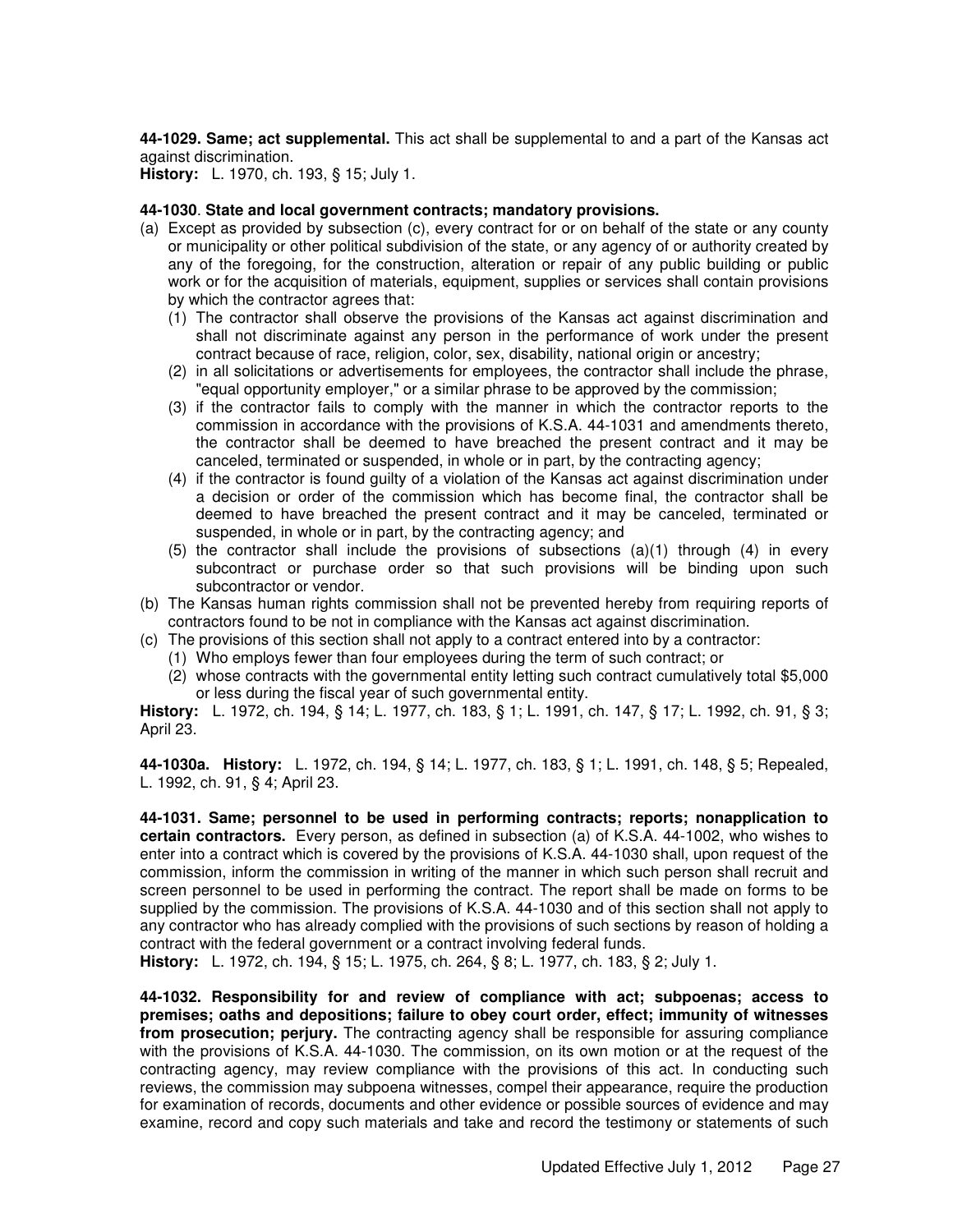persons. The commission may issue subpoenas to compel access to or the production of such materials, or the appearance of such persons, and may issue interrogatories to a respondent, to the same extent and subject to the same limitations as would apply if the subpoena or interrogatories were issued or served in aid of a civil action in the district court. The commission shall have access at all reasonable times to premises and may compel such access by application to a court of competent jurisdiction: Provided, however, That the commission first complies with the provisions of article 15 of the Kansas bill of rights and the fourth amendment to the United States constitution relating to unreasonable searches and seizures. The commission may administer oaths and take depositions to the same extent and subject to the same limitations as would apply if the deposition was taken in aid of a civil action in the district court. In case of the refusal of any person to comply with any subpoena, interrogatory or search warrant issued hereunder, or to testify to any matter regarding which he may be lawfully questioned, the district court of any county may, upon application of the commission, order such person to comply with such subpoena or interrogatory and to testify; and failure to obey the court's order may be punished by the court as contempt. No person shall be prosecuted or subjected to any penalty or forfeiture for or on account of any transaction, matter or thing concerning which he testifies or produces evidence, except that such person so testifying shall not be exempt from prosecution and punishment for perjury committed in so testifying. The immunity herein provided shall extend only to natural persons. **History:** L. 1972, ch. 194, § 16; July 1.

**44-1033. Initiation and processing complaints; use of information.** If the compliance review conducted by the commission reveals any violation of the Kansas act against discrimination, the commission may initiate a complaint and process such complaint in the manner provided for processing complaints of unlawful employment practices. The information gathered in the course of the compliance review may be used in processing the complaint. **History:** L. 1972, ch. 194, § 17; July 1.

**44-1034. Rules and regulations.** The commission may adopt, promulgate, amend and rescind suitable rules and regulations to carry out the provisions of this supplemental act. **History:** L. 1972, ch. 194, § 18; July 1

**44-1035 Information on racial identification maintained solely on payroll tapes; retrieval restricted.** Information concerning the racial identification of state employees shall be permanently maintained solely on the payroll tapes in custody of the state department of administration. Such information shall be retrieved from the payroll tapes only upon the written authorization of the commission or the equal employment opportunity office of the department of administration. The department of administration may provide such information to the director of personnel services in statistical form without the identification of specific individuals if the director of personnel services shall make such request.

**History:** L. 1972, ch. 194, § 19; L. 1978, ch. 345, § 7; July 1.

**44-1036. Severability.** If any provision of this act or the application thereof to any person or circumstances is held invalid, the remainder of the act and the application of the provision to other persons not similarly situated or to other circumstances shall not be affected thereby. **History:** L. 1972, ch. 194, § 20; July 1.

**44-1037. Liberal construction.** The provisions of this act shall be construed liberally for the accomplishment of the purposes thereof. **History:** L. 1972, ch. 194, § 21; July 1.

**44-1038. Provisions of 44-1031 to 44-1037 supplemental to act against discrimination.** The provisions of K.S.A. 44-1031 to 44-1037, inclusive, shall be supplemental to and a part of the Kansas act against discrimination.

**History:** L. 1972, ch. 194, § 22; July 1.

**44-1039. Unlawful act; perjury.** Any person willfully, knowingly, and falsely swearing, testifying, affirming, declaring or subscribing to any material fact upon any oath or affirmation required by the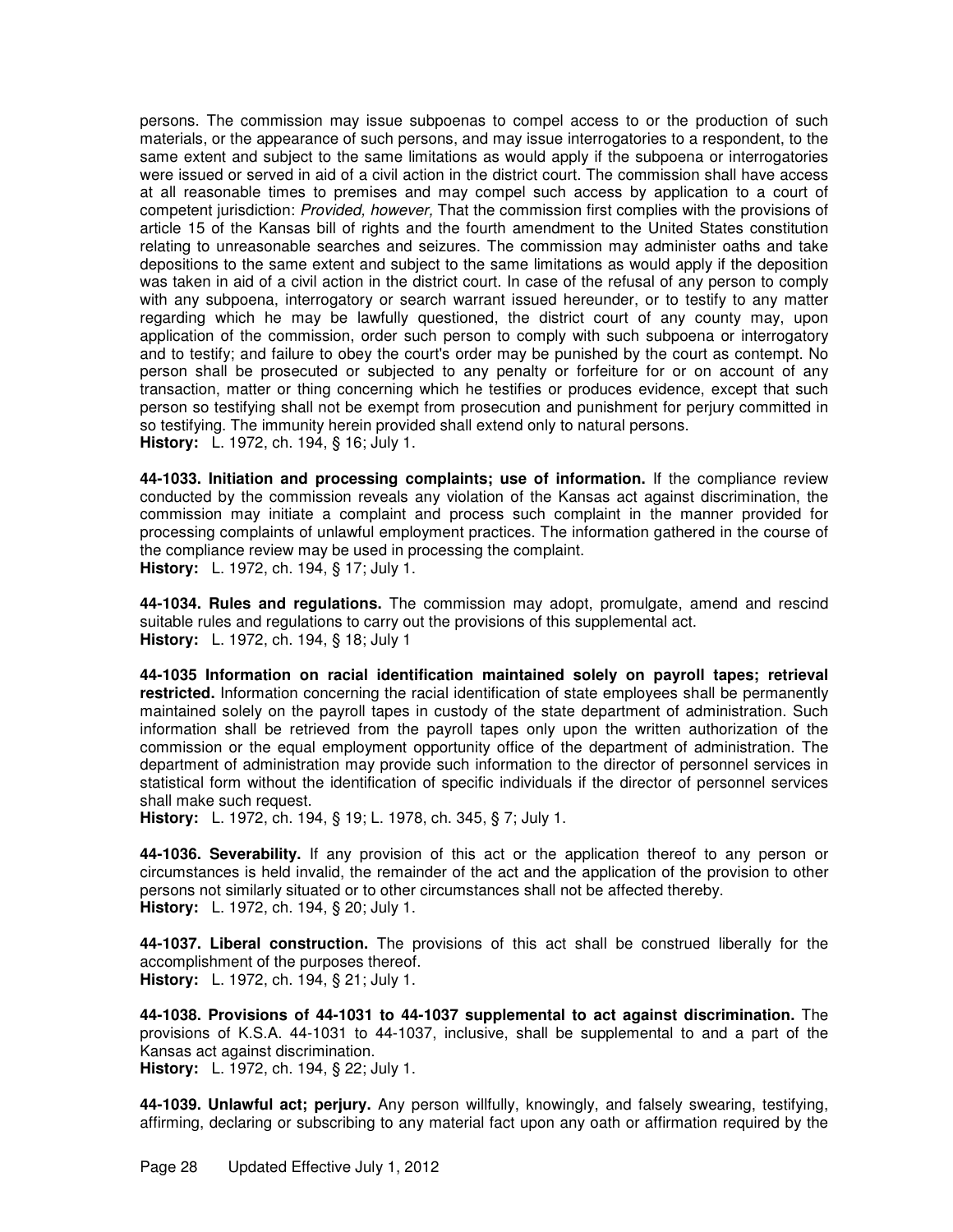Kansas act against discrimination shall be deemed guilty of perjury as defined by K.S.A. 21-3805 and any amendments thereto.

**History:** L. 1975, ch. 264, § 5; July 1.

**44-1040. History:** L. 1975, ch. 264, § 6; Repealed, L. 1988, ch. 356, § 361; July 1, 1989.

**44-1041. Unlawful acts; penalty.** Any person (a) destroying any employment records required to be kept under the laws of the state of Kansas for the purpose of hindering any proceeding commenced pursuant to the provisions of the Kansas act against discrimination or (b) destroying any records or other information involved in any proceeding brought pursuant to the provisions of the Kansas act against discrimination for the purpose of hindering such proceedings, shall be guilty of a class B misdemeanor.

**History:** L. 1975, ch. 264, § 7; July 1.

**44-1042. Award of compensatory damages; reduction.** If the commission includes an award of compensatory damages in any final order entered against a respondent after a hearing or if an award of compensatory damages against a respondent is included in a conciliation agreement, the total amount of such damages awarded shall be reduced by the amount of any compensation received by the complainant as a direct result of the alleged act of discrimination from the time the alleged act of discrimination occurred until the time such order is entered or agreement is entered into.

**History:** L. 1975, ch. 264, § 9; July 1.

**44-1043. Provisions of 44-1039 to 44-1042 supplemental to act against discrimination.** The provisions of K.S.A. 44-1039 to 44-1042, inclusive, shall be supplemental to and a part of the Kansas act against discrimination.

**History:** L. 1975, ch. 264, § 10; July 1.

**44-1044 Probable cause determinations under 44-1005 or 44-1019; exempt from judicial review and civil enforcement of agency actions act.** Determinations under K.S.A. 44-1005 or 44-1019, and amendments thereto, by the Kansas human rights commission that no probable cause exists for crediting the allegations of a complaint under the Kansas act against discrimination or the Kansas age discrimination in employment act are hereby specifically exempted from the act for judicial review and civil enforcement of agency actions (K.S.A. 77-601 through 77-627, and amendments thereto).

**History:** L. 1985, ch. 308, § 1; L. 1991, ch. 148, § 6; July 1.

**44-1101 to 44-1109. History:** L. 1970, ch. 194, §§ 1 to 9; Repealed, L. 1972, ch. 194, § 23; July 1.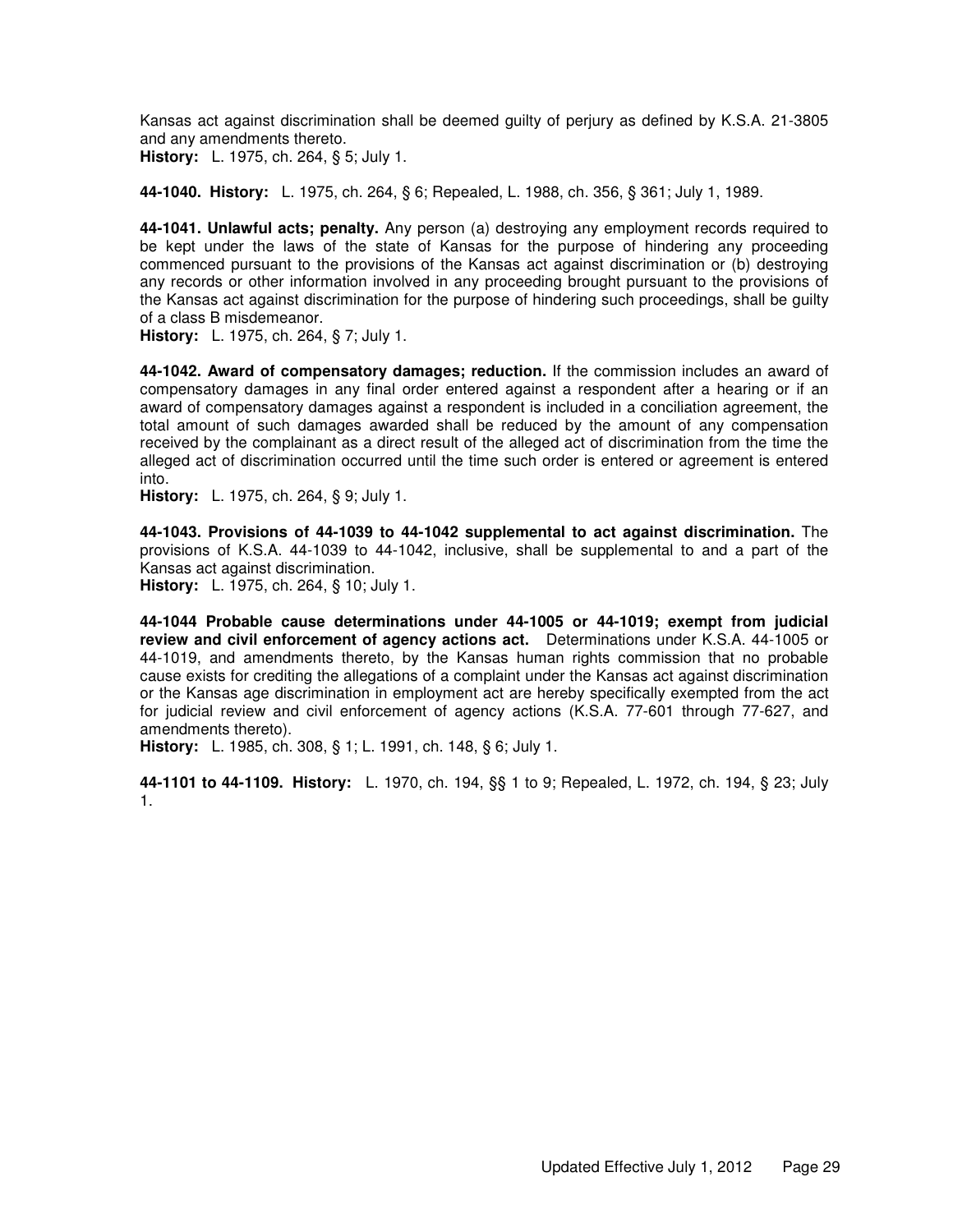# **KANSAS AGE DISCRIMINATION IN EMPLOYMENT ACT**

**44-1111. Kansas age discrimination in employment act.** This act shall be known as and may be cited as the Kansas age discrimination in employment act. **History:** L. 1983, ch. 164, § 1; July 1.

## **44-1112. Definitions.** As used in this act:

- (a) "Age" means an age of 40 or more years.
- (b) "Commission" means the Kansas human rights commission created pursuant to K.S.A. 44-1003 and amendments thereto.
- (c) "Employee" does not include any individual employed by the individual's parents, spouse or child.
- (d) "Employer" means any person in this state who employs four or more persons and any person acting directly or indirectly for such a person, and includes the state and all political subdivisions of the state.
- (e) "Employment agency" includes any person or governmental agency undertaking with or without compensation to procure opportunities to work, or to procure, recruit, refer or place employees.
- (f) "Firefighter" means an employee, the duties of whose position are primarily to perform work directly connected with the control and extinguishment of fires or the maintenance and use of firefighting apparatus and equipment, including an employee engaged in this activity who is transferred to a supervisory or administrative position.
- (g) "Labor organization" includes any organization which exists for the purpose, in whole or in part, of collective bargaining or of dealing with employers concerning grievances, terms or conditions of employment, or of other mutual aid or protection in relation to employment.
- (h) "Law enforcement officer" means an employee, the duties of whose position are primarily the investigation, apprehension or detention of individuals suspected or convicted of offenses against the criminal laws of Kansas or of offenses against any ordinance or resolution which imposes criminal sanctions and is adopted by a city, county or other political subdivision of Kansas, including an employee engaged in this activity who is transferred to a supervisory or administrative position. For the purposes of this subsection, "detention" includes the duties of employees assigned to guard individuals incarcerated in any penal institution.
- (i) "Person" means individual, partnership, association, organization, corporation, legal representative, trustee, trustee in bankruptcy or receiver.

**History:** L. 1983, ch. 164, § 2; L. 1988, ch. 174, § 1; L. 1991, ch. 148, § 7; July 1; L. 2008, ch. 105, § 4; July 1.

## **44-1113. Unlawful employment practices based on age.**

- (a) It is an unlawful employment practice based on age to engage in any of the following acts in any manner which would limit, deprive or tend to deprive any person of employment opportunities or otherwise adversely affect the person's status as an employee or applicant for employment:
	- (1) For an employer, because of the age of a person, to refuse to hire or employ the person, to bar or discharge the person from employment or to otherwise discriminate against the person in compensation or in terms, conditions or privileges of employment; to limit, segregate, separate, classify or make any distinction in regard to employees because of age without a valid business motive.
	- (2) For an employer to reduce the wage rate of any employee in order to comply with the Kansas age discrimination in employment act.
	- (3) For a labor organization, because of the age of a person, to exclude or to expel the person from its membership or to discriminate in any way against any of its members or against any employer or any person employed by an employer because of age.
	- (4) For any employer, employment agency or labor organization to print or circulate or cause to be printed or circulated any statement, advertisement or publication, or to use any form of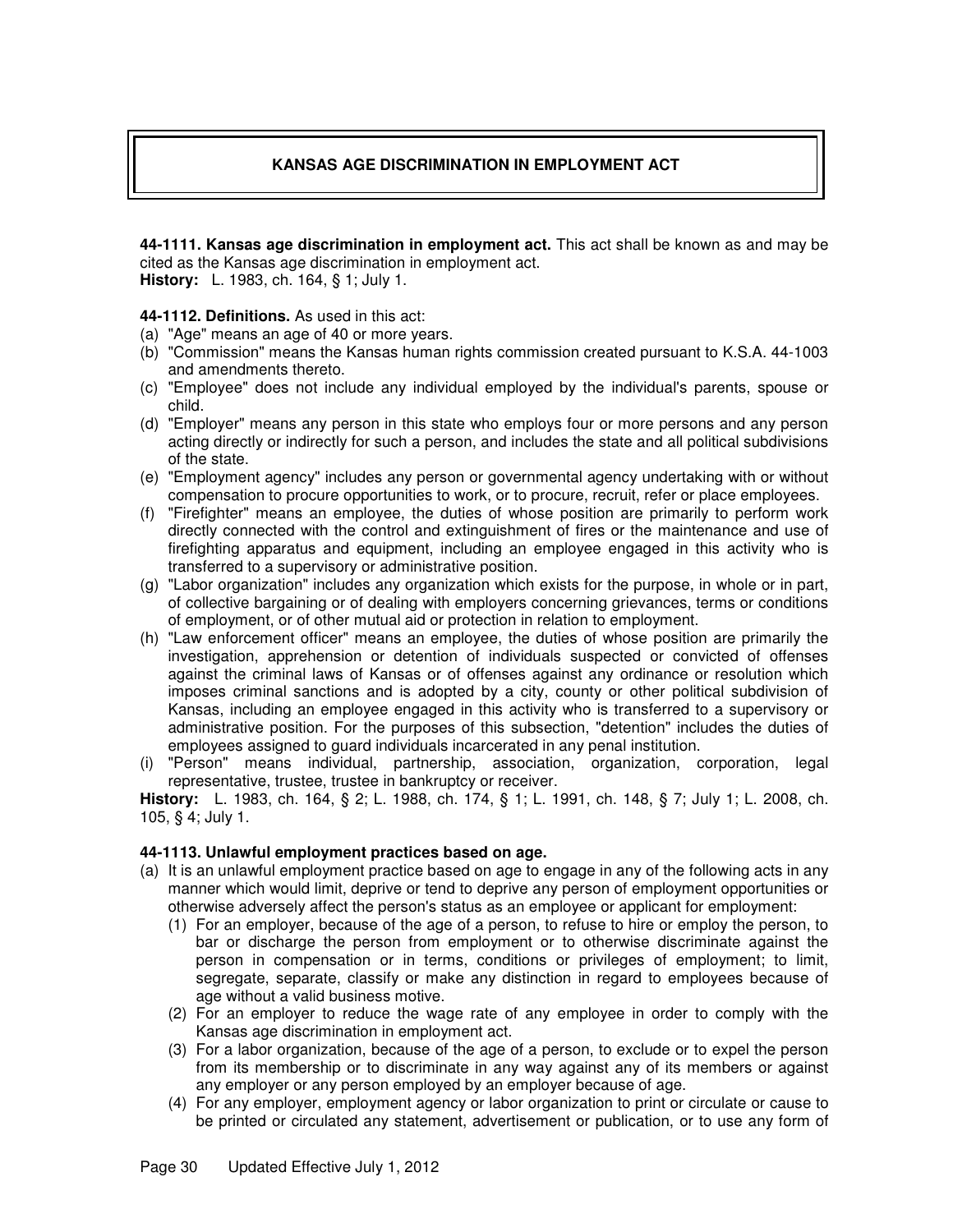application for employment or membership or to make any inquiry in connection with prospective employment or membership, which expresses, directly or indirectly, any limitation, specification or discrimination as to age, or any intent to make any such limitation, specification or discrimination.

- (5) For any employer, employment agency or labor organization to discharge, expel or otherwise discriminate against any person because the person has opposed any practices or acts forbidden under this act or has filed a complaint, testified or assisted in any proceeding under this act.
- (6) For an employment agency to refuse to list and properly classify for employment or to refuse to refer any person for employment or otherwise discriminate against any person because of age to comply with a request from an employer for a referral of applicants for employment if the request expresses, either directly or indirectly, any limitation, specification or discrimination as to age.
- (7) For an employer, labor organization, employment agency or school which provides, coordinates or controls apprenticeship, on-the-job or other training or retraining program, to maintain a practice of discrimination, segregation or separation because of age, in admission, hiring, assignments, upgrading, transfers, promotion, layoff, dismissal, apprenticeship or other training or retraining program, or in any other terms, conditions or privileges of employment, membership, apprenticeship or training; or to follow any policy or procedure which, in fact, results in such practices without a valid business motive.
- (8) For any person, whether an employer or an employee or not, to aid, abet, incite, compel or coerce the doing of any of the acts forbidden under this act, or attempt to do so.
- (9) For an employer, employment agency, labor organization or any combination thereof to establish or maintain an employee pension benefit plan which requires or permits:
	- (A) In the case of a benefit plan, the cessation of an employee's benefit accrual or the reduction of the rate of an employee's benefit accrual, because of age; or
	- (B) in the case of a contribution plan, the cessation of allocations to an employee's account or the reduction of the rate at which amounts are allocated to an employee's account, because of age.

Nothing in this subsection (a)(9) shall be construed to prohibit an employer, employment agency or labor organization or any combination thereof from observing any provision of an employee pension benefit plan to the extent that such provision imposes, without regard to age, a limitation on the amount of benefits that the plan provides or a limitation on the number of years of service or years of participation which are taken into account for purposes of determining benefit accrual under the plan.

- (b) It shall not be an unlawful employment practice to:
	- (1) Take any action on the basis of age, which is otherwise prohibited under subsection (a), if age is a bona fide occupational qualification necessary to the normal operation of the particular business or if the differentiation is based on necessary factors other than age;
	- (2) observe the terms of a bona fide seniority system or any bona fide employee benefit plan, such as a retirement, pension or insurance plan, which is not a subterfuge to evade the purposes of article 10 of chapter 44 of Kansas Statutes Annotated, except that no such employee benefit plan shall excuse the failure to hire any individual and no such seniority system or employee benefit plan shall require or permit the involuntary retirement of any individual;
	- (3) observe the provisions of a retirement, pension or other benefit plan permitted by state or federal law or by ordinance or resolution; or
	- (4) Before January 1, 1994, for this state or any political subdivision of this state, or any agency or instrumentality thereof, or any interstate agency, to fail or refuse to hire or to discharge any individual because of such individual's age if such action is taken:
		- (A) With respect to the employment of an individual as a firefighter or as a law enforcement officer and the individual has attained the age of hiring or retirement in effect under applicable state or local law on March 3, 1983, and
		- (B) pursuant to a bona fide hiring or retirement plan that is not a subterfuge to evade the purpose of this act.

**History:** L. 1983, ch. 164, § 3; L. 1988, ch. 174, § 2; April 28.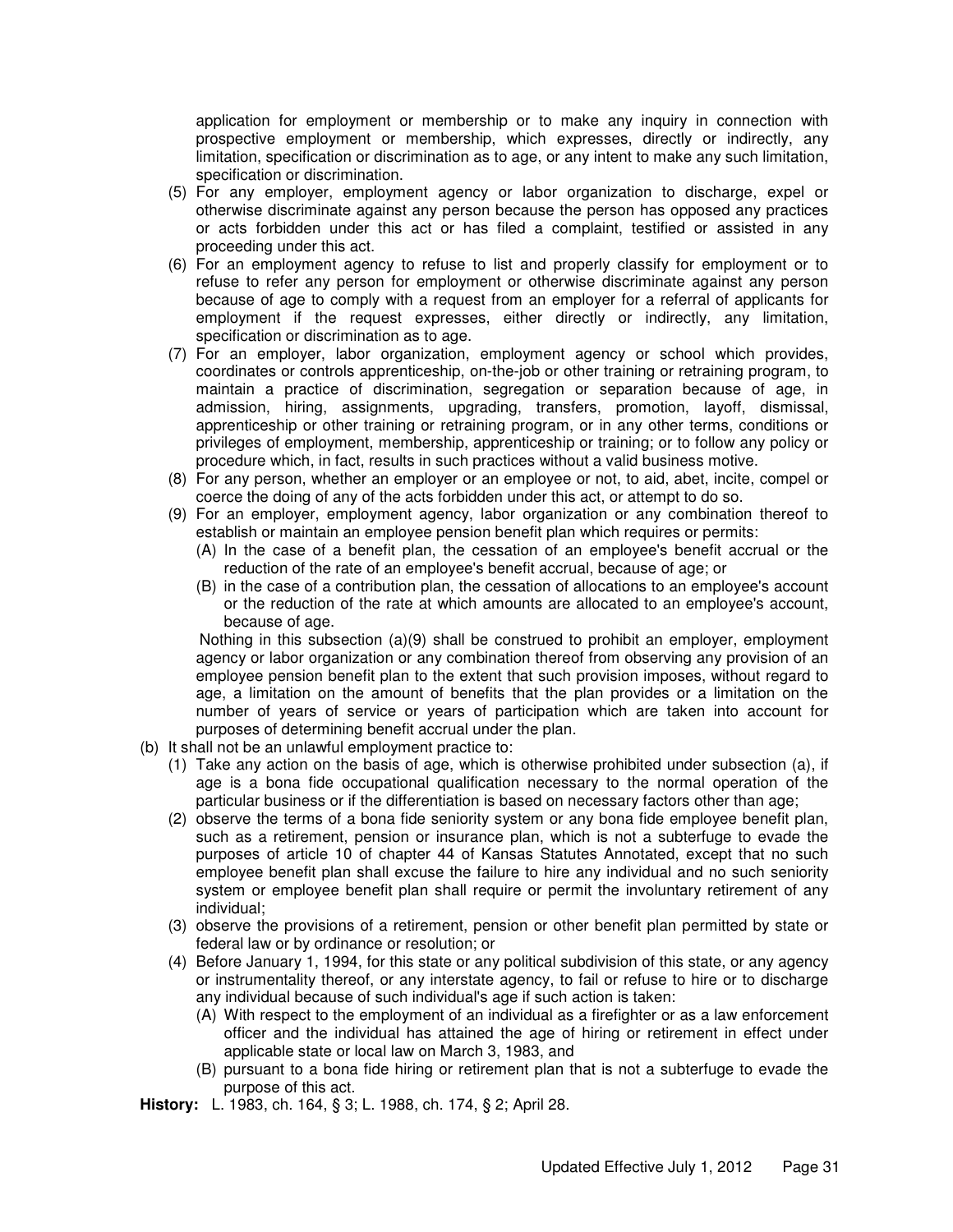**44-1114. Posting of act.** Every person subject to this act shall keep posted in a conspicuous place or places on the person's premises notices to be prepared or approved by the commission, which shall set forth excerpts of this act and such other relevant information which the commission considers necessary to explain the act.

**History:** L. 1983, ch. 164, § 4; July 1.

**44-1115. Complaint procedure; hearings; orders; rehearing; court review; dismissal of certain complaints, when, procedure and effect.** Any person aggrieved by any alleged unlawful employment practice based on age may file a complaint in the manner provided for processing complaints of unlawful employment practices under the Kansas act against discrimination. Reconsideration and judicial review of the commission's decision in the case shall be conducted in the manner provided by K.S.A. 44-1010 and 44-1011, and amendments thereto. Complaints filed with the commission on or after July 1, 1996, may be dismissed by the commission on its own initiative, and shall be dismissed by the commission upon the written request of the complainant, if the commission has not issued a finding of probable cause or no probable cause or taken other administrative action dismissing the complaint within 300 days of the filing of the complaint. Complaints filed with the commission before July 1, 1996, shall be dismissed by the commission upon the written request of the complainant, if the commission has not issued a finding of probable cause or no probable cause or taken other administrative action dismissing the complaint within 300 days of the filing of the complaint. The commission shall mail written notice to all parties of dismissal of a complaint within five days of dismissal. Dismissal of a complaint in accordance with this section shall constitute final action by the commission which shall be deemed to exhaust all administrative remedies under the Kansas age discrimination in employment act for the purpose of allowing subsequent filing of the matter in court by the complainant, without the requirement of filing of a petition for reconsideration pursuant to K.S.A. 44-1010 and amendments thereto. Dismissal of a complaint in accordance with this section shall not be subject to appeal or judicial review by any court under the provisions of K.S.A. 44-1011 and amendments thereto.

**History:** L. 1983, ch. 164, § 5; L. 1988, ch. 356, § 152; L. 1995, ch. 247, § 3; July 1.

## **44-1116. Contractors; requirements.**

- (a) Contractors subject to the provisions of K.S.A. 44-1030, 44-1031 and 44-1032, and amendments thereto, shall be required to agree to the same contract provisions with respect to age discrimination and compliance with this act as provided by those sections with respect to other types of discrimination and compliance with the Kansas act against discrimination.
- (b) The commission shall have the powers provided by K.S.A. 44-1030, 44-1031 and 44-1032, and amendments thereto, to enforce the provisions of this section.

**History:** L. 1983, ch. 164, § 6; July 1.

## **44-1117. Unlawful acts; penalties.**

- (a) No person shall willfully resist, prevent, impede or interfere with the commission or any of its members or representatives in the performance of duty under this act or shall willfully violate any order of the commission.
- (b) Violation of this section is a misdemeanor punishable by imprisonment for not more than one year or by a fine of not more than \$500, or both.
- (c) Lawful use of procedures for review of a commission order shall not be considered a violation of this section.

**History:** L. 1983, ch. 164, § 7; July 1.

## **44-1118. Construction of act; applicability of act, exclusions.**

- (a) The provisions of this act shall be construed liberally for the accomplishment of its purposes.
- (b) Nothing in this act shall be construed to be inconsistent with the nondiscrimination provisions under another provision of state or federal law.
- (c) Nothing in this act shall be construed to mean that an employer shall be forced to hire unqualified or incompetent personnel, or discharge qualified or competent personnel.
- (d) Nothing in this act shall be construed to prohibit compulsory retirement of any employee who has attained 65 years of age and who, for the two-year period immediately before retirement, is